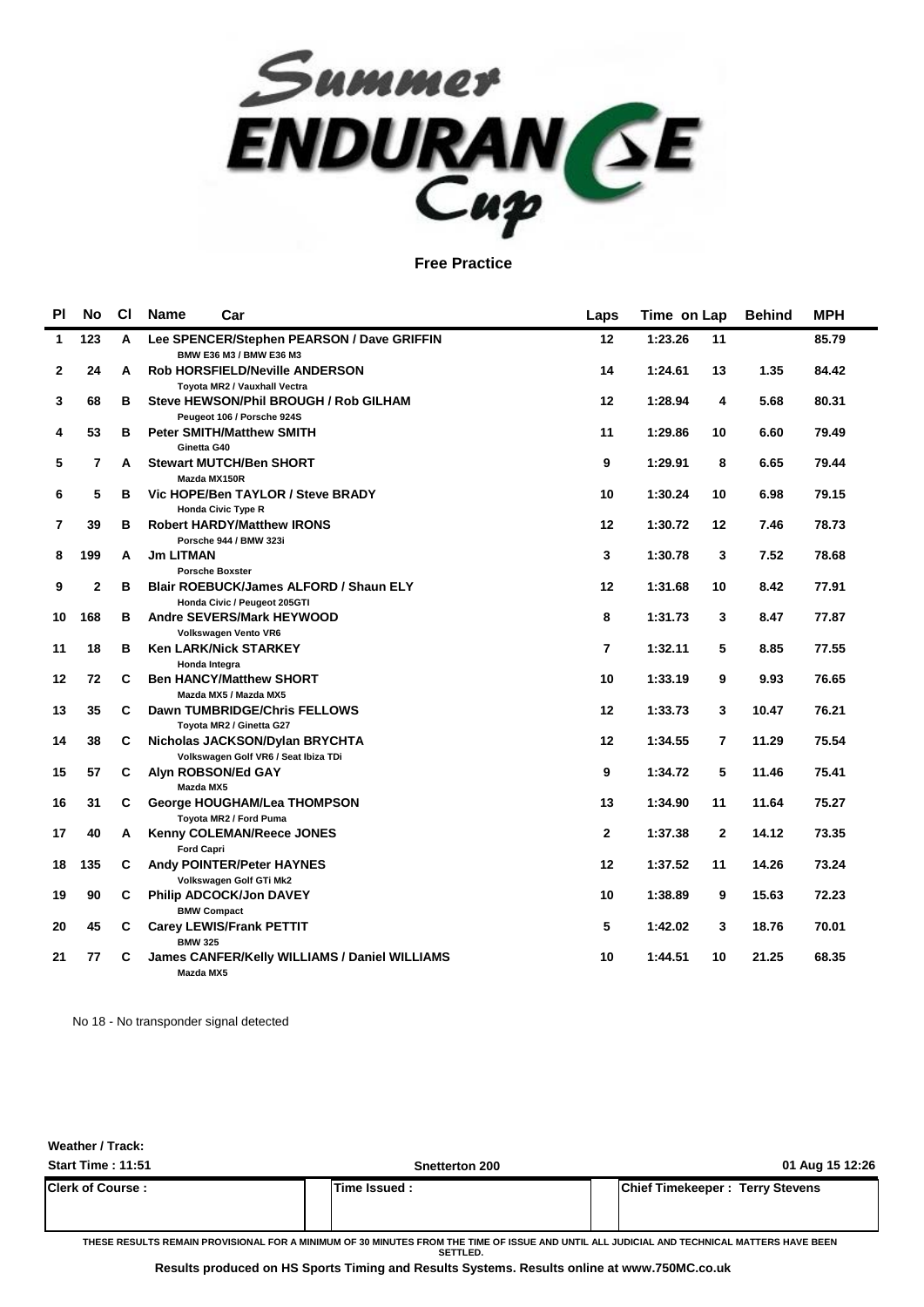### **750MC Summer Endurance Race**

### **LAP TIMES - Free Practice**

| $\mathbf{2}$   | <b>Blair ROEBUCK</b>  |                                                                                                                                      |                    |                    |                                                                                                         |             |                |                |                                                                                  |                            |                            |  |
|----------------|-----------------------|--------------------------------------------------------------------------------------------------------------------------------------|--------------------|--------------------|---------------------------------------------------------------------------------------------------------|-------------|----------------|----------------|----------------------------------------------------------------------------------|----------------------------|----------------------------|--|
|                | Lap                   | 11  1:31.78  1:33.10                                                                                                                 |                    |                    | 1 2 3 4 5 6 7 8 9 10<br>1:47.39  1:41.57  1:40.39  1:39.54  2:07.38  1:44.92  1:34.09  1:31.83  1:31.68 |             |                |                |                                                                                  |                            |                            |  |
| 5 <sup>5</sup> |                       | <b>Vic HOPE</b>                                                                                                                      |                    |                    |                                                                                                         |             |                |                |                                                                                  |                            |                            |  |
|                | Lap                   | $\sim$ $\sim$ 1<br>1   1:41.33   1:32.16   2:43.41   1:42.76   1:32.78   1:30.88   1:31.58   3:28.99   1:35.83                       |                    |                    | 2 3 4 5 6 7 8                                                                                           |             |                |                |                                                                                  |                            | $9 \t 10$<br>1:30.24       |  |
| $\overline{7}$ |                       | <b>Stewart MUTCH</b>                                                                                                                 |                    |                    |                                                                                                         |             |                |                |                                                                                  |                            |                            |  |
|                |                       | Lap 1<br>1   1:36.17   1:32.78   1:31.29   1:30.01   1:29.93   1:30.61   1:30.51   1:29.91                                           |                    |                    | 2 3 4 5 6 7                                                                                             |             |                |                |                                                                                  | 9<br>$8 - 8$<br>1:30.03    | 10                         |  |
| 18             |                       | <b>Ken LARK</b>                                                                                                                      |                    |                    |                                                                                                         |             |                |                |                                                                                  |                            |                            |  |
|                | Lap<br>$1 \quad \Box$ | $\sim$ $\sim$ 1<br>1:35.06                                                                                                           |                    |                    | 2 3 4 5 6 7<br>3:09.48  1:35.02  1:32.22  1:32.11  1:32.42  6:05.61                                     |             |                |                | 8                                                                                | $9^{\circ}$                | 10                         |  |
| 24             | <b>Rob HORSFIELD</b>  |                                                                                                                                      |                    |                    |                                                                                                         |             |                |                |                                                                                  |                            |                            |  |
|                | Lap                   | $1 \t 2 \t 3$<br>1    1:40.91    1:28.61    1:28.30                                                                                  |                    | 1:24.61            | $\overline{4}$<br>1:26.37                                                                               |             |                |                | $5 \t\t 6 \t\t 7 \t\t 8$<br>1:27.63  1:26.97  1:26.35  1:28.64  1:25.28  1:28.98 |                            | $9 \t 10$<br>1:25.90       |  |
| 31             |                       | <b>George HOUGHAM</b>                                                                                                                |                    |                    |                                                                                                         |             |                |                |                                                                                  |                            |                            |  |
|                | 11                    | Lap 1 2 3 4 5 6 7 8<br>1:34.90                                                                                                       | 1:40.10<br>1:37.61 | 1:37.89<br>1:36.46 |                                                                                                         |             |                |                |                                                                                  | 1:36.82                    | $9$ 10<br>1:35.52          |  |
| 35             | <b>Dawn TUMBRIDGE</b> |                                                                                                                                      |                    |                    |                                                                                                         |             |                |                |                                                                                  |                            |                            |  |
|                | Lap                   | 1 2 3 4 5 6 7<br>1   1:48.98   1:36.99   1:33.73   1:34.29   2:09.74   1:55.54   1:48.80   1:44.82   1:39.82<br>11  1:37.67  1:35.37 |                    |                    |                                                                                                         |             |                |                |                                                                                  | $8 - 1$                    | $9 \t 10$<br>1:36.82       |  |
| 38             |                       | <b>Nicholas JACKSON</b>                                                                                                              |                    |                    |                                                                                                         |             |                |                |                                                                                  |                            |                            |  |
|                | $1 \quad$             | Lap $1$ 2<br>1:44.74<br>11  1:36.37  1:37.83                                                                                         |                    |                    | $3 \sim 3$<br>1:36.94  1:34.57  1:36.49  1:38.76  1:34.92  1:34.55  2:08.59  1:48.02  1:37.32           | $4 \quad 5$ | 6              |                | $7 \pm 1$                                                                        | $9^{\circ}$<br>$8^{\circ}$ | 10 <sub>1</sub>            |  |
| 39             |                       | <b>Robert HARDY</b>                                                                                                                  |                    |                    |                                                                                                         |             |                |                |                                                                                  |                            |                            |  |
|                | Lap<br>11             | $\sim$ $\sim$ 1<br>11.51.41<br>1:30.96  1:30.72                                                                                      | 1:37.55            |                    | 2 3 4 5 6 7 8<br>1:34.86  1:34.40  1:34.89                                                              |             |                |                | 1:51.70  1:41.34  1:32.14                                                        | 9<br>1:32.61               | $\overline{10}$<br>1:31.81 |  |
| 40             |                       | <b>Kenny COLEMAN</b>                                                                                                                 |                    |                    |                                                                                                         |             |                |                |                                                                                  |                            |                            |  |
|                | Lap                   | $1 \t2 \t3 \t4$<br>1   1:50.49   1:37.38                                                                                             |                    |                    |                                                                                                         | $5 -$       | $6 -$          | $\overline{7}$ | 8                                                                                | 9                          | 10 <sub>1</sub>            |  |
| 45             |                       | <b>Carey LEWIS</b>                                                                                                                   |                    |                    |                                                                                                         |             |                |                |                                                                                  |                            |                            |  |
|                | $1 \quad \Box$        | Lap 1 2 3 4 5                                                                                                                        |                    |                    | 3:55.22  1:49.70  1:42.02  12:14.86  1:48.59                                                            |             | 6 <sup>1</sup> |                | $7 - 7$<br>$8 -$                                                                 | $9^{\circ}$                | 10                         |  |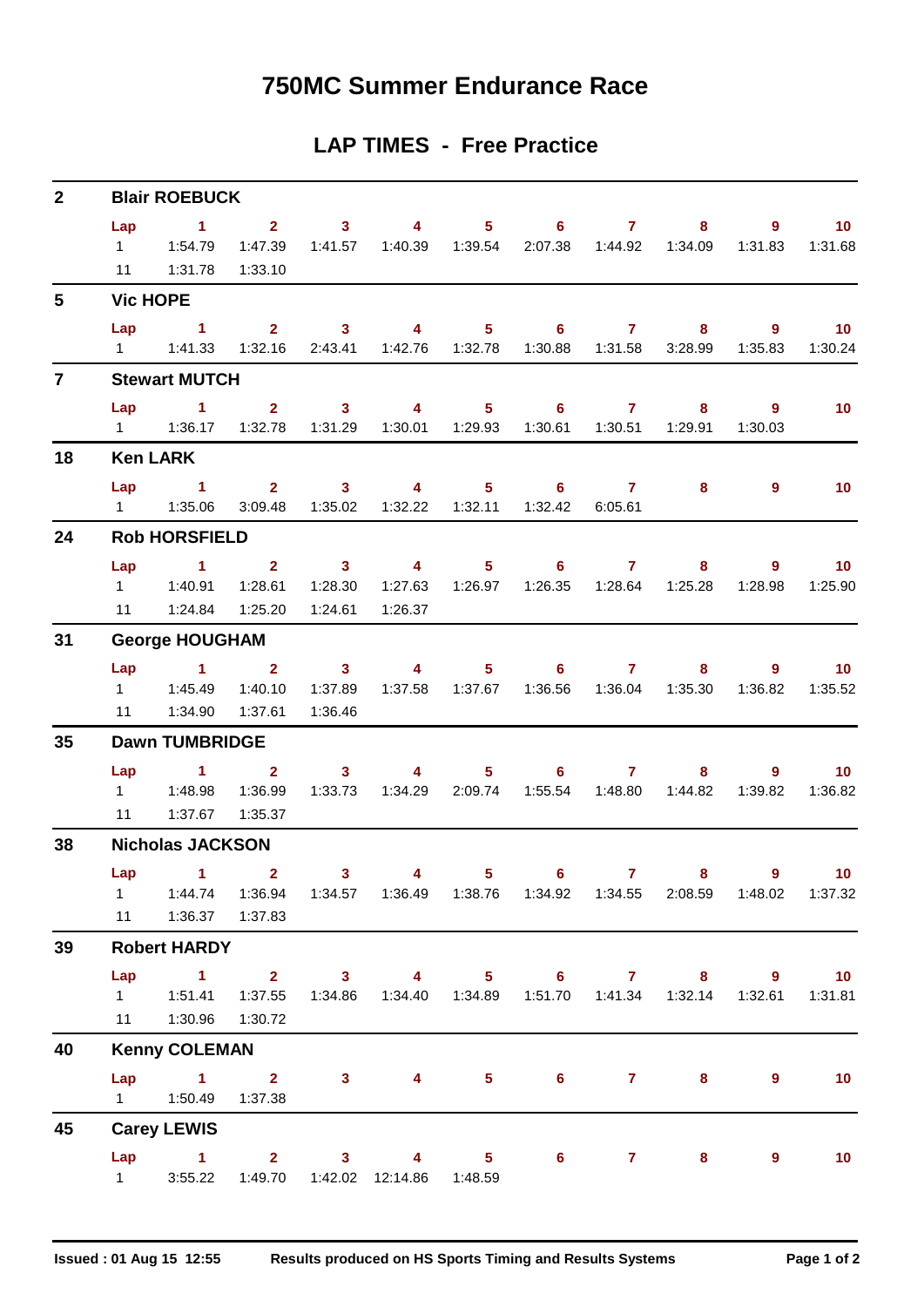| 53  | <b>Peter SMITH</b>   |                                                                   |                         |                                                                                                                                                                                                                                                                                                                                                                                                                         |                             |                 |                                                      |                            |                           |                                    |                            |  |
|-----|----------------------|-------------------------------------------------------------------|-------------------------|-------------------------------------------------------------------------------------------------------------------------------------------------------------------------------------------------------------------------------------------------------------------------------------------------------------------------------------------------------------------------------------------------------------------------|-----------------------------|-----------------|------------------------------------------------------|----------------------------|---------------------------|------------------------------------|----------------------------|--|
|     | Lap<br>11            | $\sim$ 1<br>1 1:48.02<br>1:30.64                                  | 4:15.06                 | $2 \t 3 \t 4$                                                                                                                                                                                                                                                                                                                                                                                                           | 1:42.24   1:33.90   1:33.23 |                 | $5 \t\t 6 \t\t 7$                                    |                            | 1:30.58  1:31.51  1:32.49 | $8^{\circ}$<br>9<br>1:31.13        | 10 <sup>°</sup><br>1:29.86 |  |
| 57  |                      | <b>Alyn ROBSON</b>                                                |                         |                                                                                                                                                                                                                                                                                                                                                                                                                         |                             |                 |                                                      |                            |                           |                                    |                            |  |
|     | Lap                  | $\sim$ 1                                                          |                         | $2 \qquad 3 \qquad 4 \qquad 5 \qquad 6 \qquad 7$                                                                                                                                                                                                                                                                                                                                                                        |                             |                 |                                                      |                            | $8 -$                     | $\overline{9}$                     | $\blacksquare$ 10          |  |
|     |                      |                                                                   |                         | 1:37.61  1:41.13  1:35.81  1:34.72                                                                                                                                                                                                                                                                                                                                                                                      |                             |                 |                                                      |                            | 4:04.59  1:40.75  1:38.99 | 1:36.62                            |                            |  |
| 68  |                      | <b>Steve HEWSON</b>                                               |                         |                                                                                                                                                                                                                                                                                                                                                                                                                         |                             |                 |                                                      |                            |                           |                                    |                            |  |
|     | Lap                  | $1 \t2 \t3 \t4$                                                   |                         |                                                                                                                                                                                                                                                                                                                                                                                                                         |                             |                 | $5 \t\t 6 \t\t 7 \t\t 8$                             |                            |                           |                                    | $9$ 10                     |  |
|     |                      |                                                                   |                         | 1:30.74  1:29.68                                                                                                                                                                                                                                                                                                                                                                                                        |                             |                 | 1:28.94  1:57.57  1:44.79  1:33.93  1:31.29  1:30.68 |                            |                           |                                    | 1:30.37                    |  |
|     |                      | 11   1:29.34                                                      | 1:32.99                 |                                                                                                                                                                                                                                                                                                                                                                                                                         |                             |                 |                                                      |                            |                           |                                    |                            |  |
| 72  | <b>Ben HANCY</b>     |                                                                   |                         |                                                                                                                                                                                                                                                                                                                                                                                                                         |                             |                 |                                                      |                            |                           |                                    |                            |  |
|     | Lap                  | 1 2 3 4 5 6 7 8 9 10                                              |                         |                                                                                                                                                                                                                                                                                                                                                                                                                         |                             |                 |                                                      |                            |                           |                                    |                            |  |
|     |                      | 1   1:41.06                                                       |                         | 1:35.14  1:35.09  1:35.57  1:34.66                                                                                                                                                                                                                                                                                                                                                                                      |                             |                 |                                                      |                            |                           | 3:23.21  1:33.25  1:35.84  1:33.19 | 1:35.49                    |  |
| 77  |                      | <b>James CANFER</b>                                               |                         |                                                                                                                                                                                                                                                                                                                                                                                                                         |                             |                 |                                                      |                            |                           |                                    |                            |  |
|     | Lap                  | $\sim$ 1                                                          |                         | $2 \t 3$                                                                                                                                                                                                                                                                                                                                                                                                                | $\overline{4}$              |                 | $5 \t\t 6 \t\t 7 \t\t 8$                             |                            |                           |                                    | $9$ 10                     |  |
|     |                      | 1 2:08.85 2:01.85 1:52.62 1:51.96 1:53.42 1:49.30 1:46.85 1:45.18 |                         |                                                                                                                                                                                                                                                                                                                                                                                                                         |                             |                 |                                                      |                            |                           | 1:45.21                            | 1:44.51                    |  |
| 90  | <b>Philip ADCOCK</b> |                                                                   |                         |                                                                                                                                                                                                                                                                                                                                                                                                                         |                             |                 |                                                      |                            |                           |                                    |                            |  |
|     |                      | Lap 1 2 3 4 5 6 7 8                                               |                         |                                                                                                                                                                                                                                                                                                                                                                                                                         |                             |                 |                                                      |                            |                           |                                    | $9$ 10                     |  |
|     |                      |                                                                   |                         |                                                                                                                                                                                                                                                                                                                                                                                                                         |                             | 3:45.15 1:48.84 |                                                      |                            | 1:42.58  1:44.96  1:39.52 | 1:38.89                            | 1:42.06                    |  |
| 123 | <b>Lee SPENCER</b>   |                                                                   |                         |                                                                                                                                                                                                                                                                                                                                                                                                                         |                             |                 |                                                      |                            |                           |                                    |                            |  |
|     | Lap                  | $1 \t2 \t3 \t4$                                                   |                         |                                                                                                                                                                                                                                                                                                                                                                                                                         |                             |                 | $5 \t\t 6 \t\t 7$                                    |                            | $8 -$                     | $9^{\circ}$                        | $\sim$ 10                  |  |
|     | $1 \quad$            | 1:40.78                                                           | 1:31.12                 | 3:32.58                                                                                                                                                                                                                                                                                                                                                                                                                 |                             |                 |                                                      |                            | 2:30.66 1:33.67 1:25.28   | 1:27.87                            | 1:28.15                    |  |
|     | 11                   | 1:23.26                                                           | 1:23.53                 |                                                                                                                                                                                                                                                                                                                                                                                                                         |                             |                 |                                                      |                            |                           |                                    |                            |  |
| 135 |                      | <b>Andy POINTER</b>                                               |                         |                                                                                                                                                                                                                                                                                                                                                                                                                         |                             |                 |                                                      |                            |                           |                                    |                            |  |
|     | <b>Lap</b>           | $\blacktriangleleft$                                              |                         | $\overline{\mathbf{2}}$ and $\overline{\mathbf{2}}$ and $\overline{\mathbf{2}}$ and $\overline{\mathbf{2}}$ and $\overline{\mathbf{2}}$ and $\overline{\mathbf{2}}$ and $\overline{\mathbf{2}}$ and $\overline{\mathbf{2}}$ and $\overline{\mathbf{2}}$ and $\overline{\mathbf{2}}$ and $\overline{\mathbf{2}}$ and $\overline{\mathbf{2}}$ and $\overline{\mathbf{2}}$ and $\overline{\mathbf{2}}$ a<br>3 <sup>7</sup> | $4 \qquad \qquad$           |                 | $5^{\circ}$                                          | $6 \qquad \qquad 7 \qquad$ | $8 -$                     | $9^{\circ}$                        | 10 <sub>1</sub>            |  |
|     |                      |                                                                   |                         | 1:43.51  1:42.22  1:40.52  1:42.47                                                                                                                                                                                                                                                                                                                                                                                      |                             |                 |                                                      |                            |                           | 1:43.52                            | 1:40.86                    |  |
|     |                      | 11   1:37.52   1:37.73                                            |                         |                                                                                                                                                                                                                                                                                                                                                                                                                         |                             |                 |                                                      |                            |                           |                                    |                            |  |
| 168 |                      | <b>Andre SEVERS</b>                                               |                         |                                                                                                                                                                                                                                                                                                                                                                                                                         |                             |                 |                                                      |                            |                           |                                    |                            |  |
|     | Lap                  | $\sim$ 1                                                          | $2 \t 3$                |                                                                                                                                                                                                                                                                                                                                                                                                                         |                             |                 | 4 5 6 7 8                                            |                            |                           | 9                                  | 10 <sub>1</sub>            |  |
|     |                      |                                                                   |                         | 1:35.43  1:31.73  1:32.94  6:48.81                                                                                                                                                                                                                                                                                                                                                                                      |                             |                 |                                                      | 1:54.84  1:36.56           | 1:45.18                   |                                    |                            |  |
| 199 | <b>Jm LITMAN</b>     |                                                                   |                         |                                                                                                                                                                                                                                                                                                                                                                                                                         |                             |                 |                                                      |                            |                           |                                    |                            |  |
|     | Lap                  | $\sim$ $-1$                                                       | $\overline{\mathbf{2}}$ | $\overline{\mathbf{3}}$                                                                                                                                                                                                                                                                                                                                                                                                 | $\overline{4}$              |                 | $5^{\circ}$<br>6                                     |                            | $7 - 7$<br>$8^{\circ}$    | 9                                  | 10 <sub>1</sub>            |  |
|     |                      | 1   1:44.19                                                       |                         | 1:32.07  1:30.78                                                                                                                                                                                                                                                                                                                                                                                                        |                             |                 |                                                      |                            |                           |                                    |                            |  |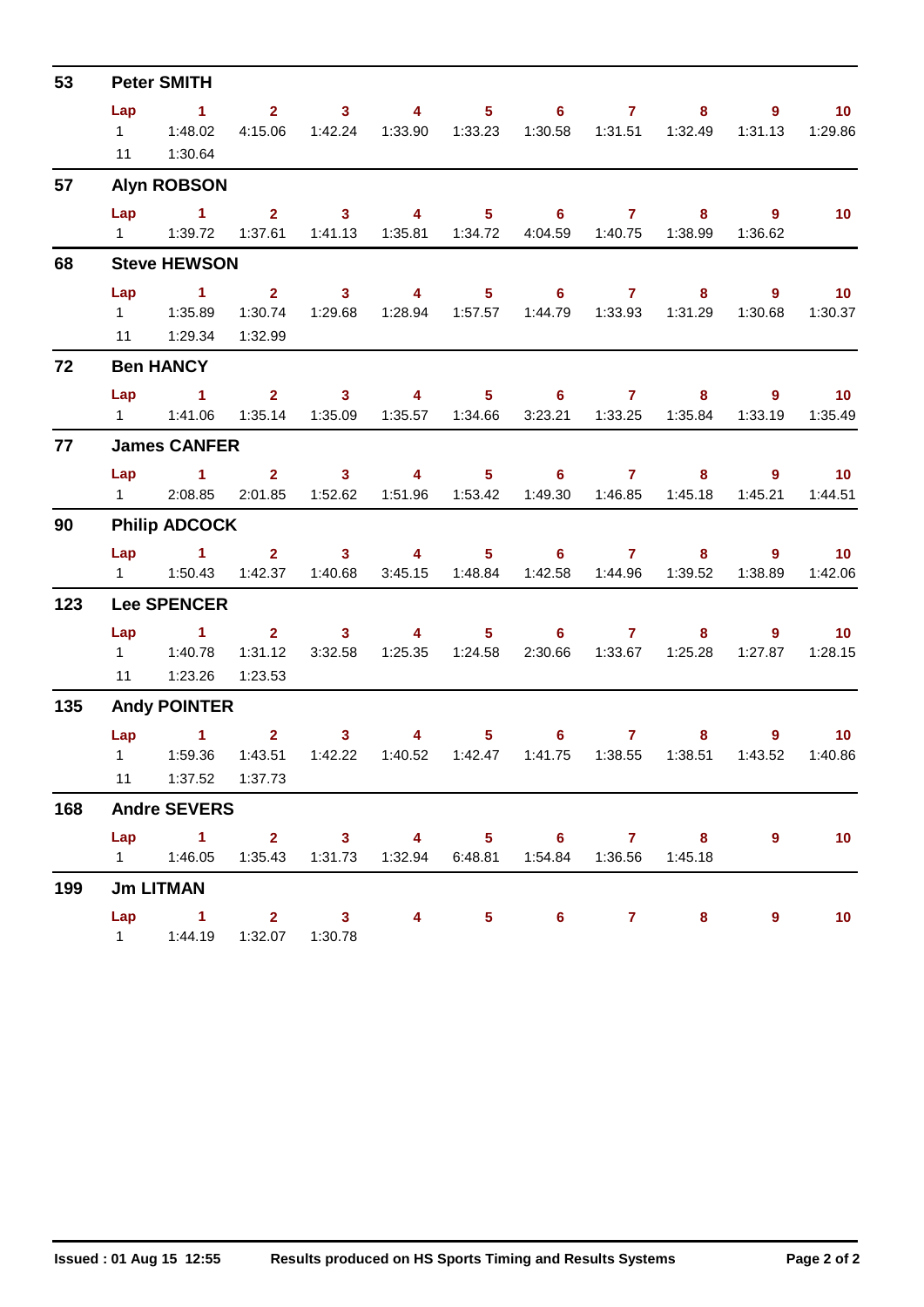

### **Qualifying 9**

| PI           | <b>No</b>      | <b>CI</b> | <b>Name</b>       | Car                                                                             | Laps | Time on Lap |    | <b>Behind</b> | <b>MPH</b> |
|--------------|----------------|-----------|-------------------|---------------------------------------------------------------------------------|------|-------------|----|---------------|------------|
| 1            | 123            | A         |                   | Lee SPENCER/Stephen PEARSON / Dave GRIFFIN<br>BMW E36 M3 / BMW E36 M3           | 20   | 1:21.71     | 8  |               | 87.42      |
| $\mathbf{2}$ | 199            | A         | <b>Jm LITMAN</b>  | <b>Porsche Boxster</b>                                                          | 15   | 1:23.05     | 13 | 1.34          | 86.01      |
| 3            | 24             | A         |                   | <b>Rob HORSFIELD/Neville ANDERSON</b><br>Toyota MR2 / Vauxhall Vectra           | 21   | 1:23.98     | 14 | 2.27          | 85.05      |
| 4            | 5              | в         |                   | Vic HOPE/Ben TAYLOR / Steve BRADY<br><b>Honda Civic Type R</b>                  | 19   | 1:24.88     | 19 | 3.17          | 84.15      |
| 5            | 68             | в         |                   | Steve HEWSON/Phil BROUGH / Rob GILHAM                                           | 20   | 1:25.21     | 19 | 3.50          | 83.83      |
| 6            | 40             | A         |                   | Peugeot 106 / Porsche 924S<br>Kenny COLEMAN/Reece JONES                         | 18   | 1:27.86     | 16 | 6.15          | 81.30      |
| 7            | 168            | в         | <b>Ford Capri</b> | <b>Andre SEVERS/Mark HEYWOOD</b><br>Volkswagen Vento VR6                        | 18   | 1:28.65     | 17 | 6.94          | 80.57      |
| 8            | 53             | B         | Ginetta G40       | <b>Peter SMITH/Matthew SMITH</b>                                                | 16   | 1:29.19     | 15 | 7.48          | 80.08      |
| 9            | $\overline{7}$ | A         |                   | <b>Stewart MUTCH/Ben SHORT</b><br>Mazda MX150R                                  | 19   | 1:29.33     | 16 | 7.62          | 79.96      |
| 10           | 18             | в         |                   | Ken LARK/Nick STARKEY<br>Honda Integra                                          | 17   | 1:29.37     | 16 | 7.66          | 79.92      |
| 11           | 38             | C         |                   | Nicholas JACKSON/Dylan BRYCHTA<br>Volkswagen Golf VR6 / Seat Ibiza TDi          | 19   | 1:30.63     | 17 | 8.92          | 78.81      |
| 12           | 39             | в         |                   | <b>Robert HARDY/Matthew IRONS</b><br>Porsche 944 / BMW 323i                     | 20   | 1:30.84     | 19 | 9.13          | 78.63      |
| 13           | 2              | B         |                   | Blair ROEBUCK/James ALFORD / Shaun ELY<br>Honda Civic / Peugeot 205GTI          | 19   | 1:30.91     | 9  | 9.20          | 78.57      |
| 14           | 35             | C         |                   | Dawn TUMBRIDGE/Chris FELLOWS<br>Toyota MR2 / Ginetta G27                        | 18   | 1:31.93     | 6  | 10.22         | 77.70      |
| 15           | 72             | C         |                   | <b>Ben HANCY/Matthew SHORT</b><br>Mazda MX5 / Mazda MX5                         | 19   | 1:32.98     | 19 | 11.27         | 76.82      |
| 16           | 57             | C         | Mazda MX5         | Alyn ROBSON/Ed GAY                                                              | 18   | 1:34.07     | 5  | 12.36         | 75.93      |
| 17           | 6              | C         |                   | <b>Stuart McKAY/Thomas PUGHE</b><br>Mazda MX5 / Mazda MX5                       | 18   | 1:34.65     | 18 | 12.94         | 75.46      |
| 18           | 31             | С         |                   | George HOUGHAM/Lea THOMPSON<br>Toyota MR2 / Ford Puma                           | 18   | 1:35.02     | 4  | 13.31         | 75.17      |
| 19           | 45             | C         | <b>BMW 325</b>    | <b>Carey LEWIS/Frank PETTIT</b>                                                 | 18   | 1:35.75     | 15 | 14.04         | 74.60      |
| 20           | 77             | C         | Mazda MX5         | James CANFER/Kelly WILLIAMS / Daniel WILLIAMS                                   | 17   | 1:36.52     | 9  | 14.81         | 74.00      |
| 21           | 135            | C         |                   | <b>Andy POINTER/Peter HAYNES</b>                                                | 17   | 1:38.03     | 15 | 16.32         | 72.86      |
| 22           | 90             | C         |                   | Volkswagen Golf GTi Mk2<br><b>Philip ADCOCK/Jon DAVEY</b><br><b>BMW Compact</b> | 15   | 1:38.23     | 10 | 16.52         | 72.71      |

No 18 - please improve transponder location

**Weather / Track:** 

| <b>Start Time: 17:26</b> | Snetterton 200 | 01 Aug 15 18:05                        |
|--------------------------|----------------|----------------------------------------|
| <b>Clerk of Course:</b>  | lTime Issued : | <b>Chief Timekeeper: Terry Stevens</b> |

**THESE RESULTS REMAIN PROVISIONAL FOR A MINIMUM OF 30 MINUTES FROM THE TIME OF ISSUE AND UNTIL ALL JUDICIAL AND TECHNICAL MATTERS HAVE BEEN SETTLED.**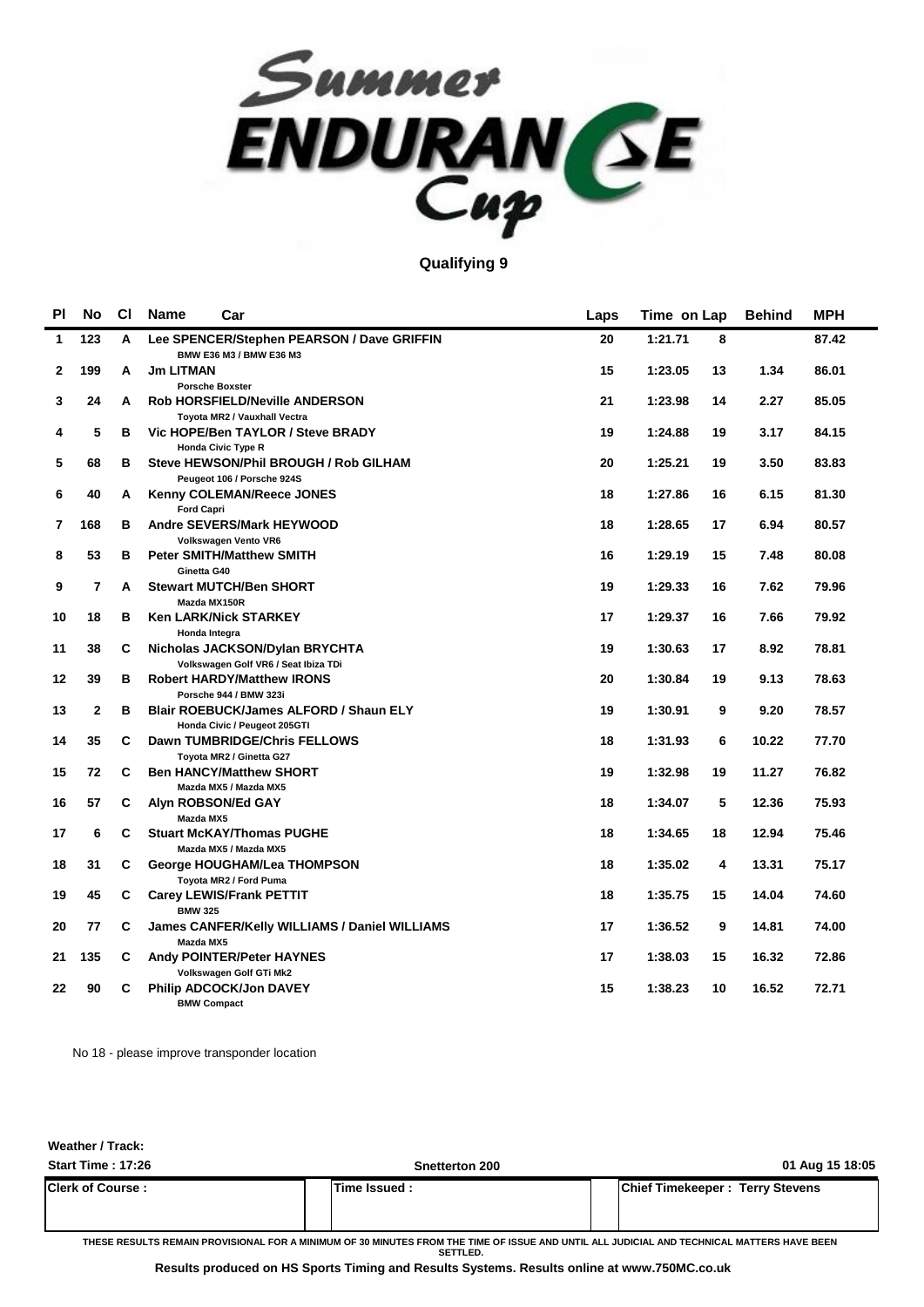### **750MC Summer Endurance Race**

### **LAP TIMES - Qualifying 9**

| $\mathbf{2}$   |                              | <b>Blair ROEBUCK</b>                                    |                                      |                                                               |                                                      |                                                  |                                                  |                                      |                                               |                                                  |                                                   |
|----------------|------------------------------|---------------------------------------------------------|--------------------------------------|---------------------------------------------------------------|------------------------------------------------------|--------------------------------------------------|--------------------------------------------------|--------------------------------------|-----------------------------------------------|--------------------------------------------------|---------------------------------------------------|
|                | Lap<br>$1 \quad$<br>11       | $\sim$ 1<br>1:42.16<br>1:33.09                          | $\overline{2}$<br>1:35.54<br>1:31.35 | $\overline{\mathbf{3}}$<br>1:33.74<br>2:01.41                 | $\overline{4}$<br>1:33.98<br>1:48.23                 | $\overline{\phantom{0}}$ 5<br>1:33.18<br>1:37.93 | $\overline{\phantom{a}}$ 6<br>1:54.65<br>1:37.77 | $\overline{7}$<br>1:38.12<br>1:38.30 | 8<br>1:31.33<br>1:37.36                       | 9<br>1:30.91<br>1:36.27                          | 10<br>1:31.87                                     |
| 5              |                              | <b>Vic HOPE</b>                                         |                                      |                                                               |                                                      |                                                  |                                                  |                                      |                                               |                                                  |                                                   |
|                | Lap<br>$1 \quad$<br>11       | $\sim$ 1<br>1:35.49<br>1:27.01                          | $2^{\circ}$<br>1:31.65<br>1:25.47    | $\overline{\phantom{a}}$ 3<br>2:47.19<br>1:26.18              | 4<br>1:37.52<br>1:25.34                              | 5 <sup>5</sup><br>1:30.46<br>1:26.72             | $\overline{\phantom{0}}$ 6<br>2:46.03<br>1:26.49 | $\overline{7}$<br>1:31.65<br>1:25.21 | 8<br>1:27.57<br>1:32.97                       | $\overline{9}$<br>1:26.59<br>1:24.88             | 10<br>1:26.69                                     |
| 6              |                              | <b>Stuart McKAY</b>                                     |                                      |                                                               |                                                      |                                                  |                                                  |                                      |                                               |                                                  |                                                   |
|                | Lap<br>$1 \quad$             | $\sim$ 1<br>1:43.82                                     | 2 <sup>1</sup><br>1:36.23            | $\overline{\mathbf{3}}$<br>1:37.45                            | $\overline{\mathbf{4}}$<br>1:37.39                   | 5 <sub>1</sub><br>1:36.48                        | $\overline{\phantom{0}}$ 6<br>1:36.97            | $\overline{7}$<br>1:37.73            | 8<br>1:38.15                                  | $\overline{9}$<br>1:36.80                        | 10<br>3:32.87                                     |
| $\overline{7}$ | 11                           | 1:35.33<br><b>Stewart MUTCH</b>                         | 1:35.72                              | 1:34.72                                                       | 1:34.96                                              | 1:35.12                                          | 1:34.85                                          | 1:35.46                              | 1:34.65                                       |                                                  |                                                   |
|                | Lap<br>$1 \quad$<br>11       | $\sim$ 1<br>1:36.93<br>1:33.72                          | 2 <sup>1</sup><br>1:33.77<br>1:29.87 | $\overline{\phantom{a}}$ 3<br>1:39.03<br>1:30.92              | $\overline{4}$<br>1:31.53<br>1:30.92                 | 5 <sup>5</sup><br>1:32.84<br>1:29.92             | $\overline{\phantom{0}}$ 6<br>1:31.28<br>1:29.33 | $\overline{7}$<br>1:31.13<br>1:30.63 | 8<br>1:32.54<br>1:29.73                       | $\overline{9}$<br>1:31.13<br>1:29.78             | 10<br>2:38.16                                     |
| 18             |                              | <b>Ken LARK</b>                                         |                                      |                                                               |                                                      |                                                  |                                                  |                                      |                                               |                                                  |                                                   |
|                | Lap<br>$1 \quad$<br>11       | $\sim$ 1<br>3:14.91<br>1:32.88                          | $2^{\circ}$<br>1:32.31<br>1:31.85    | $\overline{\mathbf{3}}$<br>1:32.14<br>1:31.75                 | $\overline{4}$<br>1:32.14                            | $5 -$<br>1:33.18<br>1:30.63                      | $\overline{\phantom{0}}$ 6<br>4:14.42<br>1:29.37 | $\overline{7}$<br>1:37.38<br>1:30.56 | 8<br>1:30.81                                  | $\overline{9}$<br>1:30.93                        | 10<br>1:30.43                                     |
| 24             |                              | <b>Rob HORSFIELD</b>                                    |                                      |                                                               |                                                      |                                                  |                                                  |                                      |                                               |                                                  |                                                   |
|                | Lap<br>$1 \quad$<br>11<br>21 | $\sim$ 1<br>1:34.39<br>1:24.91<br>1:24.71               | 2 <sup>1</sup><br>1:27.24<br>1:25.66 | $\overline{\phantom{a}}$ 3<br>1:26.06<br>1:24.56              | $\overline{\mathbf{4}}$<br>1:25.04<br>1:23.98        | 5 <sup>1</sup><br>1:24.07<br>1:24.89             | $\overline{\phantom{0}}$ 6<br>1:25.57<br>1:26.70 | $\overline{7}$<br>1:24.95<br>1:26.72 | 8<br>1:47.40<br>1:29.95                       | $\overline{9}$<br>1:31.58<br>1:24.01             | 10<br>1:26.86<br>1:24.43                          |
| 31             |                              | <b>George HOUGHAM</b>                                   |                                      |                                                               |                                                      |                                                  |                                                  |                                      |                                               |                                                  |                                                   |
|                | $1 \quad$                    | Lap 1 2<br>1:41.61<br>11   1:39.58                      | 1:36.32                              | $\mathbf{3}$<br>1:35.18<br>1:40.54  1:38.94  1:38.54  1:39.49 | 4<br>1:35.02                                         | 5<br>2:01.00                                     | 6                                                | $\mathbf{7}$<br>1:44.88  1:41.72     | 8<br>1:39.14<br>1:38.60                       | 9<br>1:39.61                                     | 10<br>1:41.26                                     |
| $35\,$         |                              | <b>Dawn TUMBRIDGE</b>                                   |                                      |                                                               |                                                      |                                                  |                                                  |                                      |                                               |                                                  |                                                   |
|                | Lap                          | $\overline{1}$ $\overline{2}$<br>11   1:35.73   1:34.67 |                                      | $\overline{\mathbf{3}}$                                       | $\overline{\mathbf{4}}$<br>1:34.42  1:34.90  1:33.57 |                                                  | $5 \t\t 6 \t\t 7 \t\t 8$                         | 1:34.58  1:34.46  1:33.85            |                                               | $\overline{\mathbf{9}}$                          | $\overline{10}$<br>1:42.90  1:35.49               |
| 38             |                              | <b>Nicholas JACKSON</b>                                 |                                      |                                                               |                                                      |                                                  |                                                  |                                      |                                               |                                                  |                                                   |
|                |                              | Lap 1 2 3 4 5 6 7 8<br>11   1:38.42                     | 1:35.52                              | 1:33.26<br>1:32.11  1:31.39  1:32.04  1:31.04                 |                                                      | 1:34.06  1:32.99                                 |                                                  | 1:33.44  1:32.04                     | 1:33.19<br>1:31.21  1:30.63  1:32.52          | $9 \t 10$<br>1:32.12<br>1:31.97                  | 2:09.52                                           |
| 39             |                              | <b>Robert HARDY</b>                                     |                                      |                                                               |                                                      |                                                  |                                                  |                                      |                                               |                                                  |                                                   |
|                | Lap                          | $\sim$ 1.1<br>1   1:40.43<br>11   1:39.43               | 1:31.82                              | $2 \t 3$<br>1:34.66  1:33.32<br>1:30.90                       | $\overline{4}$                                       | $\overline{\phantom{1}}$ 5<br>1:32.11  1:32.57   | 1:30.90                                          | $6\qquad 7$<br>1:31.35               | $\overline{\mathbf{8}}$<br>1:32.75<br>1:32.23 | $\overline{\phantom{a}}$ 9<br>1:32.40<br>1:30.84 | $\overline{\phantom{0}}$ 10<br>1:48.71<br>1:31.35 |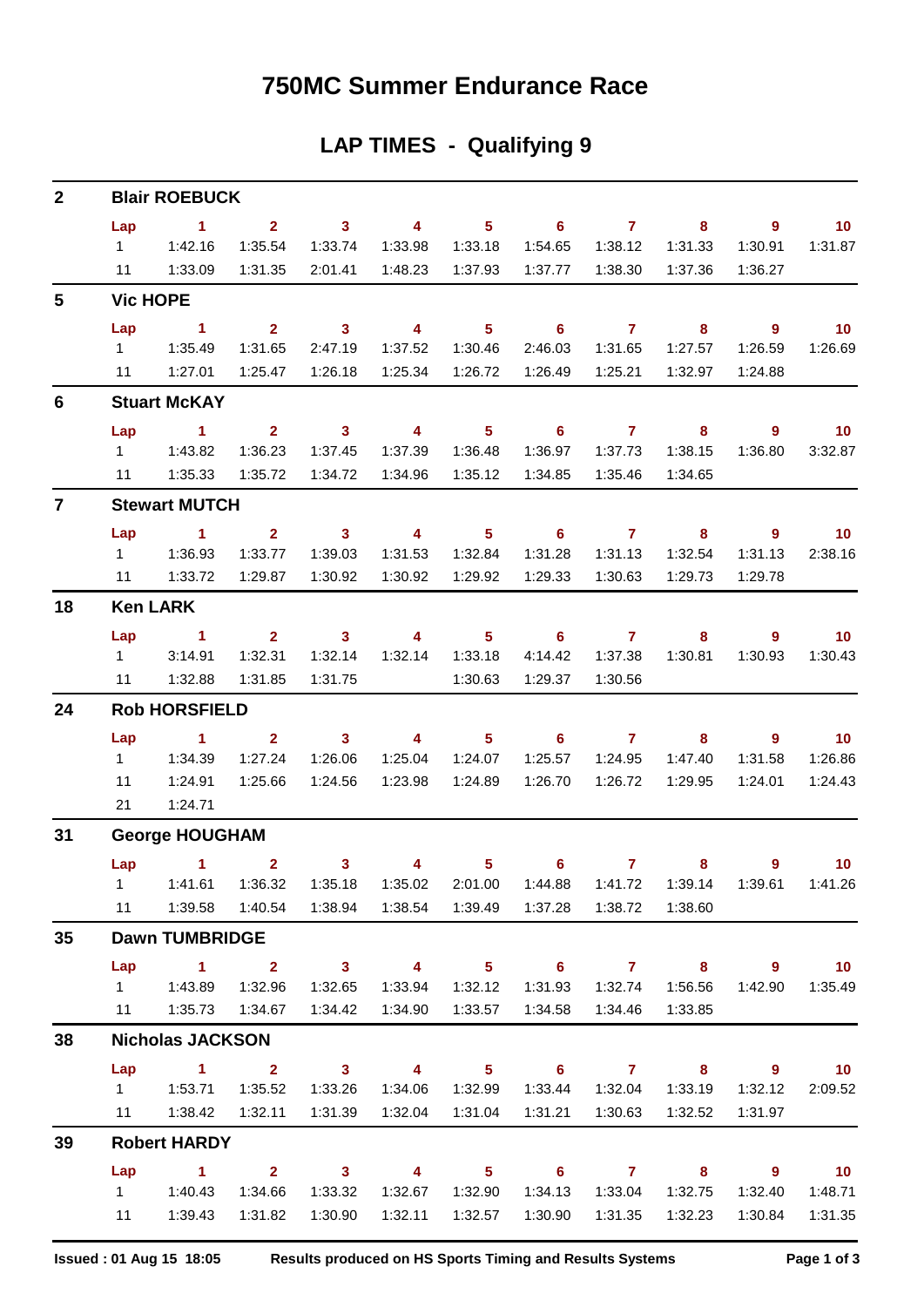| 40  | <b>Kenny COLEMAN</b> |                          |                |                         |                         |                |                                                               |                |         |                |                   |  |
|-----|----------------------|--------------------------|----------------|-------------------------|-------------------------|----------------|---------------------------------------------------------------|----------------|---------|----------------|-------------------|--|
|     | Lap                  | $\sim$ 1                 | $\overline{2}$ | $\mathbf{3}$            | $\overline{4}$          | 5 <sub>1</sub> | $\overline{\phantom{0}}$ 6                                    | $\overline{7}$ | 8       | $\overline{9}$ | 10                |  |
|     | $1 \quad$            | 1:44.23                  | 1:36.20        | 1:32.71                 | 1:33.01                 | 1:31.38        | 1:32.30                                                       | 1:30.74        | 1:31.52 | 1:30.30        | 1:29.54           |  |
|     | 11                   | 3:24.87                  | 1:35.97        | 1:28.97                 | 1:28.03                 | 1:27.95        | 1:27.86                                                       | 1:28.28        | 1:29.48 |                |                   |  |
| 45  |                      | <b>Carey LEWIS</b>       |                |                         |                         |                |                                                               |                |         |                |                   |  |
|     | Lap                  | $\sim$ 1                 | $\mathbf{2}$   | $\mathbf{3}$            | $\overline{\mathbf{4}}$ | 5 <sub>5</sub> | 6                                                             | $\mathbf{7}$   | 8       | $\overline{9}$ | 10                |  |
|     | $1 \quad$            | 1:48.42                  | 1:38.78        | 1:37.88                 | 3:24.36                 | 1:43.71        | 1:38.98                                                       | 1:42.14        | 1:38.10 | 1:38.62        | 1:38.80           |  |
|     | 11                   | 1:39.22                  | 1:37.92        | 1:37.25                 | 1:37.48                 | 1:35.75        | 1:36.31                                                       | 1:35.96        | 1:35.82 |                |                   |  |
| 53  |                      | <b>Peter SMITH</b>       |                |                         |                         |                |                                                               |                |         |                |                   |  |
|     | Lap                  | $\sim$ 1                 | $\overline{2}$ | $\overline{\mathbf{3}}$ | $\overline{4}$          | 5 <sub>1</sub> | $\overline{\phantom{0}}$ 6                                    | $\overline{7}$ | 8       | 9              | $\blacksquare$ 10 |  |
|     | $1 \quad$            | 1:44.35                  | 1:41.20        | 1:39.82                 | 1:39.67                 | 1:40.79        | 3:35.98                                                       | 1:38.06        | 1:32.20 | 1:31.17        | 1:31.59           |  |
|     | 11                   | 1:33.39                  | 1:30.37        | 1:30.44                 | 1:30.34                 | 1:29.19        | 1:30.33                                                       |                |         |                |                   |  |
| 57  |                      | <b>Alyn ROBSON</b>       |                |                         |                         |                |                                                               |                |         |                |                   |  |
|     | Lap                  | $\sim$ 1                 | $\mathbf{2}$   | 3 <sup>1</sup>          | $\overline{4}$          | 5 <sup>1</sup> | 6                                                             | $\mathbf{7}$   | 8       | $\overline{9}$ | 10                |  |
|     | $1 \quad$            | 1:41.23                  | 1:37.51        | 1:35.67                 | 1:35.79                 | 1:34.07        | 1:36.07                                                       | 1:36.46        | 1:37.41 | 1:36.34        | 2:30.64           |  |
|     | 11                   | 1:38.67                  | 1:35.43        | 1:34.38                 | 1:34.48                 | 1:34.44        | 1:35.31                                                       | 1:35.32        | 1:35.08 |                |                   |  |
| 68  |                      | <b>Steve HEWSON</b>      |                |                         |                         |                |                                                               |                |         |                |                   |  |
|     | Lap                  | $\sim$ 1                 | $\mathbf{2}$   | $\overline{\mathbf{3}}$ | $\overline{4}$          | 5 <sub>1</sub> | $\overline{\phantom{0}}$ 6                                    | $\overline{7}$ | 8       | $\overline{9}$ | $\overline{10}$   |  |
|     | $1 \quad$            | 1:34.24                  | 1:29.00        | 1:28.47                 | 1:27.63                 | 1:51.59        | 1:38.91                                                       | 1:30.52        | 1:29.31 | 1:30.27        | 1:51.25           |  |
|     | 11                   | 1:30.11                  | 1:28.67        | 1:27.24                 | 1:26.36                 | 1:26.67        | 1:27.28                                                       | 1:26.25        | 1:26.13 | 1:25.21        | 1:25.45           |  |
| 72  |                      | <b>Ben HANCY</b>         |                |                         |                         |                |                                                               |                |         |                |                   |  |
|     | Lap                  | $\sim$ 1                 | $2^{\circ}$    | $\mathbf{3}$            | $\overline{4}$          | 5 <sup>1</sup> | 6                                                             | $\mathbf{7}$   | 8       | $\overline{9}$ | 10                |  |
|     | $1 \quad$            | 1:43.46                  | 1:39.48        | 1:34.21                 | 1:35.13                 | 1:33.92        | 1:34.31                                                       | 1:34.56        | 1:34.42 | 1:47.33        | 1:37.22           |  |
|     | 11                   | 1:33.89                  | 1:33.67        | 1:33.56                 | 1:33.48                 | 1:34.95        | 1:36.90                                                       | 1:33.47        | 1:33.31 | 1:32.98        |                   |  |
| 77  |                      | <b>James CANFER</b>      |                |                         |                         |                |                                                               |                |         |                |                   |  |
|     | Lap                  | 1.                       | $\overline{2}$ | $\mathbf{3}$            | 4                       | 5              | 6                                                             | $\overline{7}$ | 8       | 9              | 10 <sub>1</sub>   |  |
|     | $1 \quad$            | 1:52.53                  | 1:45.79        | 1:44.10                 | 1:45.82                 | 2:57.97        | 1:42.27                                                       | 1:37.96        | 1:36.57 | 1:36.52        | 3:02.65           |  |
|     | $11 -$               |                          |                |                         |                         |                | 1:43.50  1:38.29  1:37.98  1:39.08  1:37.34  1:37.79  1:36.97 |                |         |                |                   |  |
| 90  |                      | <b>Philip ADCOCK</b>     |                |                         |                         |                |                                                               |                |         |                |                   |  |
|     | Lap                  | 1 2 3 4 5 6 7 8 9 10     |                |                         |                         |                |                                                               |                |         |                |                   |  |
|     |                      |                          | 1:45.07        | 1:42.19                 | 1:43.20                 |                | 3:37.55  1:47.83  1:40.98  1:39.90                            |                |         | 1:38.66        | 1:38.23           |  |
|     |                      | 11   3:28.23   1:53.88   |                | 1:45.01                 | 1:40.53                 | 1:41.23        |                                                               |                |         |                |                   |  |
| 123 |                      | <b>Lee SPENCER</b>       |                |                         |                         |                |                                                               |                |         |                |                   |  |
|     | Lap                  | $1 \t 2 \t 3$            |                |                         |                         |                | 4 5 6 7 8 9 10                                                |                |         |                |                   |  |
|     |                      | 1   1:31.89              |                | 1:22.14  1:22.89        |                         |                | 1:22.52  1:22.30  1:21.97  1:26.98  1:21.71                   |                |         | 1:24.62        | 1:51.10           |  |
|     |                      | 11   1:37.52             | 1:23.95        | 1:23.56                 | 1:23.14                 | 1:24.50        | 1:25.37                                                       | 1:24.69        | 1:23.84 | 1:23.39        | 1:23.09           |  |
| 135 |                      | <b>Andy POINTER</b>      |                |                         |                         |                |                                                               |                |         |                |                   |  |
|     |                      | Lap 1 2 3 4 5 6 7 8 9 10 |                |                         |                         |                |                                                               |                |         |                |                   |  |
|     |                      | $1 \t 1:44.44$           | 1:40.13        | 1:39.59                 |                         |                | 1:39.03  1:38.46  1:38.84                                     |                |         |                | 3:02.97 1:44.78   |  |
|     |                      | 11   1:39.81   1:40.48   |                | 1:39.09                 |                         |                | 1:42.89                                                       | 1:39.02        |         |                |                   |  |
| 168 |                      | <b>Andre SEVERS</b>      |                |                         |                         |                |                                                               |                |         |                |                   |  |
|     | Lap                  | 1 2 3 4 5 6 7 8 9 10     |                |                         |                         |                |                                                               |                |         |                |                   |  |
|     |                      |                          |                | 1:35.08                 |                         |                | 2:05.58  1:38.75  1:35.89  3:27.86  1:35.71                   |                |         |                | 1:31.27  1:30.18  |  |
|     |                      | 11   1:31.28             | 1:29.86        | 1:29.73                 | 1:30.35                 | 1:29.50        | 1:31.05                                                       | 1:28.65        | 1:30.73 |                |                   |  |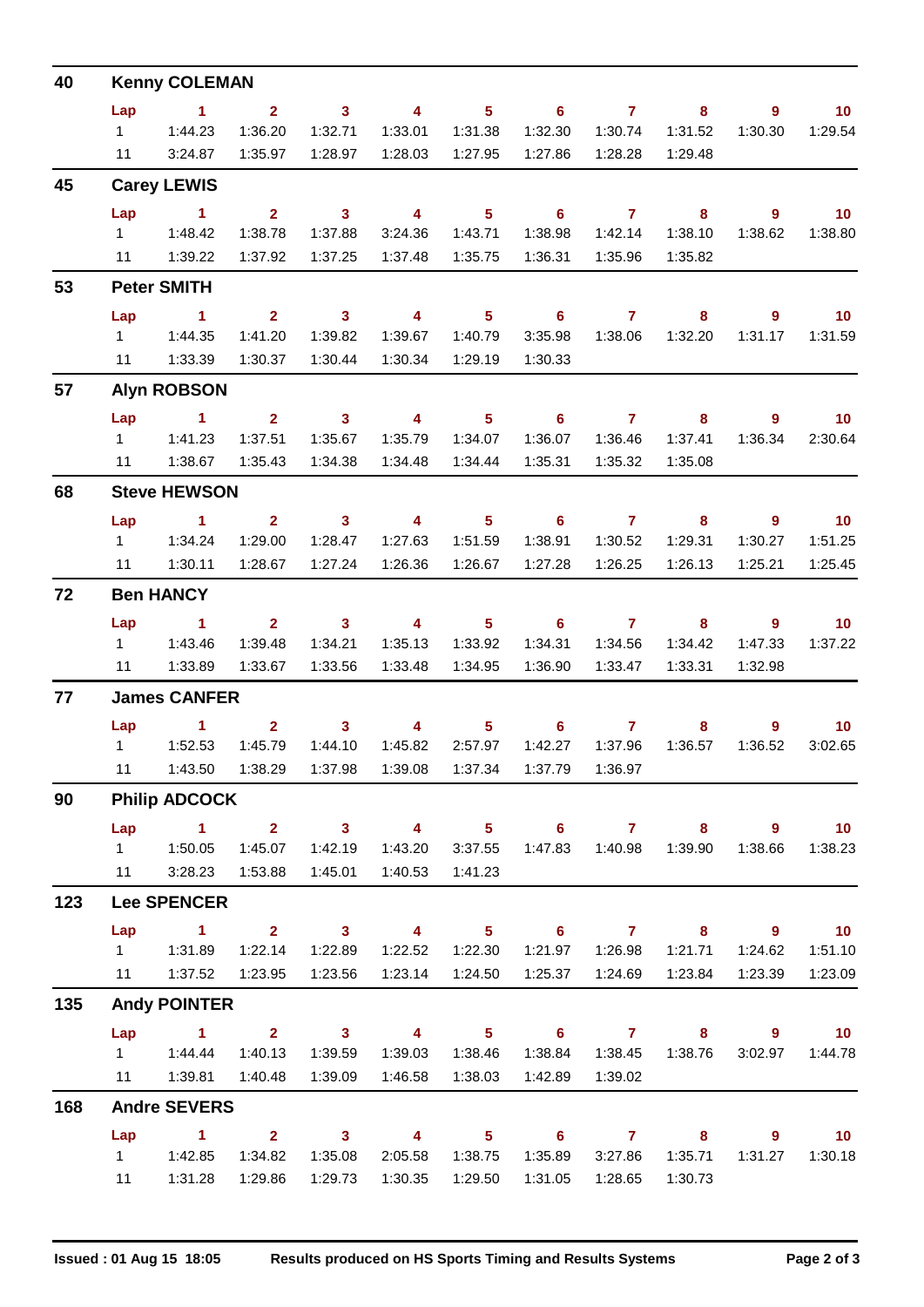| 199 Jm LITMAN |                                                                                                     |  |  |  |  |  |  |  |  |  |
|---------------|-----------------------------------------------------------------------------------------------------|--|--|--|--|--|--|--|--|--|
|               | Lap 1 2 3 4 5 6 7 8 9 10                                                                            |  |  |  |  |  |  |  |  |  |
|               | $1.23.58$ $1:24.73$ $7:01.01$ $1:29.35$ $1:24.57$ $1:23.86$ $1:24.13$ $1:23.58$ $1:25.10$ $1:28.61$ |  |  |  |  |  |  |  |  |  |
|               | 11  1:24.23  1:23.15  1:23.05  1:24.10  1:28.87                                                     |  |  |  |  |  |  |  |  |  |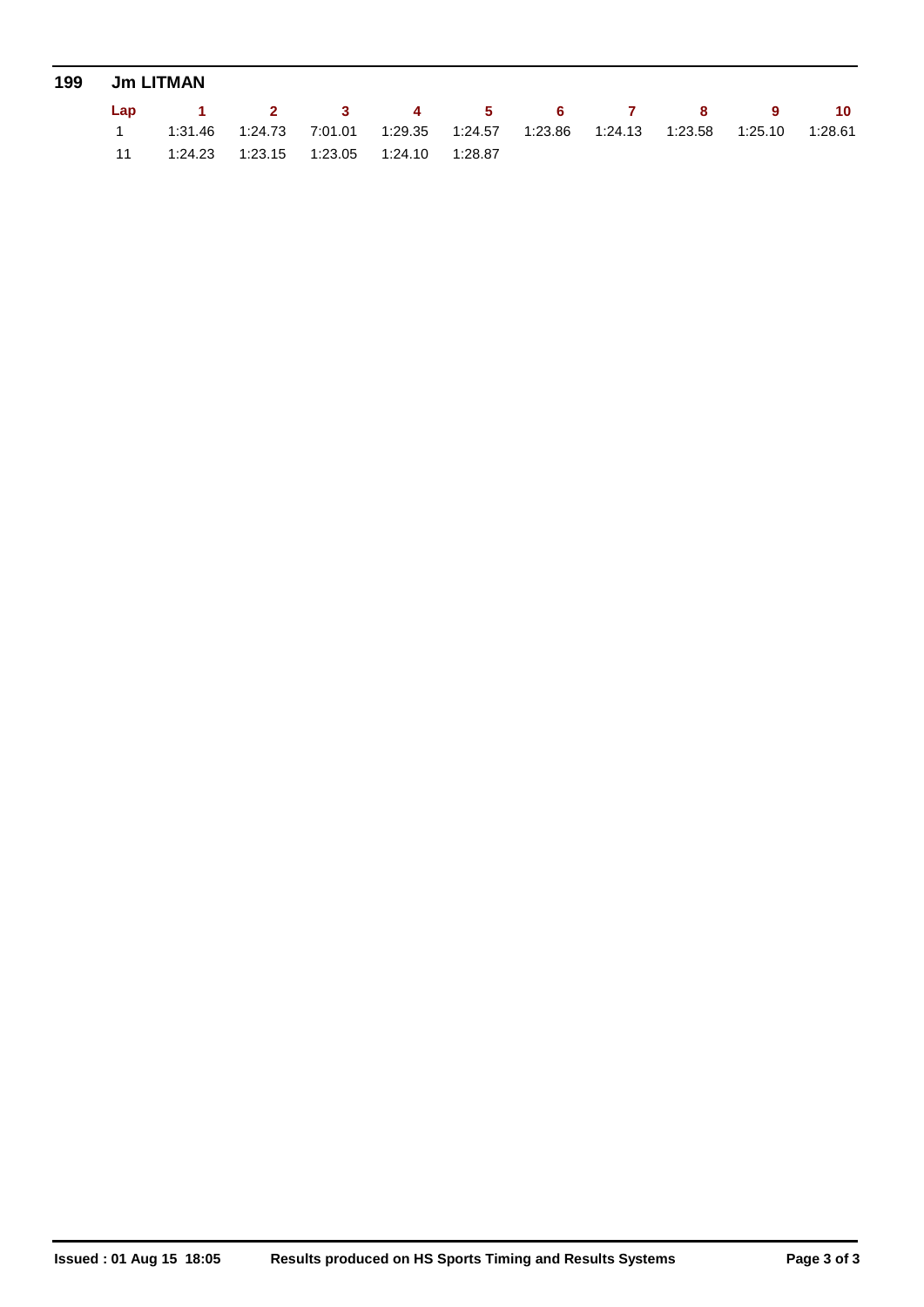### R **E** GRI

**Race 17**

### **750MC Summer Endurance Race**

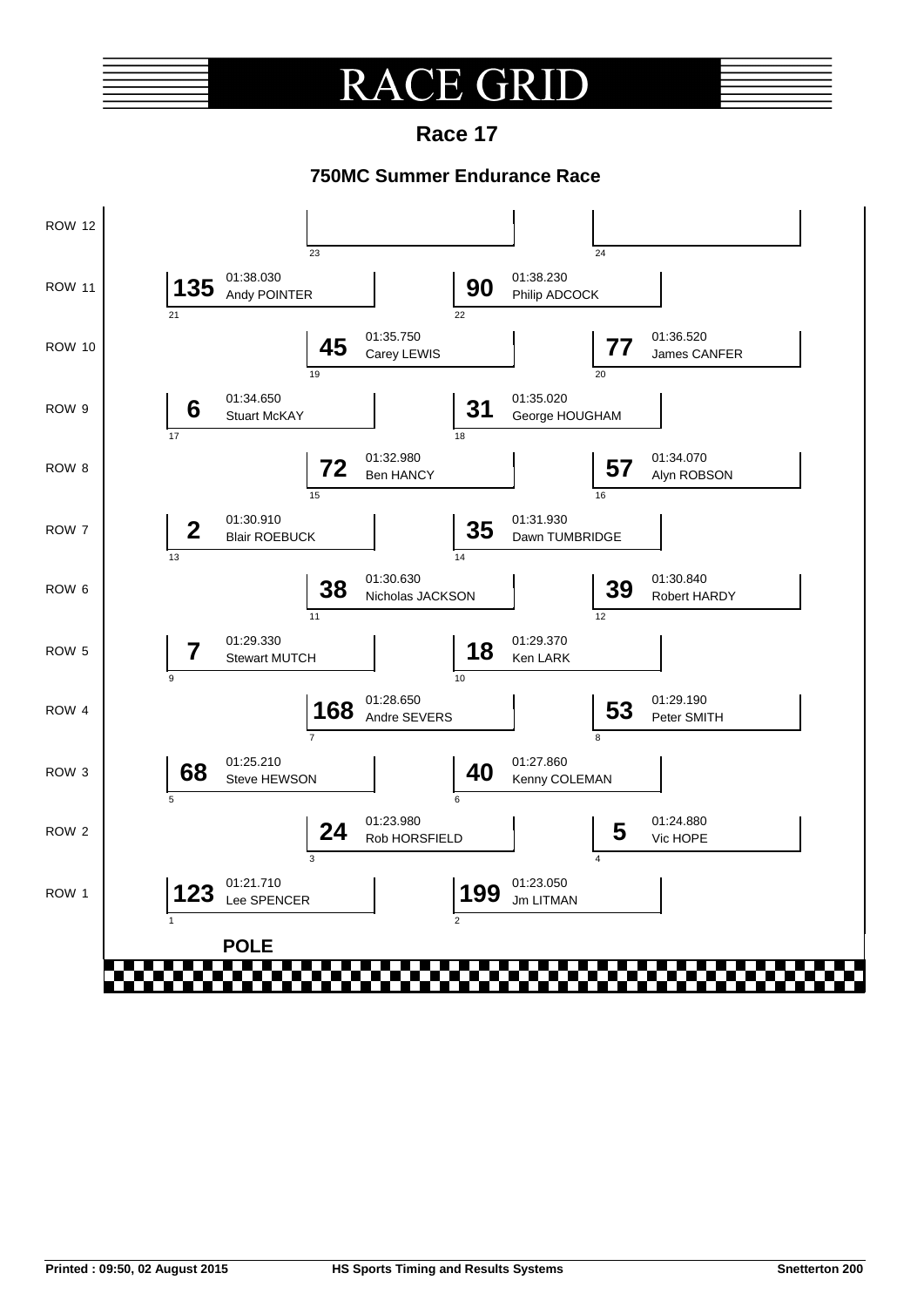

| Pos            | <b>No</b>      | <b>CI</b> | <b>Name</b>                                                               | Laps |            | Time Behind      | Best Lap on |    | <b>MPH</b> |
|----------------|----------------|-----------|---------------------------------------------------------------------------|------|------------|------------------|-------------|----|------------|
| $\mathbf{1}$   | 199            |           | <b>SEA Jm LITMAN</b>                                                      | 40   | 56:37.72   |                  | 1:23.78     | 5  | 85.26      |
|                |                |           | Porsche Boxster                                                           |      |            |                  |             |    |            |
| 2              | 123            |           | SEA Lee SPENCER/Stephen PEARSON / Dave GRIFFIN<br>BMW E36 M3 / BMW E36 M3 | 39   | 59:00.95   | 1 Lap            | 1:21.92     | 9  | 87.19      |
| 3              | 24             |           | SEA Rob HORSFIELD/Neville ANDERSON                                        | 39   | 59:26.76   | 1 Lap            | 1:22.98     | 27 | 86.08      |
|                |                |           | Toyota MR2 / Vauxhall Vectra                                              |      |            |                  |             |    |            |
| 4              | 53             |           | SEB Peter SMITH/Matthew SMITH                                             | 38   | 56:39.91   | 2 Laps           | 1:27.88     | 11 | 81.28      |
|                |                |           | Ginetta G40                                                               |      |            |                  |             |    |            |
| 5              | 18             |           | SEB Ken LARK/Nick STARKEY<br>Honda Integra                                | 38   | 57:56.72   | 2 Laps           | 1:29.65     | 31 | 79.67      |
| 6              | 68             |           | SEB Steve HEWSON/Phil BROUGH / Rob GILHAM                                 | 38   | 59:25.30   | 2 Laps           | 1:25.99     | 21 | 83.07      |
|                |                |           | Peugeot 106 / Porsche 924S                                                |      |            |                  |             |    |            |
| $\overline{7}$ | 5              |           | SEB Vic HOPE/Ben TAYLOR / Steve BRADY                                     | 38   | 59:32.84   | 2 Laps           | 1:26.15     | 16 | 82.91      |
|                |                |           | Honda Civic Type R                                                        |      |            |                  |             |    |            |
| 8              | 40             |           | SEA Kenny COLEMAN/Reece JONES                                             | 37   | 59:05.11   | 3 Laps           | 1:28.15     | 27 | 81.03      |
| 9              | $\overline{7}$ |           | Ford Capri<br>SEA Stewart MUTCH/Ben SHORT                                 | 37   | 59:26.11   | 3 Laps           | 1:28.57     | 32 | 80.65      |
|                |                |           | Mazda MX150R                                                              |      |            |                  |             |    |            |
| 10             | 45             |           | SEC Carey LEWIS/Frank PETTIT                                              | 37   | 59:41.11   | 3 Laps           | 1:34.66     | 9  | 75.46      |
|                |                |           | <b>BMW 325</b>                                                            |      |            |                  |             |    |            |
| 11             | 39             |           | SEB Robert HARDY/Matthew IRONS                                            | 36   | 59:02.71   | 4 Laps           | 1:30.31     | 29 | 79.09      |
| 12             | 38             |           | Porsche 944 / BMW 323i<br>SEC Nicholas JACKSON/Dylan BRYCHTA              | 36   | 59:03.59   | 4 Laps           | 1:29.90     | 29 | 79.45      |
|                |                |           | Volkswagen Golf VR6 / Seat Ibiza TDi                                      |      |            |                  |             |    |            |
| 13             | 57             |           | SEC Alyn ROBSON/Ed GAY                                                    | 35   | 56:07.80   | 5 Laps           | 1:34.70     | 22 | 75.43      |
|                |                |           | Mazda MX5                                                                 |      |            |                  |             |    |            |
| 14             | 72             |           | SEC Ben HANCY/Matthew SHORT                                               | 35   | 59:31.16   | 5 Laps           | 1:34.22     | 27 | 75.81      |
|                |                |           | Mazda MX5 / Mazda MX5                                                     |      |            |                  |             |    |            |
| 15             | 35             |           | SEC Dawn TUMBRIDGE/Chris FELLOWS<br>Toyota MR2 / Ginetta G27              | 34   | 56:50.30   | 6 Laps           | 1:30.97     | 4  | 78.52      |
| 16             | 31             |           | SEC George HOUGHAM/Lea THOMPSON                                           | 34   | 1:00:15.18 | 6 Laps           | 1:37.23     | 31 | 73.46      |
|                |                |           | Toyota MR2 / Ford Puma                                                    |      |            |                  |             |    |            |
| 17             | 135            |           | SEC Andy POINTER/Peter HAYNES                                             | 34   | 1:00:19.86 | 6 Laps           | 1:36.84     | 30 | 73.76      |
|                |                |           | Volkswagen Golf GTi Mk2                                                   |      |            |                  |             |    |            |
| 18             | 77             |           | SEC James CANFER/Kelly WILLIAMS / Daniel WILLIAMS                         | 33   | 59:24.58   | 7 Laps           | 1:35.71     | 29 | 74.63      |
| 19             | 90             |           | Mazda MX5<br>SEC Philip ADCOCK/Jon DAVEY                                  | 33   | 59:44.28   | 7 Laps           | 1:37.74     | 29 | 73.08      |
|                |                |           | <b>BMW Compact</b>                                                        |      |            |                  |             |    |            |
| 20             | 2              |           | SEB Blair ROEBUCK/James ALFORD / Shaun ELY                                | 31   | 52:41.07   | 9 Laps           | 1:31.48     | 31 | 78.08      |
|                |                |           | Honda Civic / Peugeot 205GTI                                              |      |            |                  |             |    |            |
| 21             | 6              |           | <b>SEC Stuart McKAY/Thomas PUGHE</b>                                      | 30   | 59:28.44   | 10 Laps          | 1:35.29     | 15 | 74.96      |
|                |                |           | Mazda MX5 / Mazda MX5                                                     |      |            |                  |             |    | 79.49      |
| 22             | 168            |           | SEB Andre SEVERS/Mark HEYWOOD<br>Volkswagen Vento VR6                     | 22   |            | 33:35.36 18 Laps | 1:29.86     | 20 |            |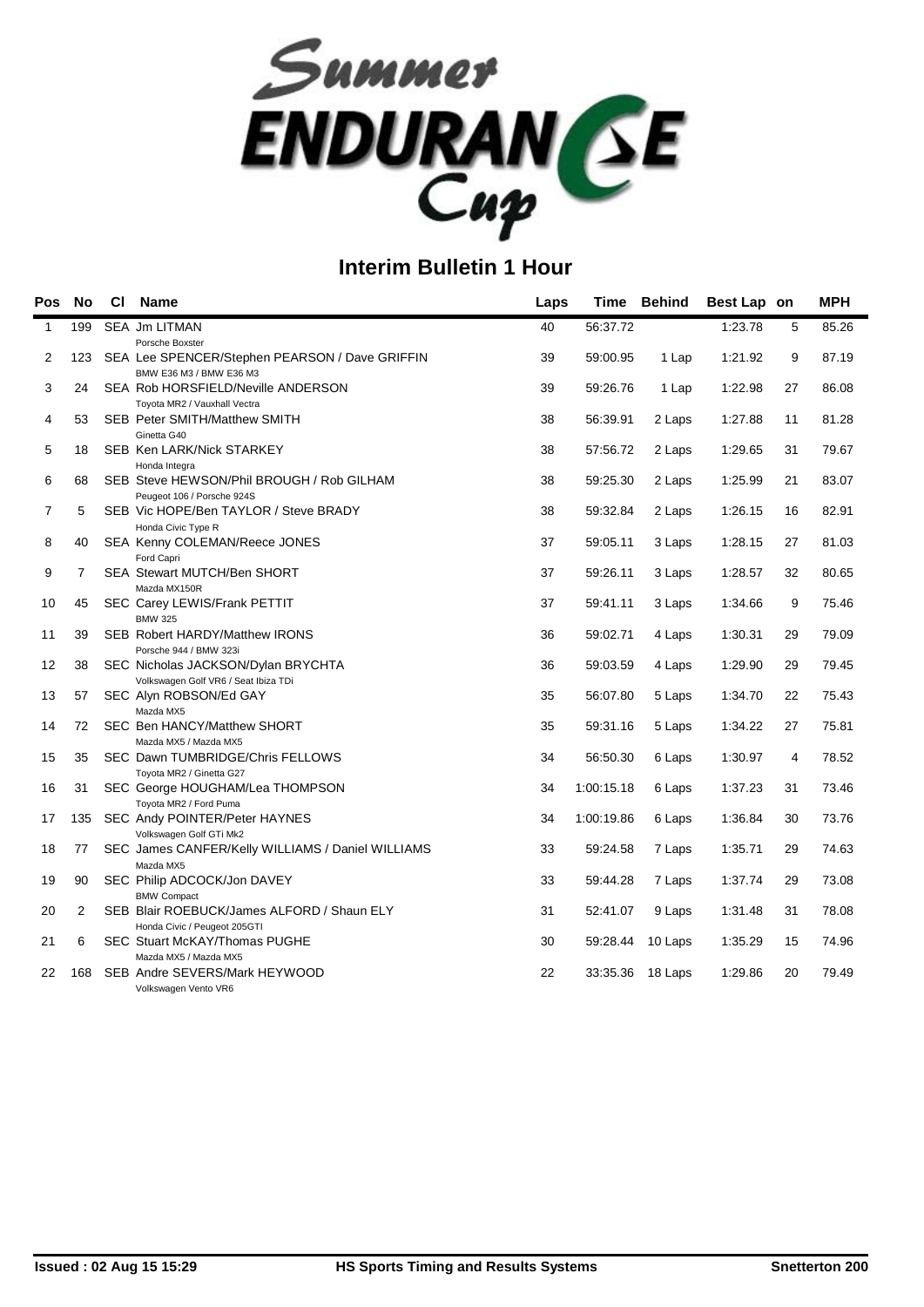

| Pos          | <b>No</b>          | <b>CI</b> | <b>Name</b>                                                                              | Laps | Time               | <b>Behind</b> | Best Lap on |    | <b>MPH</b> |
|--------------|--------------------|-----------|------------------------------------------------------------------------------------------|------|--------------------|---------------|-------------|----|------------|
| $\mathbf{1}$ | 199                |           | <b>SEA Jm LITMAN</b><br>Porsche Boxster                                                  | 75   | 1:58:47.11         |               | 1:23.78     | 5  | 85.26      |
| 2            | 24                 |           | SEA Rob HORSFIELD/Neville ANDERSON                                                       | 75   | 1:58:59.14         | 12.03         | 1:22.98     | 27 | 86.08      |
| 3            | 123                |           | Toyota MR2 / Vauxhall Vectra<br>SEA Lee SPENCER/Stephen PEARSON / Dave GRIFFIN           | 75   | 1:59:59.19         | 1:12.08       | 1:21.92     | 9  | 87.19      |
| 4            | 68                 |           | BMW E36 M3 / BMW E36 M3<br>SEB Steve HEWSON/Phil BROUGH / Rob GILHAM                     | 72   | 1:59:00.65         | 3 Laps        | 1:25.99     | 21 | 83.07      |
| 5            | 18                 |           | Peugeot 106 / Porsche 924S<br>SEB Ken LARK/Nick STARKEY                                  | 72   | 1:59:05.97         | 3 Laps        | 1:28.44     | 48 | 80.76      |
| 6            | 40                 |           | Honda Integra<br>SEA Kenny COLEMAN/Reece JONES                                           | 72   | 1:59:06.23         | 3 Laps        | 1:27.59     | 71 | 81.55      |
| 7            | $\overline{7}$     |           | Ford Capri<br>SEA Stewart MUTCH/Ben SHORT                                                | 72   | 1:59:18.25         | 3 Laps        | 1:28.57     | 32 | 80.65      |
| 8            | 39                 |           | Mazda MX150R<br>SEB Robert HARDY/Matthew IRONS                                           | 71   | 1:59:23.29         | 4 Laps        | 1:30.31     | 29 | 79.09      |
| 9            | 53                 |           | Porsche 944 / BMW 323i<br>SEB Peter SMITH/Matthew SMITH<br>Ginetta G40                   | 70   | 1:59:07.91         | 5 Laps        | 1:27.88     | 11 | 81.28      |
| 10           | 38                 |           | SEC Nicholas JACKSON/Dylan BRYCHTA<br>Volkswagen Golf VR6 / Seat Ibiza TDi               | 70   | 1:59:29.04         | 5 Laps        | 1:29.90     | 29 | 79.45      |
| 11           | 57                 |           | SEC Alyn ROBSON/Ed GAY<br>Mazda MX5                                                      | 69   | 1:59:40.73         | 6 Laps        | 1:33.58     | 44 | 76.33      |
| 12           | 72                 |           | SEC Ben HANCY/Matthew SHORT<br>Mazda MX5 / Mazda MX5                                     | 68   | 1:58:33.54         | 7 Laps        | 1:34.08     | 48 | 75.92      |
| 13           | 45                 |           | SEC Carey LEWIS/Frank PETTIT                                                             | 67   | 1:58:32.30         | 8 Laps        | 1:34.41     | 67 | 75.66      |
| 14           | 31                 |           | <b>BMW 325</b><br>SEC George HOUGHAM/Lea THOMPSON                                        | 67   | 1:59:36.79         | 8 Laps        | 1:34.00     | 48 | 75.99      |
| 15           | 77                 |           | Toyota MR2 / Ford Puma<br>SEC James CANFER/Kelly WILLIAMS / Daniel WILLIAMS<br>Mazda MX5 | 66   | 1:59:46.61         | 9 Laps        | 1:34.30     | 54 | 75.75      |
| 16           | 135                |           | SEC Andy POINTER/Peter HAYNES<br>Volkswagen Golf GTi Mk2                                 | 64   | 1:58:13.78         | 11 Laps       | 1:35.95     | 42 | 74.44      |
| 17           | 35                 |           | SEC Dawn TUMBRIDGE/Chris FELLOWS<br>Toyota MR2 / Ginetta G27                             | 64   | 1:58:46.09         | 11 Laps       | 1:30.13     | 50 | 79.25      |
| 18           | 6                  |           | <b>SEC Stuart McKAY/Thomas PUGHE</b><br>Mazda MX5 / Mazda MX5                            | 63   | 1:58:22.56         | 12 Laps       | 1:33.55     | 52 | 76.35      |
| 19           | 2                  |           | SEB Blair ROEBUCK/James ALFORD / Shaun ELY<br>Honda Civic / Peugeot 205GTI               | 62   | 1:56:32.18 13 Laps |               | 1:31.48     | 31 | 78.08      |
| 20           | 90                 |           | SEC Philip ADCOCK/Jon DAVEY<br><b>BMW Compact</b>                                        | 61   | 1:55:10.16 14 Laps |               | 1:36.75     | 41 | 73.83      |
| 21           | 5                  |           | SEB Vic HOPE/Ben TAYLOR / Steve BRADY<br>Honda Civic Type R                              | 59   | 1:37:59.55         | 16 Laps       | 1:26.15     | 16 | 82.91      |
| 22           | 168                |           | SEB Andre SEVERS/Mark HEYWOOD<br>Volkswagen Vento VR6                                    | 22   | 33:35.36           | 53 Laps       | 1:29.86     | 20 | 79.49      |
|              | <b>Fastest Lap</b> |           |                                                                                          |      |                    |               |             |    |            |
|              | 123                | A         | Lee SPENCER/Stephen PEARSON / Dave GRIFFIN<br><b>RMW E36 M3 / RMW E36 M3</b>             |      |                    |               | 1:21.92     | 9  | 87.19      |

|    |   | <b>BMW E36 M3 / BMW E36 M3</b>        |         |    |       |
|----|---|---------------------------------------|---------|----|-------|
| 68 | в | Steve HEWSON/Phil BROUGH / Rob GILHAM | 1:25.99 | 21 | 83.07 |
|    |   | Peugeot 106 / Porsche 924S            |         |    |       |
| 38 |   | Nicholas JACKSON/Dylan BRYCHTA        | 1:29.90 | 29 | 79.45 |
|    |   | Volkswagen Golf VR6 / Seat Ibiza TDi  |         |    |       |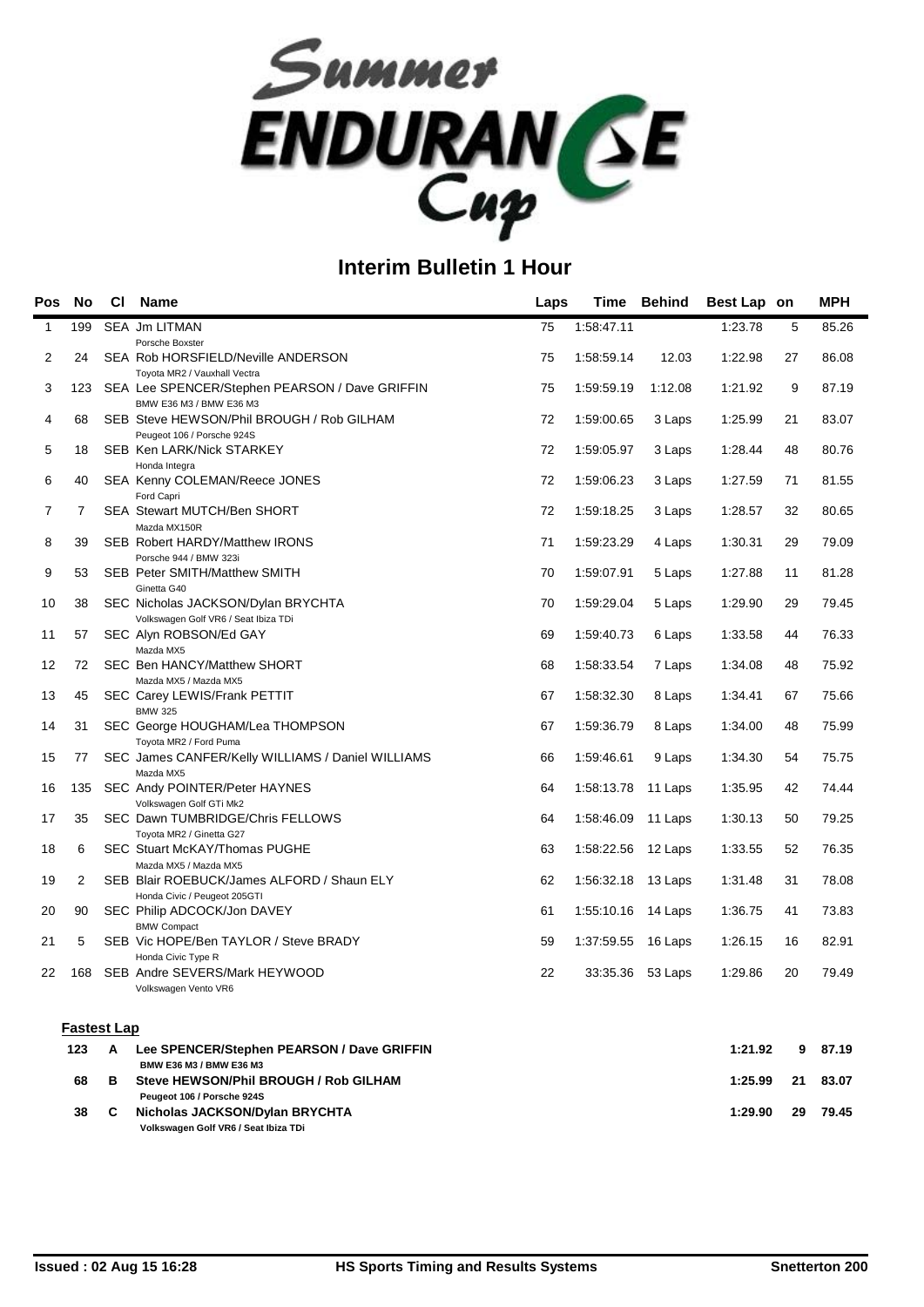

**Provisional Results - Race 17**

| PI           | <b>No</b>             | C1 | Name / Car                                                             |                            | Laps | <b>Time</b>   |         | Behind MPH Best Lap on MPH |    |       |
|--------------|-----------------------|----|------------------------------------------------------------------------|----------------------------|------|---------------|---------|----------------------------|----|-------|
| $\mathbf{1}$ | 123                   | A  | Lee SPENCER/Stephen PEARSON / Dave GRIFFIN<br>BMW E36 M3 / BMW E36 M3  |                            |      | 97 2:30:43.22 |         | 76.62 1:21.92              | 9  | 87.19 |
| $\mathbf{2}$ | 68                    | в  | Steve HEWSON/Phil BROUGH / Rob GILHAM<br>Peugeot 106 / Porsche 924S    |                            |      | 94 2:31:24.01 | 3 Laps  | 73.91 1:25.99              | 21 | 83.07 |
| 3            | 7                     | A  | <b>Stewart MUTCH/Ben SHORT</b><br>Mazda MX150R                         |                            |      | 93 2:31:06.44 | 4 Laps  | 73.27 1:28.57              | 32 | 80.65 |
| 4            | 18                    | в  | <b>Ken LARK/Nick STARKEY</b><br>Honda Integra                          |                            |      | 93 2:31:20.15 | 4 Laps  | 73.16 1:28.44              | 48 | 80.76 |
| 5            | 53                    | в  | <b>Peter SMITH/Matthew SMITH</b><br>Ginetta G40                        |                            |      | 92 2:32:05.64 | 5 Laps  | 72.01 1:27.88              | 11 | 81.28 |
| 6            | 24                    | A  | <b>Rob HORSFIELD/Neville ANDERSON</b><br>Toyota MR2 / Vauxhall Vectra  |                            | 91   | 2:27:04.16    | 6 Laps  | 73.66 1:22.98              | 27 | 86.08 |
| 7            | 38                    | C  | Nicholas JACKSON/Dylan BRYCHTA<br>Volkswagen Golf VR6 / Seat Ibiza TDi |                            |      | 91 2:31:58.11 | 6 Laps  | 71.29 1:29.90              | 29 | 79.45 |
| 8            | 39                    | в  | <b>Robert HARDY/Matthew IRONS</b><br>Porsche 944 / BMW 323i            |                            | 90   | 2:29:14.41    | 7 Laps  | 71.79 1:30.24              | 88 | 79.15 |
| 9            | 199                   | А  | <b>Jm LITMAN</b><br><b>Porsche Boxster</b>                             |                            | 90   | 2:30:53.42    | 7 Laps  | 71.01 1:23.78              | 5  | 85.26 |
| 10           | 57                    | C  | Alyn ROBSON/Ed GAY<br>Mazda MX5                                        |                            |      | 89 2:31:13.05 | 8 Laps  | 70.07 1:33.58              | 44 | 76.33 |
| 11           | 72                    | C  | <b>Ben HANCY/Matthew SHORT</b><br>Mazda MX5 / Mazda MX5                |                            | 89   | 2:31:53.58    | 8 Laps  | 69.75 1:34.03              | 86 | 75.96 |
| 12           | 45                    | C  | <b>Carey LEWIS/Frank PETTIT</b><br><b>BMW 325</b>                      |                            | 88   | 2:31:42.04    | 9 Laps  | 69.06 1:33.48              | 81 | 76.41 |
| 13           | 31                    | C  | George HOUGHAM/Lea THOMPSON<br>Toyota MR2 / Ford Puma                  |                            |      | 86 2:31:39.54 | 11 Laps | 67.51 1:34.00              | 48 | 75.99 |
| 14           | 77                    | C  | James CANFER/Kelly WILLIAMS / Daniel WILLIAMS<br>Mazda MX5             |                            | 86   | 2:31:49.24    | 11 Laps | 67.43 1:34.30              | 54 | 75.75 |
| 15           | 35                    | C  | Dawn TUMBRIDGE/Chris FELLOWS<br>Toyota MR2 / Ginetta G27               |                            | 86   | 2:32:06.44    | 11 Laps | 67.31 1:29.27              | 86 | 80.01 |
| 16           | 6                     | C  | <b>Stuart McKAY/Thomas PUGHE</b><br>Mazda MX5 / Mazda MX5              |                            |      | 83 2:31:32.15 | 14 Laps | 65.20 1:33.55              | 52 | 76.35 |
| 17           | $\mathbf{2}$          | в  | Blair ROEBUCK/James ALFORD / Shaun ELY<br>Honda Civic / Peugeot 205GTI |                            |      | 82 2:30:44.86 | 15 Laps | 64.76 1:29.89              | 80 | 79.46 |
| 18           | 135                   | C  | <b>Andy POINTER/Peter HAYNES</b><br>Volkswagen Golf GTi Mk2            |                            |      | 82 2:30:59.02 | 15 Laps | 64.65 1:35.95              | 42 | 74.44 |
| 19           | 90                    | C  | <b>Philip ADCOCK/Jon DAVEY</b><br><b>BMW Compact</b>                   |                            |      | 75 2:22:11.96 | 22 Laps | 62.79 1:36.75              | 41 | 73.83 |
| 20           | 40                    | A  | Kenny COLEMAN/Reece JONES<br><b>Ford Capri</b>                         |                            | 66   | 2:31:10.69    | 31 Laps | 51.97 1:25.79              | 80 | 83.26 |
| 21           | 5                     | в  | Vic HOPE/Ben TAYLOR / Steve BRADY<br><b>Honda Civic Type R</b>         |                            | 59.  | 1:37:59.55    | 38 Laps | 71.68 1:26.15              | 16 | 82.91 |
|              | <b>Not-Classified</b> |    |                                                                        |                            |      |               |         |                            |    |       |
|              | 168                   | в  | <b>Andre SEVERS/Mark</b><br><b>HEYWOOD</b>                             | Volkswagen Vento VR6       | 22   | 33:35.36      | DNF     | 77.97 1:29.86              | 20 | 79.49 |
|              | <b>Fastest Lap</b>    |    |                                                                        |                            |      |               |         |                            |    |       |
|              | 123                   | A  | Lee SPENCER/Stephen<br><b>PEARSON / Dave GRIFFIN</b>                   | BMW E36 M3 / BMW E36 M3    |      |               |         | 1:21.92                    | 9  | 87.19 |
|              | 68                    | в  | <b>Steve HEWSON/Phil BROUGH</b><br>/ Rob GILHAM                        | Peugeot 106 / Porsche 924S |      |               |         | 1:25.99                    | 21 | 83.07 |
|              | 35                    | C  | <b>Dawn TUMBRIDGE/Chris</b><br><b>FELLOWS</b>                          | Toyota MR2 / Ginetta G27   |      |               |         | 1:29.27                    | 86 | 80.01 |

No 40 - Driver 1 excluded from the race. 28 laps for Driver 1 discounted.

| <b>Start Time: 14:27</b> | Snetterton 200 | 02 Aug 15 17:08                 |
|--------------------------|----------------|---------------------------------|
| <b>Clerk of Course:</b>  | Time Issued.   | Chief Timekeeper: Terry Stevens |

**THESE RESULTS REMAIN PROVISIONAL FOR A MINIMUM OF 30 MINUTES FROM THE TIME OF ISSUE AND UNTIL ALL JUDICIAL AND TECHNICAL MATTERS HAVE BEEN SETTLED.**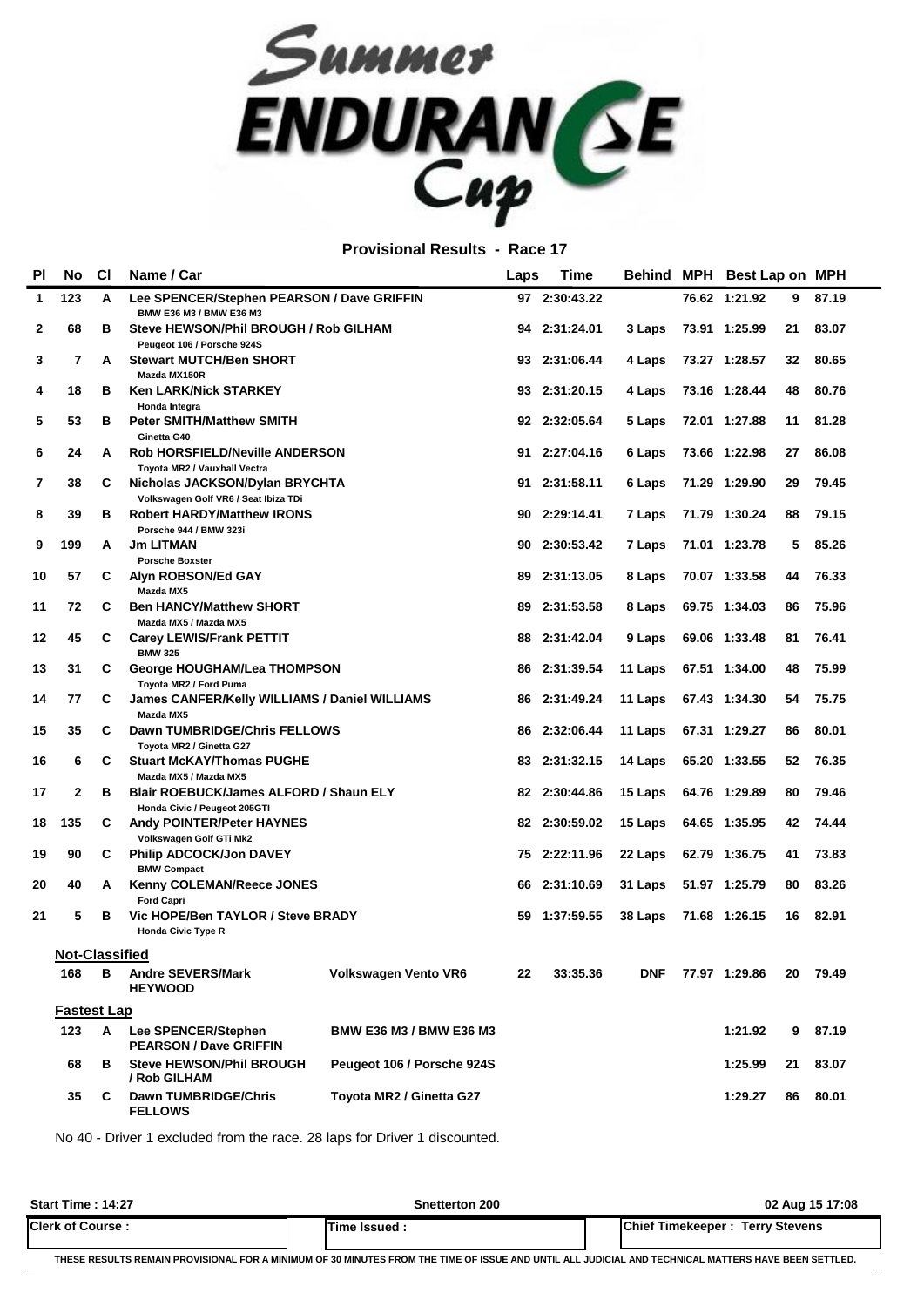|     | Lap 1       |    | Lap2        |     | Lap 3       |    | Lap 4       |              | Lap <sub>5</sub> |     | Lap6           |    | Lap <sub>7</sub> |     | Lap 8           |    | Lap <sub>9</sub> |     | Lap <sub>10</sub> |
|-----|-------------|----|-------------|-----|-------------|----|-------------|--------------|------------------|-----|----------------|----|------------------|-----|-----------------|----|------------------|-----|-------------------|
| No. | Time        | No | Time        | No. | Time        | No | Time        | No.          | Time             | No. | Time           | No | Time             | No. | Time            | No | Time             | No. | Time              |
|     |             |    |             |     |             |    |             |              |                  |     |                |    |                  |     |                 |    |                  |     |                   |
|     | 199 1:30.61 |    | 199 2:54.43 |     | 123 4:20.00 |    | 123 5:42.35 |              | 123 7:05.30      |     | 123 8:28.03    |    | 123 9:51.59      |     | 123 11:15.38    |    | 123 12:37.30     |     | 123 14:01.50      |
|     | 123 1:31.51 |    | 123 2:54.51 |     | 199 4:20.04 |    | 199 5:44.01 |              | 199 7:07.79      |     | 199 8:31.61    |    | 45 9:52.56 *1    |     | 199 11:20.45    |    | 199 12:44.67     |     | 90 14:01.70 *2    |
|     | 5 1:34.36   |    | 24 3:01.29  | 24  | 4:26.42     | 24 | 5:52.23     |              | 90 7:08.95 *1    |     | 135 8:35.79 *1 |    | 6 $9:53.38*1$    |     | 2 11:25.45 *1   |    | 24 12:57.85      |     | 35 14:04.41 *1    |
|     | 24 1:34.90  |    | 5 3:02.47   | 5.  | 4:30.61     | 68 | 5:59.30     | 24           | 7:17.44          |     | 77 8:39.92 *1  |    | 199 9:55.61      |     | 72 11:25.74 *1  |    | 2 13:02.42 *1    |     | 38 14:04.61 *1    |
|     | 68 1:36.39  |    | 68 3:03.53  | 68  | 4:31.01     | 5. | 6:00.33     |              | 68 7:27.01       |     | 24 8:41.60     |    | 31 10:05.90 *1   |     | 57 11:26.26 *1  |    | 57 13:02.80 *1   |     | 199 14:09.54      |
|     | 168 1:41.95 |    | 168 3:14.39 |     | 168 4:45.97 |    | 168 6:16.49 | 5.           | 7:28.35          |     | 90 8:51.36 *1  |    | 24 10:06.35      |     | 45 11:28.65 *1  |    | 72 13:03.26 *1   |     | 24 14:23.35       |
|     | 7 1:42.25   |    | 3:14.66     | 7   | 4:46.26     | 7  | 6:17.34     | 7            | 7:46.72          | 68  | 8:54.96        |    | 135 10:16.09 *1  |     | 6 $11:29.15*1$  |    | 45 13:05.37 *1   |     | 2 14:38.20 *1     |
|     | 53 1:42.49  |    | 53 3:14.83  | 53  | 4:46.38     | 53 | 6:17.37     |              | 168 7:47.51      | 5.  | 8:56.31        |    | 77 10:20.52 *1   |     | 24 11:30.58     | 6  | 13:06.22 *1      |     | 57 14:38.31 *1    |
|     | 18 1:42.49  |    | 18 3:16.04  |     | 18 4:47.09  | 18 | 6:18.13     |              | 53 7:48.21       |     | 7 9:16.81      |    | 68 10:22.52      |     | 31 11:45.00 *1  | 5. | 13:18.58         |     | 72 14:38.46 *1    |
|     | 35 1:43.04  |    | 39 3:16.67  | 39  | 4:47.97     | 39 | 6:19.30     |              | 18 7:48.78       |     | 168 9:17.63    |    | 5 10:22.97       |     | 5 11:50.41      |    | 68 13:18.61      |     | 45 14:40.03 *1    |
|     | 39 1:43.68  |    | 35 3:17.34  | 35  | 4:48.66     | 35 | 6:19.63     | 39           | 7:50.63          |     | 53 9:18.95     |    | 90 10:32.74 *1   |     | 68 11:50.44     |    | 31 13:24.19 *1   |     | 6 $14:41.89$ *1   |
|     | 38 1:45.32  |    | 38 3:18.36  | 38  | 4:50.90     | 38 | 6:23.85     |              | 35 7:51.53       | 18  | 9:19.19        |    | 7 10:46.93       |     | 135 11:57.02 *1 |    | 135 13:36.86 *1  |     | 68 14:45.57       |
|     | 2 1:47.61   |    | 57 3:24.40  | 2   | 4:59.74     | 57 | 6:36.47     | 38           | 7:56.29          | 39  | 9:22.14        |    | 168 10:47.97     |     | 77 11:59.42 *1  |    | 77 13:37.99 *1   |     | 5 14:48.12        |
|     | 57 1:48.21  |    | 2 3:24.65   | 57  | 5:00.39     | 72 | 6:36.76     | 57           | 8:12.78          | 35  | 9:25.29        |    | 53 10:48.27      |     | 90 12:15.88 *1  |    | 53 13:45.57      |     | 31 15:03.31 *1    |
|     | 72 1:49.15  |    | 72 3:25.60  | 72  | 5:00.89     |    | 6:39.82     |              | 72 8:12.80       | 38  | 9:28.08        |    | 18 10:50.22      |     | 53 12:16.93     |    | 7 13:46.82       |     | 53 15:15.10       |
|     | 31 1:50.16  | 6. | 3:26.99     | 6.  | 5:03.02     | 6  | 6:40.23     | $\mathbf{2}$ | 8:14.80          |     | 72 9:48.94     |    | 39 10:53.37      |     | 7 12:16.94      |    | 168 13:50.02     |     | 135 15:15.87 *1   |
|     | 6 1:50.36   | 31 | 3:28.34     | 45  | 5:06.05     | 45 | 6:41.95     | 6.           | 8:16.40          | 57  | 9:49.46        |    | 35 10:57.46      |     | 168 12:19.45    |    | 18 13:50.88      |     | 7 15:16.48        |
|     | 45 1:51.65  |    | 45 3:29.08  | 31  | 5:07.09     | 31 | 6:46.49     |              | 45 8:17.72       |     | 2 9:49.62      |    | 38 10:59.95      |     | 18 12:20.52     |    | 39 13:55.97      |     | 77 15:17.24 *1    |
|     | 135 1:53.22 |    | 135 3:32.38 |     | 135 5:12.15 |    | 135 6:53.12 |              | 31 8:25.69       |     |                |    |                  | 39  | 12:24.61        |    |                  |     | 168 15:20.96      |
|     | 77 1:56.71  |    | 77 3:38.64  |     | 77 5:19.30  |    | 77 6:59.61  |              |                  |     |                |    |                  |     | 35 12:31.06     |    |                  |     | 18 15:21.38       |
|     | 90 1:59.26  |    | 90 3:42.88  |     | 90 5:25.59  |    |             |              |                  |     |                |    |                  |     | 38 12:31.99     |    |                  |     |                   |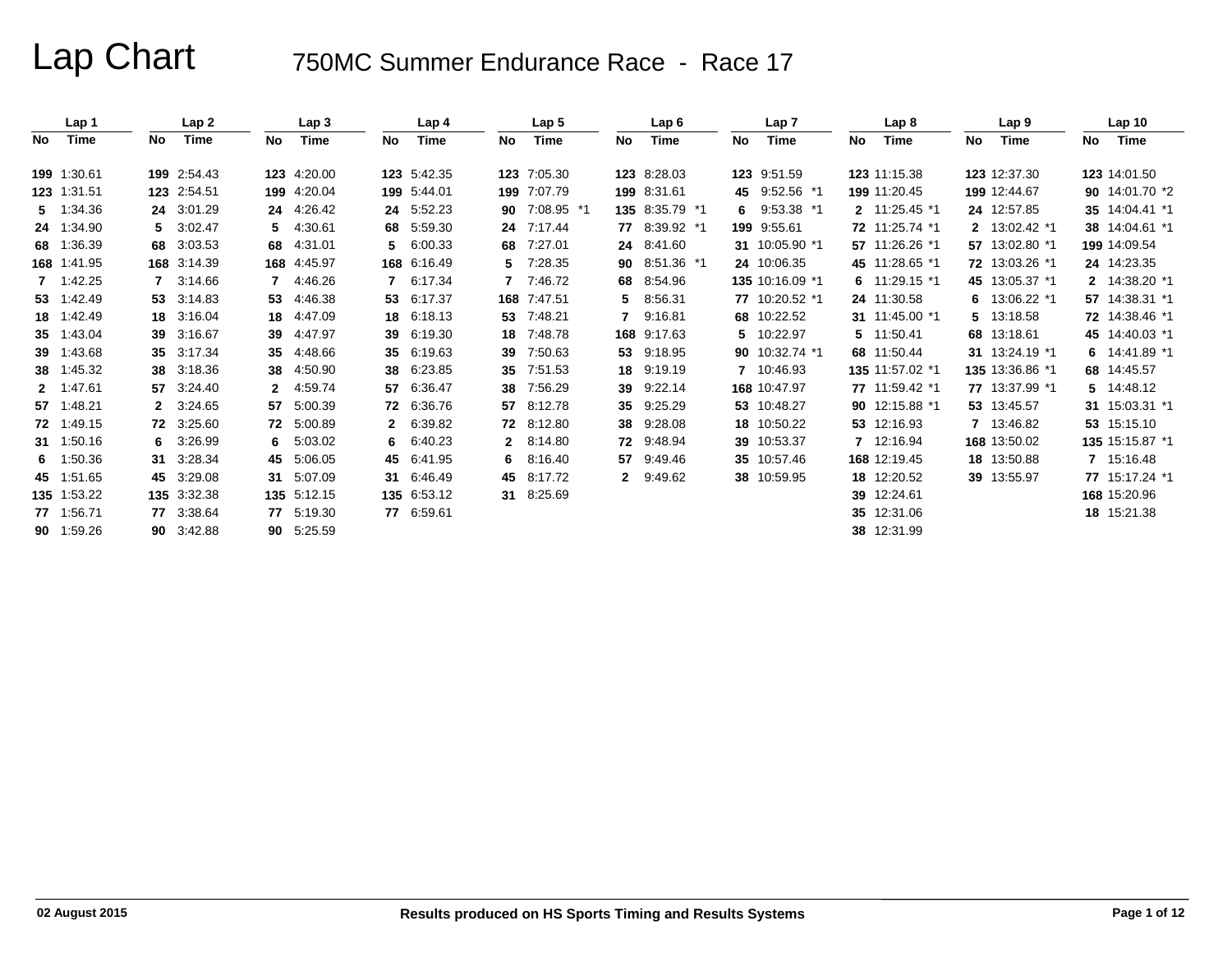|      | Lap <sub>11</sub> |    | Lap <sub>12</sub> |     | Lap <sub>13</sub> |     | Lap <sub>14</sub> |     | Lap <sub>15</sub> |     | Lap <sub>16</sub> |    | Lap 17          |     | Lap <sub>18</sub>       |     | Lap 19          |    | Lap20           |
|------|-------------------|----|-------------------|-----|-------------------|-----|-------------------|-----|-------------------|-----|-------------------|----|-----------------|-----|-------------------------|-----|-----------------|----|-----------------|
| No l | Time              | No | Time              | No. | Time              | No. | Time              | No. | Time              | No. | Time              | No | Time            | No. | Time                    | No. | Time            | No | Time            |
|      | 123 15:23.71      |    | 123 16:46.57      |     | 123 18:10.52      |     | 123 19:35.31      |     | 123 21:00.96      |     | 123 22:25.90      |    | 123 23:49.33    |     | 123 25:12.84            |     | 123 26:38.50    |    | 123 28:02.77    |
|      | 39 15:27.54 *1    |    | 168 16:51.04 *1   |     | 53 18:11.22 *1    |     | 53 19:39.51 *1    |     | 45 21:02.40 *2    |     | 90 22:31.19 *3    |    | 77 23:58.31 *3  |     | 199 25:25.67            |     | 38 26:41.68 *4  |    | 38 28:14.47 *4  |
|      | 199 15:33.68      |    | 18 16:53.75 *1    |     | 7 18:15.86 *1     |     | 7 19:45.38 *1     |     | 57 21:07.10 *2    |     | 2 22:33.69 *2     |    | 199 24:01.30    |     | 53 25:36.76 *1          |     | 135 26:49.74 *3 |    | 199 28:16.25    |
|      | 38 15:36.70 *1    |    | 135 16:56.97 *2   |     | 31 18:21.75 *2    |     | 199 19:48.07      |     | 6 $21:07.39$ *2   |     | 72 22:36.43 *2    |    | 2 24:07.59 *2   |     | 77 25:39.55 *3          |     | 199 26:51.65    |    | 31 28:16.40 *3  |
|      | 35 15:37.27 *1    |    | 77 16:58.31 *2    |     | 168 18:22.56 *1   |     | 168 19:54.09 *1   |     | 53 21:07.87 *1    |     | 199 22:36.82      |    | 53 24:07.70 *1  |     | 2 25:42.10 *2           |     | 53 27:05.96 *1  |    | 135 28:29.86 *3 |
|      | 90 15:44.11 *2    |    | 199 16:58.36      |     | 199 18:23.20      |     | 18 19:58.24 *1    |     | 199 21:12.62      |     | 45 22:38.44 *2    |    | 72 24:11.42 *2  |     | 24 25:43.10             |     | 24 27:08.80     |    | 24 28:32.60     |
|      | 24 15:48.01       |    | 39 16:59.14 *1    |     | 18 18:25.38 *1    |     | 31 20:00.73 *2    |     | $721:15.47*1$     |     | 53 22:38.48 *1    |    | 45 24:15.79 *2  |     | 7 25:45.52 *1           |     | 7 27:17.85 *1   |    | 53 28:34.48 *1  |
|      | 68 16:13.19       |    | 35 17:09.10 *1    |     | 39 18:30.74 *1    |     | 24 20:01.38       |     | 24 21:27.66       |     | 57 22:42.72 *2    |    | 7 24:15.87 *1   |     | 72 25:47.59 *2          |     | 2 27:18.54 *2   |    | 7 28:48.49 *1   |
|      | 2 16:13.88 *1     |    | 24 17:12.67       |     | 135 18:36.60 *2   |     | 39 20:01.82 *1    |     | 168 21:28.33 *1   |     | 7 22:44.87 *1     |    | 90 24:16.96 *3  |     | 45 25:52.72 *2          |     | 77 27:22.55 *3  |    | 2 28:52.93 *2   |
|      | 57 16:14.20 *1    |    | 90 17:26.70 *2    |     | 24 18:37.45       |     | 35 20:14.69 *1    |     | 18 21:29.34 *1    |     | 6 $22:44.98*2$    |    | 24 24:17.38     |     | 57 25:53.65 *2          |     | 72 27:23.17 *2  |    | 72 28:59.22 *2  |
|      | 72 16:14.37 *1    |    | 68 17:40.17       |     | 77 18:39.39 *2    |     | 135 20:15.12 *2   |     | 39 21:34.05 *1    |     | 24 22:52.38       |    | 57 24:18.27 *2  |     | 168 26:00.81 *1         |     | 45 27:28.64 *2  |    | 77 29:02.94 *3  |
|      | 45 16:15.96 *1    |    | 5 17:46.52        |     | 35 18:41.40 *1    |     | 38 20:28.39 *3    |     | 31 21:39.10 *2    |     | 168 22:58.58 *1   |    | 6 $24:20.27*2$  |     | 18 26:01.97 *1          |     | 57 27:29.34 *2  |    | 45 29:03.46 *2  |
|      | 5 16:16.75        |    | 2 17:48.66 *1     |     | 90 19:07.30 *2    |     | 68 20:34.98       |     | 35 21:47.02 *1    |     | 18 23:00.06 *1    |    | 168 24:29.26 *1 |     | <b>90</b> 26:03.82 $*3$ |     | 168 27:31.75 *1 |    | 168 29:03.65 *1 |
|      | 6 $16:17.19$ *1   |    | 72 17:49.37 *1    |     | 68 19:07.54       |     | 77 20:38.86 *2    |     | 135 21:53.43 *2   |     | 39 23:08.17 *1    |    | 18 24:30.16 *1  |     | 39 26:10.48 *1          |     | 18 27:32.44 *1  |    | 18 29:04.15 *1  |
|      | 31 16:42.15 *1    |    | 57 17:49.62 *1    |     | 5 19:14.10        |     | 5 20:40.96        |     | 68 22:02.35       |     | 31 23:17.48 *2    |    | 39 24:39.10 *1  |     | 68 26:24.01             |     | 39 27:42.60 *1  |    | 57 29:04.33 *2  |
|      | 53 16:42.98       |    | 45 17:50.88 *1    |     | 72 19:24.09 *1    |     | 90 20:48.26 *2    |     | 38 22:05.59 *3    |     | 35 23:20.34 *1    |    | 35 24:52.72 *1  |     | 35 26:25.98 *1          |     | 90 27:45.74 *3  |    | 39 29:14.35 *1  |
|      | 7 16:46.28        |    | 6 $17:53.59$ *1   |     | 2 19:24.49 *1     |     | 2 20:58.57 *1     |     | 5 22:07.93        |     | 68 23:29.78       |    | 31 24:56.53 *2  |     | 5 26:27.54              |     | 68 27:50.92     |    | 68 29:17.00     |
|      |                   |    |                   |     | 45 19:26.97 *1    |     | 72 21:00.07 *1    |     | 77 22:19.21 *2    |     | 135 23:31.33 *2   |    | 68 24:56.76     |     | 31 26:37.43 *2          |     | 5 27:54.63      |    | 5 29:21.40      |
|      |                   |    |                   |     | 6 $19:31.54$ *1   |     |                   |     |                   |     | 5 23:34.08        |    | 5 25:00.81      |     |                         |     | 35 27:59.48 *1  |    |                 |
|      |                   |    |                   |     | 57 19:31.77 *1    |     |                   |     |                   |     | 38 23:38.77 *3    |    | 135 25:09.53 *2 |     |                         |     |                 |    |                 |
|      |                   |    |                   |     |                   |     |                   |     |                   |     |                   |    | 38 25:09.98 *3  |     |                         |     |                 |    |                 |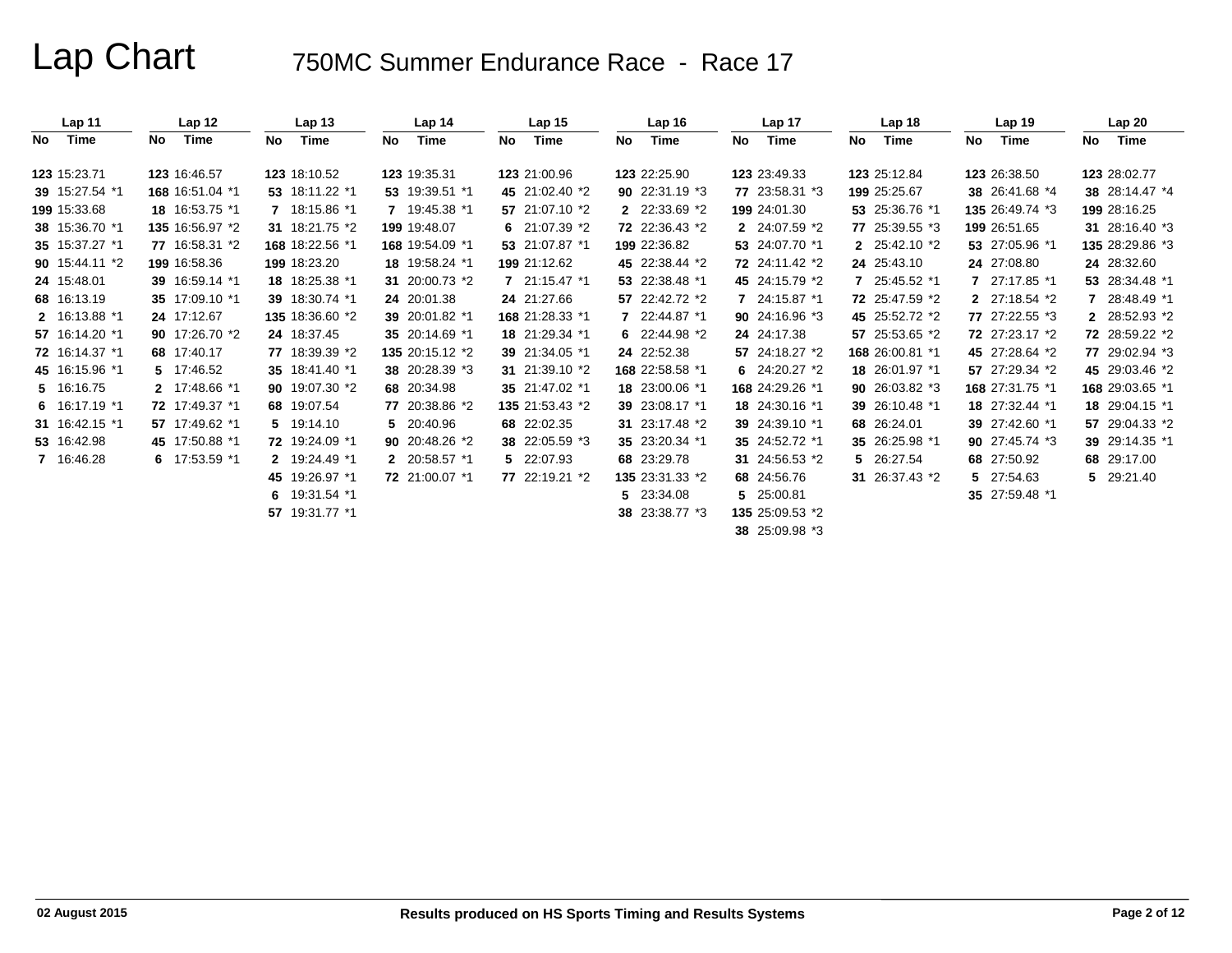| Lap21           |              | Lap22            |    | Lap23           |    | Lap 24         |    | Lap25             |    | Lap26          |    | Lap 27          |    | Lap28           |              | Lap29             |    | Lap30                          |
|-----------------|--------------|------------------|----|-----------------|----|----------------|----|-------------------|----|----------------|----|-----------------|----|-----------------|--------------|-------------------|----|--------------------------------|
| No<br>Time      | No           | Time             | No | Time            | No | Time           | No | Time              | No | Time           | No | Time            | No | Time            | No           | Time              | No | Time                           |
| 123 29:26.16    | 123 30:50.42 |                  |    | 123 32:14.89    |    | 123 33:38.28   |    | 123 35:03.01      |    | 123 36:27.09   |    | 123 37:50.50    |    | 123 39:14.58    |              | 123 40:38.37      |    | 123 42:02.26                   |
| 90 29:28.25 *4  |              | 35 31:04.42 *2   |    | 45 32:16.08 *3  |    | 72 33:45.44 *3 |    | 2 35:08.35 *3     |    | 68 36:28.16 *1 |    | 68 37:54.34 *1  |    | 7 39:18.14 *2   |              | 6 40:42.96 *10    |    | 68 42:14.08 *1                 |
| 35 29:31.99 *2  | 199 31:07.03 |                  |    | 57 32:18.23 *3  |    | 39 33:49.45 *2 |    | 18 35:08.64 *2    |    | 31 36:31.56 *4 |    | 90 38:02.37 *7  |    | 68 39:21.98 *1  | $\mathbf{7}$ | 40:48.01 *2       |    | 7 42:17.91 *2                  |
| 199 29:41.67    |              | 90 $31:10.65$ *4 |    | 39 32:18.39 *2  |    | 45 33:51.99 *3 |    | 39 35:21.15 *2    |    | 18 36:40.85 *2 |    | 31 38:09.84 *4  |    | 77 39:35.73 *5  |              | 68 40:48.01 *1    |    | 6 42:19.58 *10                 |
| 38 29:45.60 *4  |              | 38 31:16.89 *4   |    | 77 32:29.88 *4  |    | 57 33:53.09 *3 |    | 199 35:22.14      |    | 2 36:41.69 *3  |    | 18 38:10.93 *2  |    | 199 39:38.95    |              | 199 41:04.64      |    | 199 42:30.58                   |
| 31 29:55.47 *3  | 24 31:22.16  |                  |    | 199 32:31.88    |    | 199 33:57.64   |    | 45 35:27.02 *3    |    | 199 36:48.08   |    | 199 38:13.65    |    | 18 39:41.17 *2  |              | 18 41:11.32 *2    |    | 24 42:39.21                    |
| 24 29:57.28     |              | 53 31:31.67 *1   |    | 35 32:36.52 *2  |    | 35 34:09.54 *2 |    | 57 35:27.79 *3    |    | 24 37:02.56    |    | 2 38:17.76 *3   |    | 31 39:49.10 *4  |              | 24 41:14.40       |    | 18 42:41.30 *2                 |
| 53 30:02.70 *1  |              | 31 31:34.81 *3   |    | 38 32:48.35 *4  |    | 77 34:11.75 *4 |    | $5$ 35:37.73 $*3$ |    | 57 37:03.05 *3 |    | 24 38:25.54     |    | 24 39:50.12     |              | 77 41:17.03 *5    |    | 35 42:47.10 *5                 |
| 135 30:08.65 *3 |              | 135 31:47.16 *3  |    | 24 32:49.19     |    | 24 34:14.78    |    | 24 35:38.22       |    | 45 37:04.03 *3 |    | 135 38:30.92 *6 |    | 90 39:52.54 *7  |              | 31 41:27.25 *4    |    | 2 $43:03.57*3$                 |
| 7 30:18.73 *1   |              | 7 31:48.20 *1    |    | 90 32:53.31 *4  |    | 38 34:20.09 *4 |    | 35 35:42.49 *2    |    | 5 $37:11.46*3$ |    | 57 38:38.41 *3  |    | 2 39:53.33 *3   |              | 2 41:28.67 *3     |    | 31 43:06.46 *4                 |
| 2 30:27.68 *2   |              | 2 32:01.75 *2    |    | 53 33:00.36 *1  |    | 53 34:29.69 *1 |    | 6 $35:47.07*9$    |    | 35 37:14.73 *2 |    | 72 38:39.53 *5  |    | 5 $40:13.70*3$  |              | 90 41:32.77 *7    |    | $5\quad 43:11.23\text{ }^{*}3$ |
| 168 30:33.51 *1 |              | 168 32:04.23 *1  |    | 31 33:14.36 *3  |    | 7 34:47.55 *1  |    | 77 35:49.43 *4    |    | 38 37:22.98 *4 |    | 45 38:39.62 *3  |    | 39 40:14.66 *4  |              | $5$ 41:42.10 $*3$ |    | 90 43:12.78 *7                 |
| 72 30:34.43 *2  |              | 18 32:06.44 *1   |    | 7 33:18.24 *1   |    | 31 34:52.53 *3 |    | 38 35:51.30 *4    |    | 53 37:26.59 *1 |    | 5 $38:42.06*3$  |    | 135 40:14.77 *6 |              | 57 41:50.09 *3    |    | 53 43:20.96 *1                 |
| 18 30:36.43 *1  | 68 32:09.25  |                  |    | 135 33:26.07 *3 |    | 68 35:01.74    |    | 53 35:57.81 *1    |    | 77 37:27.36 *4 |    | 38 38:54.22 *4  |    | 57 40:14.99 *3  |              | 53 41:51.97 *1    |    | 57 43:25.36 *3                 |
| 45 30:41.12 *2  |              | 72 32:10.27 *2   |    | 68 33:35.30     |    |                |    | 7 36:17.16 *1     |    | 6 $37:28.43*9$ |    | 53 38:54.67 *1  |    | 45 40:16.44 *3  |              | 45 41:52.10 *3    |    | 39 43:25.44 *4                 |
| 57 30:41.83 *2  |              |                  |    | 168 33:35.36 *1 |    |                |    |                   |    | 7 37:48.36 *1  |    | 6 $39:06.11*9$  |    | 72 40:18.96 *5  |              | 39 41:53.58 *4    |    |                                |
| 68 30:42.99     |              |                  |    | 2 33:36.07 *2   |    |                |    |                   |    |                |    |                 |    | 53 40:22.62 *1  |              | 135 41:54.31 *6   |    |                                |
| 77 30:45.04 *3  |              |                  |    | 18 33:37.90 *1  |    |                |    |                   |    |                |    |                 |    | 38 40:24.81 *4  |              | 38 41:55.39 *4    |    |                                |
| 39 30:45.88 *1  |              |                  |    |                 |    |                |    |                   |    |                |    |                 |    |                 |              | 72 41:55.98 *5    |    |                                |
| 5 30:48.61      |              |                  |    |                 |    |                |    |                   |    |                |    |                 |    |                 |              |                   |    |                                |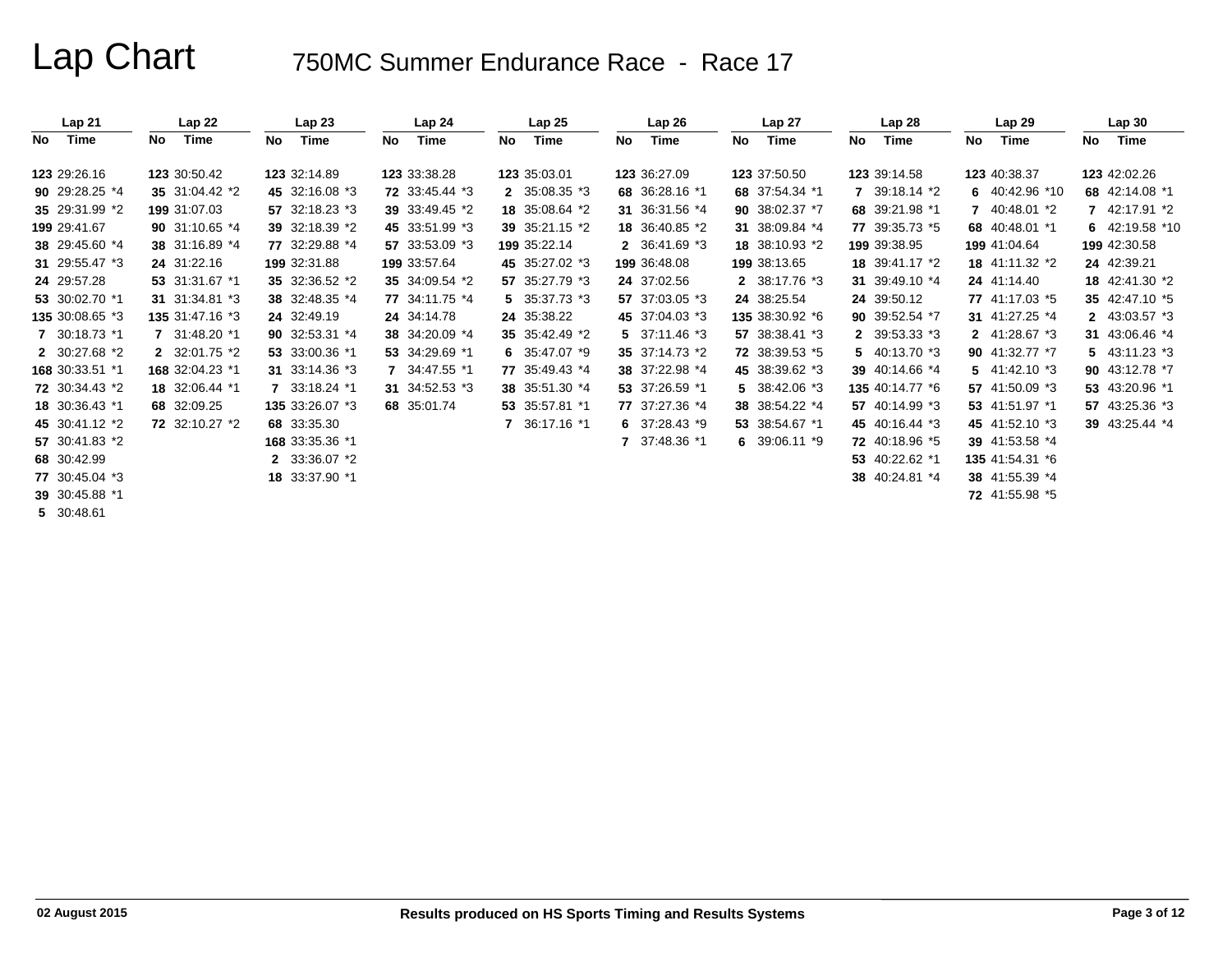| Lap <sub>31</sub> | <b>Lap 32</b>   | Lap 33          | Lap 34          | Lap35           | Lap36           | Lap 37          | Lap38           | Lap39           | Lap 40                          |
|-------------------|-----------------|-----------------|-----------------|-----------------|-----------------|-----------------|-----------------|-----------------|---------------------------------|
| Time<br>No l      | No Time         | Time<br>No      | No<br>Time      | No<br>Time      | Time<br>No      | No<br>Time      | No<br>Time      | No<br>Time      | No Time                         |
| 123 43:26.99      | 123 44:52.55    | 123 46:16.97    | 123 47:41.06    | 123 49:04.35    | 123 50:26.65    | 199 52:23.08    | 199 53:47.33    | 199 55:12.27    | 199 56:37.72                    |
| 38 43:27.95 *5    | 39 44:57.23 *5  | 53 46:17.65 *2  | 53 47:46.11 *2  | 35 49:04.60 *6  | 35 50:36.93 *6  | 39 52:32.97 *5  | 39 54:05.15 *5  | 6 55:13.16 *11  | 53 56:39.91 *2                  |
| 45 43:28.03 *4    | 38 44:58.03 *5  | 39 46:27.87 *5  | 77 47:57.55 *8  | 53 49:14.93 *2  | 53 50:43.76 *2  | 38 52:33.94 *5  | 38 54:05.51 *5  | 123 55:14.62 *2 | 123 56:43.80 *2                 |
| 135 43:32.34 *7   | 57 45:00.99 *4  | 38 46:29.18 *5  | 39 47:58.18 *5  | 39 49:29.61 *5  | 199 50:58.54    | 2 52:41.07 *6   | 77 54:23.48 *8  | 35 55:15.64 *6  | 6 56:49.69 *11                  |
| 72 43:32.37 *6    | 45 45:03.50 *4  | 90 46:32.35 *8  | 38 47:59.08 *5  | 38 49:30.30 *5  | 39 51:01.48 *5  | 77 52:47.15 *8  | 40 54:25.05 *32 | 39 55:37.98 *5  | 35 56:50.30 *6                  |
| 68 43:40.73 *1    | 72 45:06.74 *6  | 57 46:36.12 *4  | 2 48:00.49 *6   | 199 49:33.67    | 38 51:01.98 *5  | 40 52:56.63 *32 | 57 54:33.04 *4  | 38 55:38.82 *5  | 39 57:11.25 *5                  |
| 7 43:48.02 *2     | 135 45:11.28 *7 | 45 46:39.25 *4  | 199 48:09.38    | 77 49:35.29 *8  | 2 51:09.59 *6   | 57 52:58.11 *4  | 68 54:34.12 *3  | 40 55:54.07 *32 | 38 57:11.77 *5                  |
| 6 43:55.98 *10    | 7 45:17.69 *2   | 72 46:40.96 *6  | 90 48:10.39 *8  | 2 49:37.12 *6   | 77 51:11.44 *8  | 7 53:02.10 *4   | 7 54:36.70 *4   | 77 55:59.60 *8  | 40 57:25.06 *32                 |
| 199 43:56.35      | 199 45:20.84    | 199 46:45.22    | 57 48:11.30 *4  | 57 49:47.24 *4  | 57 51:22.59 *4  | 72 53:02.26 *6  | 72 54:37.03 *6  | 68 56:04.57 *3  | 77 57:39.90 *8                  |
| 24 44:03.23       | 24 45:27.43     | 7 46:47.39 *2   | 45 48:15.22 *4  | 90 49:49.28 *8  | 45 51:26.92 *4  | 68 53:03.59 *3  | 45 54:42.10 *4  | 57 56:07.80 *4  | 68 57:41.06 *3                  |
| 18 44:11.18 *2    | 6 45:32.96 *10  | 135 46:49.75 *7 | 72 48:15.91 *6  | 45 49:50.34 *4  | 72 51:27.29 *6  | 45 53:04.79 *4  | 18 54:43.36 *2  | 7 56:08.19 *4   | 7 57:41.85 *4                   |
| 35 44:26.15 *5    | 18 45:41.04 *2  | 24 46:50.94     | 7 48:15.96 *2   | 72 49:50.77 *6  | 40 51:27.56 *32 | 90 53:08.79 *8  | 90 54:47.58 *8  | 72 56:11.41 *6  | 24 57:50.71 *2                  |
| 5 44:38.47 *3     | 35 45:59.45 *5  | 40 46:52.29 *32 | 40 48:26.92 *32 | 31 49:52.02 *7  | 90 51:31.05 *8  | 18 53:13.18 *2  | 24 54:48.01 *2  | 18 56:13.30 *2  | 72 57:53.63 *6                  |
| 31 44:45.39 *4    | 5 46:05.81 *3   | 6 47:09.13 *10  | 68 48:27.35 *3  | 40 49:56.51 *32 | 68 51:33.22 *3  | 31 53:16.13 *7  | 5 54:48.75 *3   | 24 56:14.72 *2  | 18 57:56.72 *2                  |
| 53 44:48.93 *1    | 77 46:13.97 *7  | 18 47:10.69 *2  | 135 48:27.96 *7 | 68 50:02.12 *3  | 31 51:38.05 *7  | 135 53:19.58 *7 | 31 54:53.36 *7  | 5 56:15.68 *3   | 5 57:57.90 *3                   |
| 90 44:52.29 *7    |                 | 35 47:32.05 *5  | 18 48:41.59 *2  | 135 50:05.47 *7 | 18 51:41.91 *2  | 24 53:19.75 *2  | 135 54:58.86 *7 | 45 56:19.41 *4  | 45 58:00.54 *4                  |
|                   |                 | 5 47:32.14 *3   | 6 48:46.56 *10  | 18 50:11.37 *2  | 135 51:42.74 *7 | 5 53:19.93 *3   | 53 55:09.68 *1  | 90 56:26.46 *8  | 90 58:06.19 *8                  |
|                   |                 |                 | 5 48:58.54 *3   | 6 50:23.03 *10  | 24 51:44.84 *2  | 6 53:37.57 *10  |                 | 31 56:31.32 *7  | 31 58:27.28 *7                  |
|                   |                 |                 |                 | 5 50:25.44 *3   | 5 51:52.37 *3   | 53 53:40.34 *1  |                 | 135 56:35.91 *7 | 135 58:28.84 *7                 |
|                   |                 |                 |                 |                 | 6 52:00.93 *10  | 35 53:41.81 *5  |                 |                 | 123 59:00.95 *1                 |
|                   |                 |                 |                 |                 | 35 52:09.29 *5  |                 |                 |                 | 39 59:02.71 *4                  |
|                   |                 |                 |                 |                 | 53 52:11.95 *1  |                 |                 |                 | 38 59:03.59 *4                  |
|                   |                 |                 |                 |                 |                 |                 |                 |                 | 40 59:05.11 *31                 |
|                   |                 |                 |                 |                 |                 |                 |                 |                 | 77 59:24.58 *7                  |
|                   |                 |                 |                 |                 |                 |                 |                 |                 | 68 59:25.30 *2                  |
|                   |                 |                 |                 |                 |                 |                 |                 |                 | 7 59:26.11 *3                   |
|                   |                 |                 |                 |                 |                 |                 |                 |                 | 24 59:26.76 *1                  |
|                   |                 |                 |                 |                 |                 |                 |                 |                 | 6 59:28.44 *10                  |
|                   |                 |                 |                 |                 |                 |                 |                 |                 | 72 59:31.16 *5<br>5 59:32.84 *2 |
|                   |                 |                 |                 |                 |                 |                 |                 |                 | 45 59:41.11 *3                  |
|                   |                 |                 |                 |                 |                 |                 |                 |                 | 90 59:44.28 *7                  |
|                   |                 |                 |                 |                 |                 |                 |                 |                 | 31 1:00:15.18*6                 |
|                   |                 |                 |                 |                 |                 |                 |                 |                 | 1351:00:19.86*6                 |
|                   |                 |                 |                 |                 |                 |                 |                 |                 | 1231:01:23.69                   |
|                   |                 |                 |                 |                 |                 |                 |                 |                 | 39 1:01:24.56*3                 |
|                   |                 |                 |                 |                 |                 |                 |                 |                 | 38 1:01:25.31*3                 |
|                   |                 |                 |                 |                 |                 |                 |                 |                 | 40 1:01:26.60*30                |
|                   |                 |                 |                 |                 |                 |                 |                 |                 | 77 1:01:27.50*6                 |
|                   |                 |                 |                 |                 |                 |                 |                 |                 | 68 1:01:28.16*1                 |
|                   |                 |                 |                 |                 |                 |                 |                 |                 | 7 1:01:29.13*2                  |
|                   |                 |                 |                 |                 |                 |                 |                 |                 |                                 |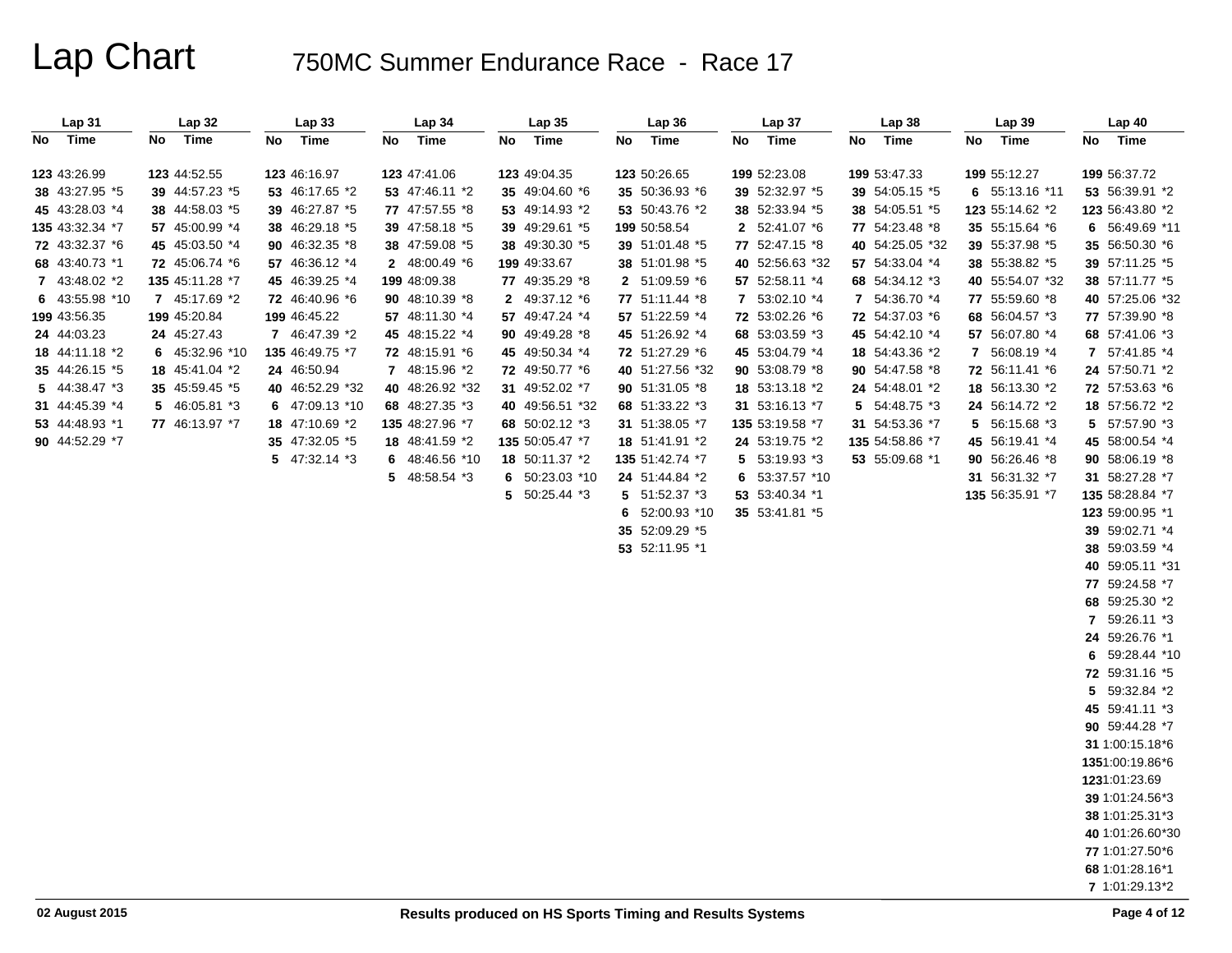1:01:29.69 1:01:30.82\*9 1:01:31.33\*4 1:01:32.18\*1 1:01:34.18\*2 1:01:36.17\*6 1:01:50.63\*4 1:02:02.20\*5 1:02:04.25\*5 1:02:17.99\*1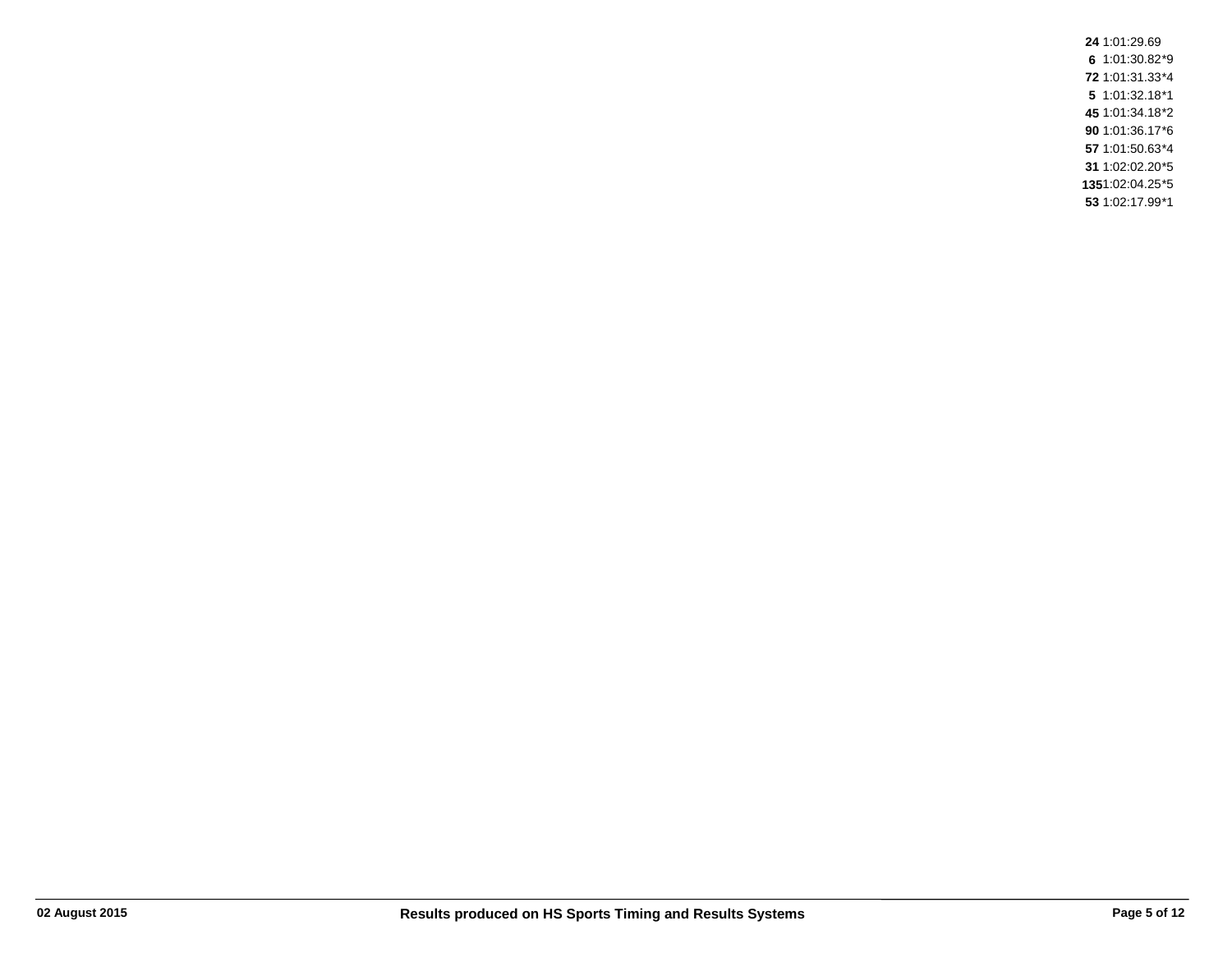| Lap 41           | Lap <sub>42</sub> | Lap <sub>43</sub> | Lap <sub>44</sub> | Lap <sub>45</sub>  | Lap46             | Lap <sub>47</sub> | Lap <sub>48</sub> | Lap <sub>49</sub> | Lap <sub>50</sub> |
|------------------|-------------------|-------------------|-------------------|--------------------|-------------------|-------------------|-------------------|-------------------|-------------------|
| Time<br>No       | <b>Time</b><br>No | <b>Time</b><br>No | <b>Time</b><br>No | <b>Time</b><br>No. | <b>Time</b><br>No | Time<br>No        | Time<br>No        | Time<br>No        | No<br>Time        |
| 1991.03.00.58    | 1991:04:37.52     | 1991:06:25.86     | 1991:08:30.07     | 1991.09.57.38      | 1991:11:21.60     | 1991:12:46.85     | 1991:14:11.82     | 1991:15:36.22     | 1991:17:02.12     |
| 18 1:03:34.66*2  | 18 1:05:16.29*2   | 18 1:06:49.64*2   | 18 1:08:30.27*2   | 72 1:09:58.07*5    | 38 1:11:21.85*4   | 68 1:12:50.10*2   | 40 1:14:12.48*31  | 35 1:15:40.29*9   | 40 1:17:09.25*31  |
| 1231:03:50.64    | 1231:06:11.56     | 2 1:06:57.90*11   | 2 1:08:54.12*11   | 77 1:09:58.22*7    | 7 1:11:22.41*3    | 5 1:12:50.11*2    | 5 1:14:16.88*2    | 40 1:15:40.98*31  | 5 1:17:09.94*2    |
| 39 1:03:51.51*3  | 39 1:06:12.43*3   | 35 1:07:30.06*8   | 35 1:09:27.06*8   | 6 1:09:58.58*10    | 18 1:11:30.63*2   | 39 1:12:52.42*4   | 68 1:14:20.55*2   | 5 1:15:43.05*2    | 35 1:17:15.22*9   |
| 38 1:03:52.10*3  | 38 1:06:13.01*3   | 1231:08:15.29     | 1231:09:40.52     | 57 1:10:01.40*5    | 72 1:11:32.80*5   | 7 1:12:53.05*3    | 39 1:14:23.14*4   | 68 1:15:49.20*2   | 68 1:17:18.32*2   |
| 40 1:03:53.12*30 | 40 1:06:13.98*30  | 39 1:08:16.38*3   | 40 1:09:45.85*30  | 18 1:10:01.74*2    | 6 1:11:34.88*10   | 38 1:12:53.60*4   | 7 1:14:24.07*3    | 39 1:15:54.14*4   | 39 1:17:25.52*4   |
| 77 1:03:53.92*6  | 77 1:06:14.72*6   | 40 1:08:16.93*30  | 24 1:09:47.26     | 45 1:10:02.31*3    | 77 1:11:35.44*7   | 18 1:12:59.86*2   | 38 1:14:24.63*4   | 7 1:15:54.84*3    | 7 1:17:25.60*3    |
| 68 1:03:55.03*1  | 68 1:06:15.44*1   | 38 1:08:17.10*3   | 39 1:09:48.97*3   | 31 1:10:04.78*6    | 57 1:11:36.87*5   | 72 1:13:07.53*5   | 18 1:14:29.43*2   | 38 1:15:55.80*4   | 38 1:17:26.15*4   |
| 7 1:03:55.57*2   | 7 1:06:15.97*2    | 77 1:08:18.83*6   | 68 1:09:49.51*1   | 90 1:10:05.61*7    | 45 1:11:38.78*3   | 6 1:13:09.28*10   | 72 1:14:41.65*5   | 18 1:15:58.34*2   | 18 1:17:26.78*2   |
| 24 1:03:56.23    | 24 1:06:16.54     | 68 1:08:19.01*1   | 38 1:09:49.52*3   | 1351:10:07.98*6    | 31 1:11:41.49*6   | 57 1:13:11.22*5   | 6 1:14:43.95*10   | 72 1:16:15.85*5   | 72 1:17:50.56*5   |
| 6 1:03:57.48*9   | 6 1:06:18.11*9    | 7 1:08:19.18*2    | 7 1:09:50.64*2    | 53 1:10:10.01*2    | 90 1:11:42.85*7   | 77 1:13:12.67*7   | 57 1:14:45.02*5   | 57 1:16:18.60*5   | 57 1:17:52.52*5   |
| 72 1:03:57.94*4  | 72 1:06:18.72*4   | 24 1:08:19.20     | 5 1:09:51.14*1    | 2 1:10:29.21*11    | 1351:11:45.45*6   | 45 1:13:14.85*3   | 77 1:14:47.79*7   | 6 1:16:19.32*10   | 6 1:17:53.77*10   |
| 5 1:03:58.57*1   | 5 1:06:19.37*1    | 6 1:08:22.28*9    |                   | 35 1:11:01.74*8    | 53 1:11:48.70*2   | 31 1:13:19.24*6   | 31 1:14:55.60*6   | 77 1:16:23.79*7   | 77 1:17:59.59*7   |
| 45 1:03:59.84*2  | 45 1:06:20.22*2   | 72 1:08:22.46*4   |                   | 1231:11:05.01      | 2 1:12:03.19*11   | 90 1:13:20.50*7   | 90 1:14:57.25*7   | 31 1:16:30.82*6   | 31 1:18:06.51*6   |
| 90 1:04:01.12*6  | 90 1:06:21.26*6   | 5 1:08:22.54*1    |                   | 24 1:11:14.28      | 1231:12:29.45     | 1351:13:21.86*6   | 1351:14:57.81*6   | 90 1:16:35.81*7   | 1231:18:07.09     |
| 57 1:04:02.44*4  | 57 1:06:22.05*4   | 45 1:08:23.85*2   |                   | 40 1:11:15.22*30   | 35 1:12:35.10*8   | 53 1:13:29.32*2   | 53 1:15:10.10*2   | 1231:16:42.47     | 24 1:18:19.58     |
| 31 1:04:03.55*5  | 31 1:06:22.56*5   | 90 1:08:25.35*6   |                   | 68 1:11:19.48*1    | 24 1:12:39.80     | 2 1:13:36.10*11   | 2 1:15:11.06*11   | 53 1:16:50.26*2   | 45 1:18:23.88*5   |
| 1351:04:07.62*5  | 1351:06:23.74*5   | 57 1:08:25.47*4   |                   | $5 1:11:19.83*1$   | 40 1:12:43.51*30  | 1231.13.53.24     | 1231 15:17.45     | 24 1:16:54.43     | 53 1:18:27.98*2   |
| 53 1:04:11.53*1  | 53 1:06:24.79*1   | 31 1:08:25.78*5   |                   | 39 1:11:21.09*3    |                   | 24 1:14:05.06     | 24 1:15:29.72     | 2 1:17:01.15*11   |                   |
|                  |                   | 1351:08:28.88*5   |                   |                    |                   | 35 1:14:07.90*8   |                   |                   |                   |
|                  |                   | 53 1:08:30.00*1   |                   |                    |                   |                   |                   |                   |                   |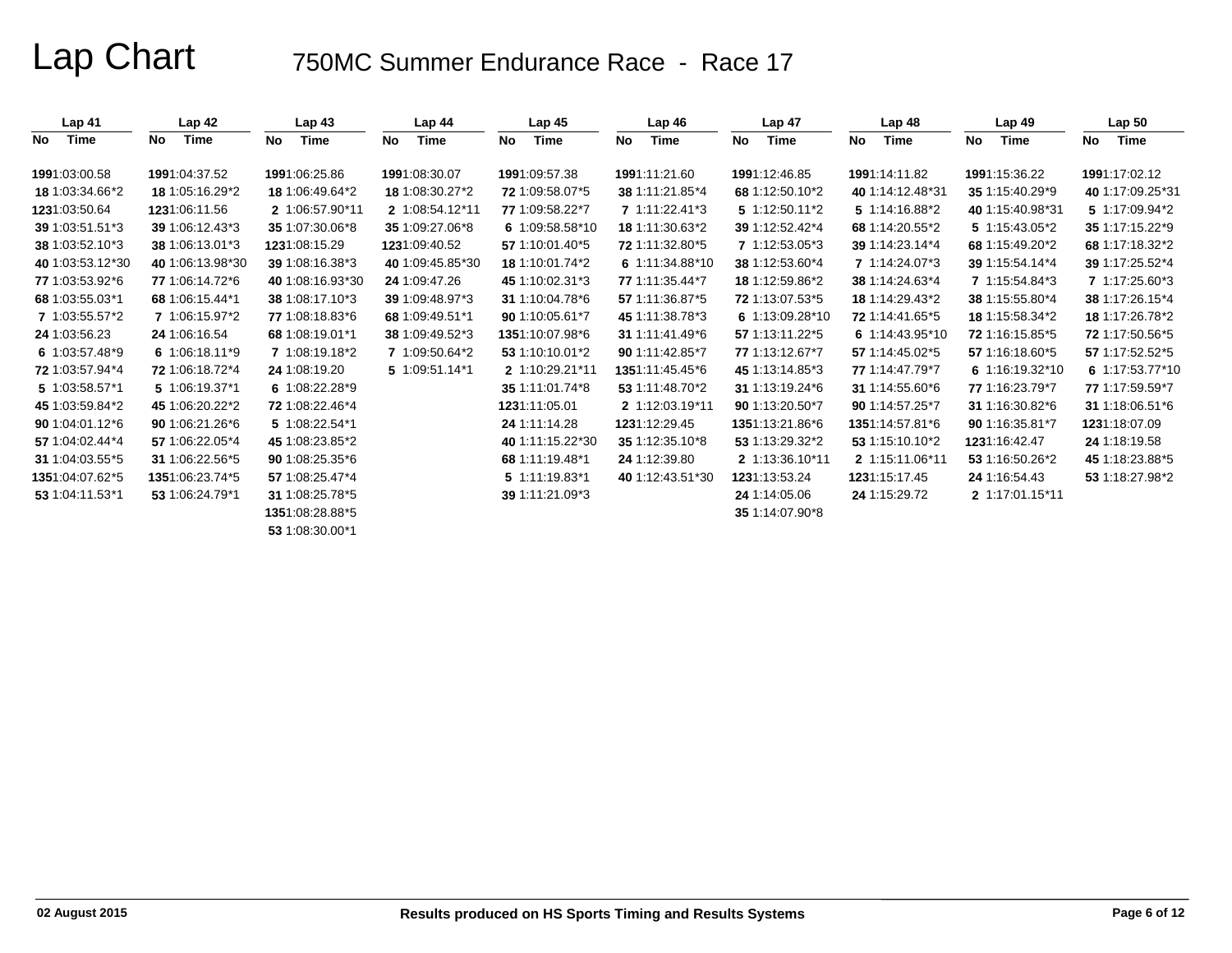| Lap <sub>51</sub> | Lap <sub>52</sub> | Lap <sub>53</sub> | Lap 54           | $Lap$ 55          | Lap 56           | Lap <sub>57</sub> | Lap $58$         | Lap <sub>59</sub> | Lap60             |
|-------------------|-------------------|-------------------|------------------|-------------------|------------------|-------------------|------------------|-------------------|-------------------|
| Time<br>No.       | Time<br>No        | Time<br>No        | Time<br>No       | Time<br><b>No</b> | Time<br>No       | No<br>Time        | Time<br>No       | Time<br>No        | Time<br><b>No</b> |
| 1991:18:29.89     | 1991:19:57.24     | 1991:21:22.56     | 1991:22:47.52    | 1991:24:12.76     | 1991:25:37.91    | 1991:27:02.59     | 1991:28:28.85    | 1991:29:54.26     | 1991:31:18.88     |
| 2 1:18:36.10*12   | 45 1:20:07.12*6   | 1351:21:31.48*10  | 77 1:22:48.96*8  | 72 1:24:13.23*6   | 57 1:25:44.33*6  | 90 1:27:07.80*11  | 53 1:28:29.74*4  | 1351:29:59.32*11  | 45 1:31:24.70*7   |
| 40 1:18:38.43*31  | 5 1:20:08.17*2    | 40 1:21:36.96*31  | 31 1:22:53.77*7  | 77 1:24:24.58*8   | 72 1:25:47.41*6  | 57 1:27:18.76*6   | 90 1:28:49.85*11 | 53 1:30:08.47*4   | 2 1:31:25.50*13   |
| 5 1:18:38.68*2    | 40 1:20:08.35*31  | 90 1:21:44.79*10  | 40 1:23:05.59*31 | 31 1:24:27.77*7   | 6 1:25:48.04*11  | 72 1:27:22.33*6   | 57 1:28:53.28*6  | 57 1:30:27.50*6   | 1351:31:38.35*11  |
| 35 1:18:47.20*9   | 53 1:20:08.52*3   | 45 1:21:46.41*6   | 1351:23:17.50*10 | 40 1:24:34.06*31  | 77 1:25:59.78*8  | 6 1:27:22.46*11   | 6 1:28:58.36*11  | 40 1:30:28.19*31  | 53 1:31:47.41*4   |
| 68 1:18:47.47*2   | 2 1:20:15.40*12   | 68 1:21:48.60*2   | 68 1:23:18.24*2  | 68 1:24:48.39*2   | 40 1:26:01.87*31 | 40 1:27:30.40*31  | 40 1:28:59.34*31 | 6 1:30:34.14*11   | 40 1:31:56.15*31  |
| 7 1:18:56.01*3    | 68 1:20:17.06*2   | 53 1:21:49.21*3   | 45 1:23:22.62*6  | 18 1:24:57.51*2   | 31 1:26:02.12*7  | 77 1:27:35.35*8   | 72 1:29:00.65*6  | 90 1:30:34.42*11  | 57 1:32:02.13*6   |
| 18 1:18:56.11*2   | 35 1:20:19.61*9   | 2 1:21:51.31*12   | 35 1:23:25.09*9  | 1351:24:58.08*10  | 5 1:26:12.47*5   | 31 1:27:36.47*7   | 31 1:29:11.10*7  | 72 1:30:34.81*6   | 5 1:32:05.23*5    |
| 39 1:18:56.58*4   | 18 1:20:26.38*2   | 35 1:21:52.15*9   | 18 1:23:26.48*2  | 7 1:24:59.00*3    | 68 1:26:18.76*2  | 5 1:27:44.46*5    | 5 1:29:11.44*5   | 5 1:30:38.08*5    | 6 1:32:08.58*11   |
| 38 1:18:57.53*4   | 7 1:20:26.71*3    | 18 1:21:55.60*2   | 7 1:23:28.41*3   | 35 1:25:00.26*9   | 18 1:26:27.13*2  | 68 1:27:47.86*2   | 77 1:29:11.82*8  | 31 1:30:45.68*7   | 72 1:32:09.34*6   |
| 72 1:19:25.74*5   | 39 1:20:29.89*4   | 7 1:21:56.56*3    | 53 1:23:30.49*3  | 45 1:25:00.61*6   | 7 1:26:30.46*3   | 18 1:27:56.33*2   | 68 1:29:16.60*2  | 68 1:30:45.75*2   | 68 1:32:16.30*2   |
| 57 1:19:26.31*5   | 38 1:20:30.33*4   | 39 1:22:02.04*4   | 2 1:23:31.15*12  | 39 1:25:05.23*4   | 35 1:26:32.27*9  | 7 1:28:00.74*3    | 18 1:29:26.25*2  | 77 1:30:46.19*8   | 90 1:32:19.95*11  |
| 6 1:19:27.97*10   | 1231:20:59.57     | 38 1:22:02.78*4   | 39 1:23:33.78*4  | 38 1:25:05.79*4   | 45 1:26:36.45*6  | 35 1:28:03.23*9   | 7 1:29:31.18*3   | 18 1:30:55.97*2   | 31 1:32:20.16*7   |
| 1231:19:33.15     | 57 1:21:01.07 * 5 | 1231:22:24.29     | 38 1:23:33.90*4  | 2 1:25:07.63*12   | 39 1:26:37.38*4  | 1231:28:06.65     | 1231.29.32.15    | 1231 30:57.37     | 77 1:32:20.76*8   |
| 77 1:19:36.80*7   | 72 1:21:02.38*5   | 24 1:22:34.68     | 90 1:23:41.14*10 | 53 1:25:11.01*3   | 38 1:26:38.16*4  | 38 1:28:09.05*4   | 35 1:29:34.79*9  | 7 1:31:02.40*3    | 1231:32:22.82     |
| 31 1:19:42.73 * 6 | 6 1:21:02.82*10   | 57 1:22:35.35*5   | 1231:23:48.94    | 1231:25:13.08     | 1231.26.39.11    | 39 1:28:09.52*4   | 38 1:29:39.21*4  | 35 1:31:04.92*9   | 18 1:32:25.48*2   |
| 24 1:19:43.90     | 24 1:21:08.94     | 72 1:22:36.46*5   | 24 1:23:59.44    | 24 1:25:23.51     | 1351:26:40.62*10 | 45 1:28:12.96*6   | 24 1:29:40.18    | 24 1:31:05.43     | 24 1:32:30.13     |
|                   | 77 1:21:13.58*7   | 6 1:22:37.57*10   | 57 1:24:09.52*5  | 90 1:25:24.53*10  | 2 1:26:42.14*12  | 24 1:28:13.92     | 39 1:29:40.31*4  | 39 1:31:10.92*4   | 7 1:32:33.18*3    |
|                   | 31 1:21:18.48*6   |                   | 6 1:24:12.76*10  |                   | 24 1:26:48.34    | 2 1:28:16.72*12   | 45 1:29:49.86*6  |                   | 35 1:32:37.21*9   |
|                   |                   |                   |                  |                   | 53 1:26:49.59*3  | 1351:28:20.19*10  | 2 1:29:51.12*12  |                   | 39 1:32:42.01*4   |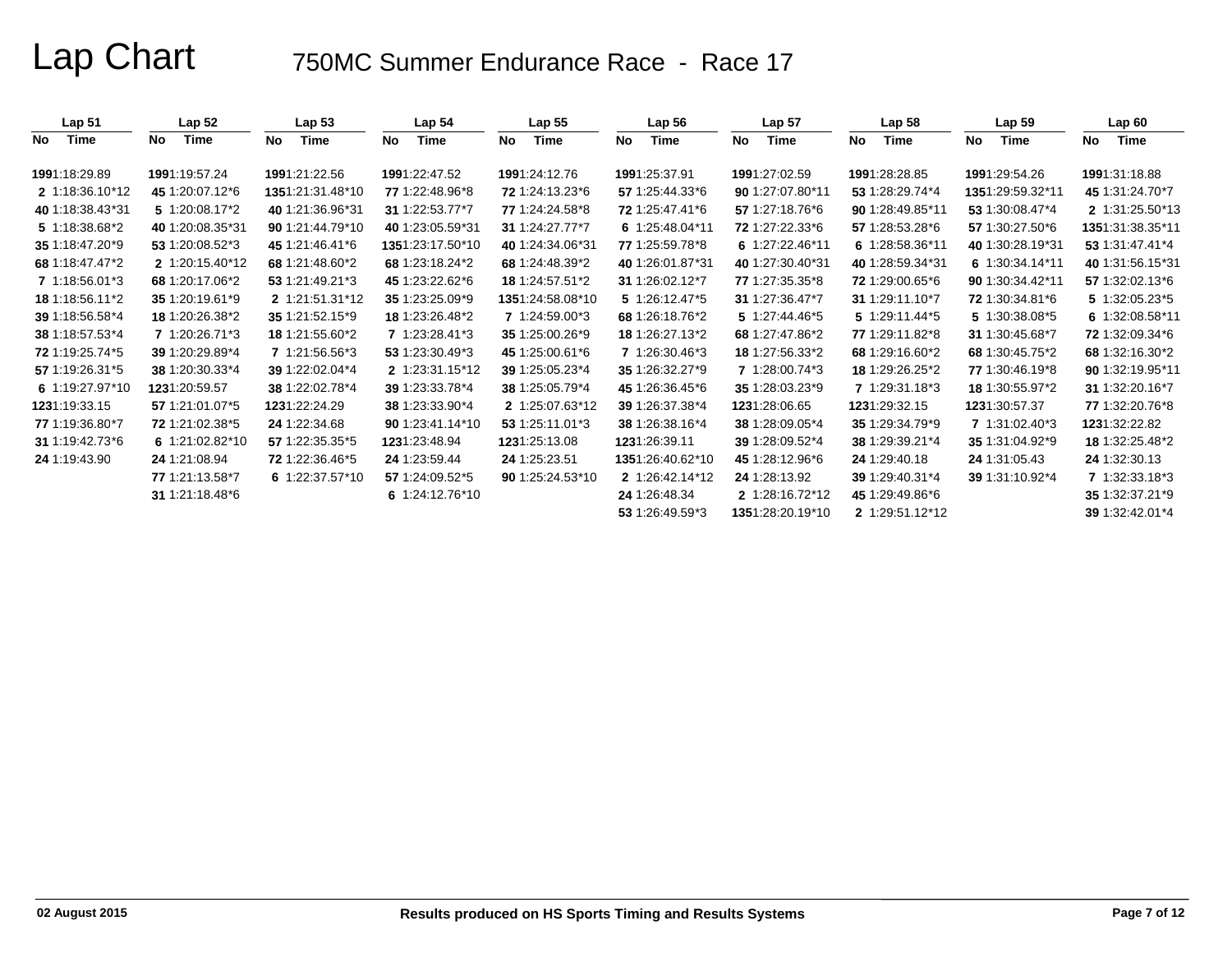| Lap <sub>61</sub> | Lap62            | Lap63            | Lap 64           | Lap65            | Lap 66           | Lap 67           | Lap <sub>68</sub> | Lap <sub>69</sub> | Lap 70            |
|-------------------|------------------|------------------|------------------|------------------|------------------|------------------|-------------------|-------------------|-------------------|
| No<br>Time        | Time<br>No       | Time<br>No       | Time<br>No       | Time<br>No       | No<br>Time       | No<br>Time       | No<br>Time        | No Time           | No Time           |
| 1991:32:43.48     | 1991:34:07.86    | 1991:35:33.19    | 1991:36:58.62    | 1991:38:23.10    | 1991:39:48.22    | 1991:41:13.92    | 24 1:47:25.58     | 24 1:49:38.06     | 1991:51:41.97     |
| 2 1:32:59.25*13   | 35 1:34:08.04*10 | 7 1:35:34.77*4   | 7 1:37:04.96*4   | 18 1:38:25.38*3  | 1351:39:53.37*12 | 57 1:41:28.35*7  | 1991:47:26.33     | 1991:49:38.43     | 24 1:51:41.97     |
| 45 1:33:00.00*7   | 39 1:34:13.29*5  | 35 1:35:40.27*10 | 31 1:37:05.17*8  | 6 1:38:27.29*12  | 57 1:39:53.50*7  | 1231:41:31.03*3  | 57 1:48:11.63*6   | 40 1:49:45.57*31  | 40 1:51:42.78*31  |
| 1351:33:17.17*11  | 38 1:34:30.21*7  | 39 1:35:44.94*5  | 77 1:37:06.91*9  | 72 1:38:28.32*7  | 1231:40:00.75*3  | 1351:41:32.39*12 | 7 1:48:15.87*3    | 57 1:49:52.90*6   | 57 1:51:45.00 * 6 |
| 40 1:33:24.44*31  | 2 1:34:34.06*13  | 90 1:35:48.63*12 | 35 1:37:11.29*10 | 7 1:38:37.14*4   | 6 1:40:00.93*12  | 6 1:41:35.50*12  | 6 1:48:16.07*11   | 7 1:49:53.46*3    | 7 1:51:45.11*3    |
| 53 1:33:25.52*4   | 45 1:34:35.07*7  | 2 1:36:08.16*13  | 39 1:37:15.52*5  | 31 1:38:39.33*8  | 53 1:40:01.75*7  | 53 1:41:37.50*7  | 39 1:48:31.88*4   | 6 1:49:58.96*11   | 39 1:51:47.77*4   |
| 5 1:33:32.18 * 5  | 40 1:34:53.38*31 | 38 1:36:09.16*7  | 90 1:37:29.37*12 | 35 1:38:42.48*10 | 72 1:40:03.44*7  | 68 1:41:37.88*5  | 90 1:49:30.57*10  | 39 1:50:04.91*4   | 6 1:51:48.34*11   |
| 57 1:33:36.67*6   | 1351:34:57.22*11 | 45 1:36:10.54*7  | 2 1:37:41.95*13  | 39 1:38:46.88*5  | 68 1:40:05.78*5  | 7 1:41:39.84*4   | 1231:49:31.08     | 45 1:50:28.94*7   | 45 1:52:11.82*7   |
| 6 1:33:43.22*11   | 5 1:34:59.78*5   | 40 1:36:21.38*31 | 38 1:37:42.54*7  | 90 1:39:13.59*12 | 7 1:40:09.32*4   | 72 1:41:40.42*7  | 68 1:49:31.59*2   | 72 1:50:32.11*6   | 72 1:52:13.84*6   |
| 72 1:33:43.64*6   | 53 1:35:03.55*4  | 5 1:36:26.87*5   | 45 1:37:45.72*7  | 2 1:39:14.83*13  | 35 1:40:14.18*10 | 35 1:41:44.91*10 | 53 1:49:32.57*4   | 35 1:50:51.48*10  | 35 1:52:37.33*10  |
| 68 1:33:46.02*2   | 57 1:35:11.00*6  | 1351:36:35.19*11 | 40 1:37:50.34*31 | 38 1:39:15.83*7  | 31 1:40:14.32*8  | 39 1:41:49.33*5  | 1351:49:33.45*9   | 90 1:51:36.44*10  | 31 1:52:53.06*7   |
| 1231:33:48.85     | 1231:35:14.39    | 57 1:36:45.41*6  | 5 1:37:59.55*5   | 40 1:39:19.30*31 | 39 1:40:18.21*5  | 31 1:41:49.74*8  | 18 1:49:34.12*2   | 1231:51:36.71     | 1231:53:01.52     |
| 18 1:33:55.06*2   | 68 1:35:16.53*2  | 24 1:36:47.50    | 24 1:38:12.77    | 45 1:39:21.64*7  | 40 1:40:49.64*31 | 77 1:42:07.31*11 | 77 1:49:34.97*8   | 68 1:51:36.96*2   | 68 1:53:06.49*2   |
| 31 1:33:55.07*7   | 6 1:35:18.86*11  | 6 1:36:52.41*11  | 1351:38:13.74*11 | 24 1:39:37.17    | 38 1:40:51.64*7  | 40 1:42:17.66*31 | 38 1:49:35.87*4   | 53 1:51:37.14*4   | 53 1:53:07.28*4   |
| 24 1:33:55.42     | 72 1:35:19.29*6  | 72 1:36:53.83*6  | 57 1:38:19.41*6  |                  | 2 1:40:52.60*13  | 38 1:42:23.85*7  | 2 1:49:36.66*10   | 1351:51:38.28*9   | 18 1:53:08.23*2   |
| 77 1:33:57.23*8   | 24 1:35:22.73    | 18 1:36:55.34*2  |                  |                  | 45 1:40:59.13*7  | 2 1:42:24.79*13  |                   | 18 1:51:38.40*2   |                   |
| 7 1:34:03.48*3    | 18 1:35:26.17*2  |                  |                  |                  | 90 1:41:01.06*12 | 45 1:42:34.31*7  |                   | 77 1:51:39.49*8   |                   |
| 90 1:34:04.40*11  | 31 1:35:30.62*7  |                  |                  |                  |                  | 90 1:42:46.52*12 |                   | 38 1:51:41.00*4   |                   |
|                   | 77 1:35:31.53*8  |                  |                  |                  |                  | 1231:42:54.36*2  |                   | 2 1:51:41.78*10   |                   |
|                   |                  |                  |                  |                  |                  | 57 1:43:03.76*6  |                   |                   |                   |
|                   |                  |                  |                  |                  |                  | 68 1:43:07.43*4  |                   |                   |                   |
|                   |                  |                  |                  |                  |                  | 6 1:43:12.73*11  |                   |                   |                   |
|                   |                  |                  |                  |                  |                  | 53 1:43:13.61*6  |                   |                   |                   |
|                   |                  |                  |                  |                  |                  | 1351:43:15.77*11 |                   |                   |                   |
|                   |                  |                  |                  |                  |                  | 72 1:43:16.48*6  |                   |                   |                   |
|                   |                  |                  |                  |                  |                  | 35 1:43:20.64*9  |                   |                   |                   |
|                   |                  |                  |                  |                  |                  | 18 1:43:22.53*4  |                   |                   |                   |
|                   |                  |                  |                  |                  |                  | 31 1:43:26.50*7  |                   |                   |                   |
|                   |                  |                  |                  |                  |                  | 77 1:43:50.82*10 |                   |                   |                   |
|                   |                  |                  |                  |                  |                  | 40 1:43:51.64*30 |                   |                   |                   |
|                   |                  |                  |                  |                  |                  | 38 1:44:00.77*6  |                   |                   |                   |
|                   |                  |                  |                  |                  |                  | 2 1:44:02.98*12  |                   |                   |                   |
|                   |                  |                  |                  |                  |                  | 24 1:44:23.84*1  |                   |                   |                   |
|                   |                  |                  |                  |                  |                  | 45 1:44:49.39*6  |                   |                   |                   |
|                   |                  |                  |                  |                  |                  | 90 1:44:50.34*11 |                   |                   |                   |
|                   |                  |                  |                  |                  |                  | 1231:44:50.91*1  |                   |                   |                   |
|                   |                  |                  |                  |                  |                  | 68 1:44:51.54*3  |                   |                   |                   |
|                   |                  |                  |                  |                  |                  | 53 1:44:56.82*5  |                   |                   |                   |
|                   |                  |                  |                  |                  |                  | 1351:44:57.88*10 |                   |                   |                   |
|                   |                  |                  |                  |                  |                  | 72 1:44:58.47*5  |                   |                   |                   |
|                   |                  |                  |                  |                  |                  | 18 1:45:04.38*3  |                   |                   |                   |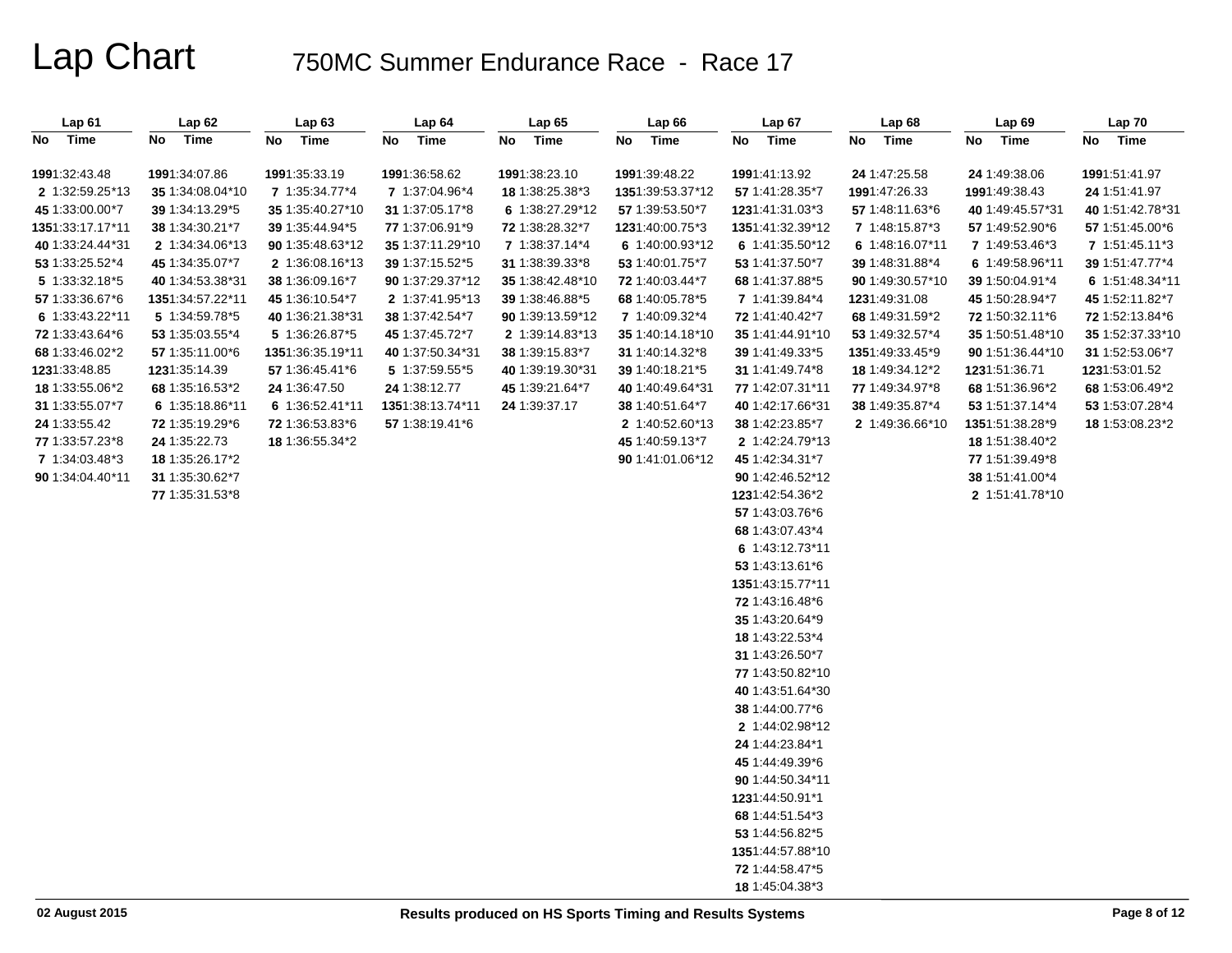1:45:06.04\*6 1:45:28.68\*9 1:45:35.70\*5 1:45:39.56\*11 1:45:58.38 1:46:38.00\*3 1:46:52.20\*4 1:47:10.23\*10 1:47:11.03 1:47:11.42\*2 1:47:12.52\*4 1:47:14.03\*9 1:47:15.24\*2 1:47:16.97\*5 1:47:17.74\*8 1:47:18.45\*4 1:47:19.33\*10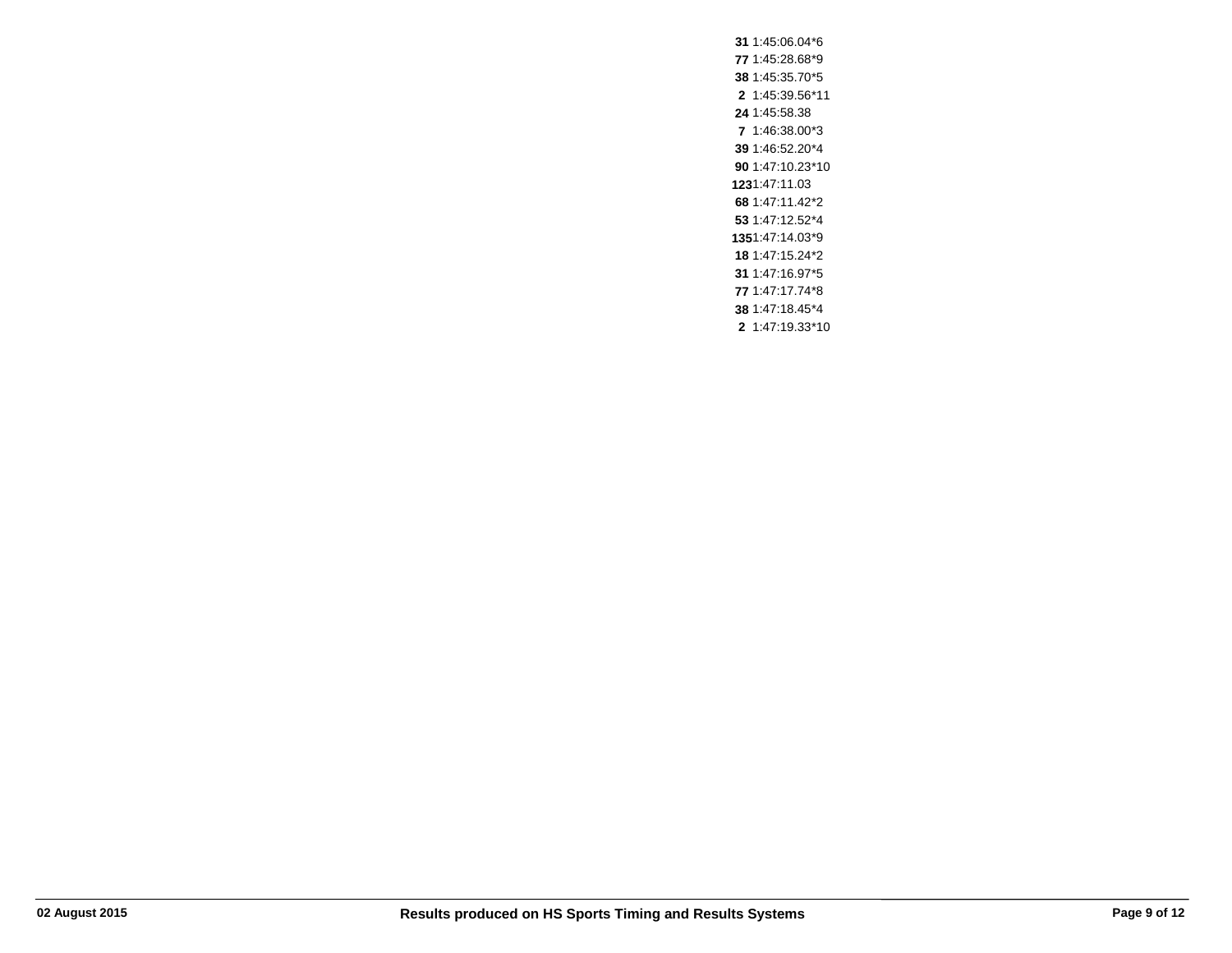| Lap <sub>71</sub> | Lap 72            | Lap73            | Lap 74            | Lap 75           | Lap 76           | Lap 77           | Lap 78            | Lap 79           | Lap 80           |
|-------------------|-------------------|------------------|-------------------|------------------|------------------|------------------|-------------------|------------------|------------------|
| Time<br>No        | <b>Time</b><br>No | Time<br>No       | <b>Time</b><br>No | Time<br>No       | No<br>Time       | No<br>Time       | <b>Time</b><br>No | No Time          | No Time          |
| 1991:53:08.29     | 1991:54:33.42     | 1991:55:58.74    | 1991:57:23.04     | 1991:58:47.11    | 1992:00:12.79    | 24 2:01:49.96    | 24 2:03:15.58     | 24 2:04:40.66    | 1992:06:55.54    |
| 24 1:53:08.48     | 24 1:54:33.75     | 68 1:56:03.50*3  | 68 1:57:31.32*3   | 24 1:58:59.14    | 90 2:00:17.94*14 | 35 2:01:50.99*11 | 45 2:03:17.10*8   | 2 2:04:48.86*14  | 1232:06:55.78    |
| 40 1:53:13.68*31  | 68 1:54:35.94*3   | 18 1:56:06.79*3  | 24 1:57:32.79     | 68 1:59:00.65*3  | 35 2:00:19.78*11 | 68 2:01:55.24*3  | 72 2:03:20.19*7   | 68 2:04:51.35*3  | 31 2:06:57.13*9  |
| 77 1:53:15.28*9   | 18 1:54:38.00*3   | 53 1:56:07.45*5  | 18 1:57:36.97*3   | 18 1:59:05.97*3  | 24 2:00:24.36    | 31 2:01:56.85*9  | 35 2:03:22.28*11  | 45 2:04:51.93*8  | 38 2:07:11.85*5  |
| 7 1:53:17.55*3    | 53 1:54:38.62*5   | 24 1:56:07.47    | 53 1:57:37.66*5   | 40 1:59:06.23*31 | 68 2:00:27.71*3  | 40 2:02:02.05*31 | 68 2:03:22.71*3   | 72 2:04:54.71*7  | 90 2:07:12.13*14 |
| 38 1:53:18.14*5   | 31 1:54:39.17*8   | 40 1:56:10.69*31 | 40 1:57:38.28*31  | 53 1:59:07.91*5  | 40 2:00:33.67*31 | 90 2:02:03.77*14 | 39 2:03:25.94*5   | 35 2:04:56.16*11 | 6 2:07:20.14*12  |
| 1351:53:19.36*10  | 40 1:54:41.72*31  | 7 1:56:17.89*3   | 7 1:57:47.76*3    | 7 1:59:18.25*3   | 18 2:00:35.93*3  | 18 2:02:05.00*3  | 40 2:03:31.32*31  | 1352:04:58.59*13 | 24 2:07:33.56    |
| 39 1:53:19.68*4   | 7 1:54:47.72*3    | 31 1:56:18.57*8  | 39 1:57:52.28*4   | 39 1:59:23.29*4  | 53 2:00:38.40*5  | 53 2:02:07.70*5  | 18 2:03:34.44*3   | 40 2:04:59.48*31 | 57 2:07:34.74*6  |
| 2 1:53:19.80*11   | 39 1:54:51.00*4   | 39 1:56:21.78*4  | 38 1:57:56.98*5   | 38 1:59:29.04*5  | 7 2:00:48.07*3   | 7 2:02:18.30*3   | 53 2:03:38.24*5   | 39 2:04:59.94*5  | 77 2:07:47.35*9  |
| 57 1:53:20.19*6   | 38 1:54:51.15*5   | 38 1:56:23.69*5  | 31 1:57:57.15*8   | 31 1:59:36.79*8  | 6 2:00:48.60*12  | 6 2:02:29.87*12  | 31 2:03:39.86*9   | 18 2:05:03.67*3  | 68 2:07:47.39*2  |
| 6 1:53:26.95*11   | 77 1:54:54.00*9   | 2 1:56:32.18*11  | 57 1:58:06.41*6   | 57 1:59:40.73*6  | 39 2:00:54.30*4  | 38 2:02:33.85*5  | 90 2:03:42.25*14  | 53 2:05:09.12*5  | 2 2:07:54.04*13  |
| 90 1:53:27.07*11  | 57 1:54:56.54*6   | 57 1:56:32.43*6  | 77 1:58:10.02*9   | 77 1:59:46.61*9  | 38 2:01:00.92*5  | 1992:02:34.30    | 7 2:03:49.48*3    | 31 2:05:18.61*9  | 40 2:07:54.30*30 |
| 45 1:53:47.34*7   | 1351:54:56.95*10  | 77 1:56:32.61*9  | 1351:58:13.78*10  | 1231:59:59.19    | 57 2:01:15.88*6  | 1232:02:45.98    | 1992:04:05.55     | 7 2:05:20.43*3   | 35 2:07:59.28*10 |
| 72 1:53:49.65*6   | 2 1:54:56.99*11   | 1351:56:35.57*10 | 6 1:58:22.56*11   | 45 2:00:06.85*7  | 1232:01:22.60    | 57 2:02:50.61*6  | 38 2:04:06.54*5   | 90 2:05:21.16*14 | 45 2:08:01.59*7  |
| 35 1:54:10.43*10  | 6 1:55:02.80*11   | 6 1:56:44.73*11  | 45 1:58:32.30*7   | 72 2:00:09.51*6  | 77 2:01:23.12*9  | 77 2:03:00.37*9  | 6 2:04:06.85*12   | 1992.05.30.33    | 39 2:08:02.53*4  |
| 1231:54:24.08     | 90 1:55:10.16*11  | 45 1:56:57.89*7  | 72 1:58:33.54 *6  |                  | 2 2:01:31.29*13  | 2 2:03:13.24*13  | 1232:04:08.66     | 1232:05:32.38    | 72 2:08:05.53*6  |
|                   | 45 1:55:22.30*7   | 72 1:56:59.06*6  | 1231:58:35.80     |                  | 45 2:01:42.37*7  | 1352:03:14.21*12 | 57 2:04:25.34*6   | 38 2:05:38.41*5  | 53 2:08:09.95*4  |
|                   | 72 1:55:24.80*6   | 1231:57:12.34    | 35 1:58:46.09*10  |                  | 72 2:01:44.23*6  |                  | 77 2:04:36.47*9   | 6 2:05:43.45*12  | 1352:08:14.59*12 |
|                   | 35 1:55:43.10*10  | 35 1:57:14.87*10 |                   |                  |                  |                  |                   | 57 2:06:00.12*6  |                  |
|                   | 1231:55:47.99     |                  |                   |                  |                  |                  |                   | 77 2:06:12.05*9  |                  |
|                   |                   |                  |                   |                  |                  |                  |                   | 68 2:06:19.32*2  |                  |
|                   |                   |                  |                   |                  |                  |                  |                   | 2 2:06:21.41*13  |                  |
|                   |                   |                  |                   |                  |                  |                  |                   | 45 2:06:25.97*7  |                  |
|                   |                   |                  |                   |                  |                  |                  |                   | 35 2:06:27.01*10 |                  |
|                   |                   |                  |                   |                  |                  |                  |                   | 40 2:06:27.20*30 |                  |
|                   |                   |                  |                   |                  |                  |                  |                   | 72 2:06:30.08*6  |                  |
|                   |                   |                  |                   |                  |                  |                  |                   | 39 2:06:30.69*4  |                  |
|                   |                   |                  |                   |                  |                  |                  |                   | 18 2:06:32.71*2  |                  |
|                   |                   |                  |                   |                  |                  |                  |                   | 1352:06:36.41*12 |                  |
|                   |                   |                  |                   |                  |                  |                  |                   | 53 2:06:40.11*4  |                  |

**7** 2:06:51.15\*2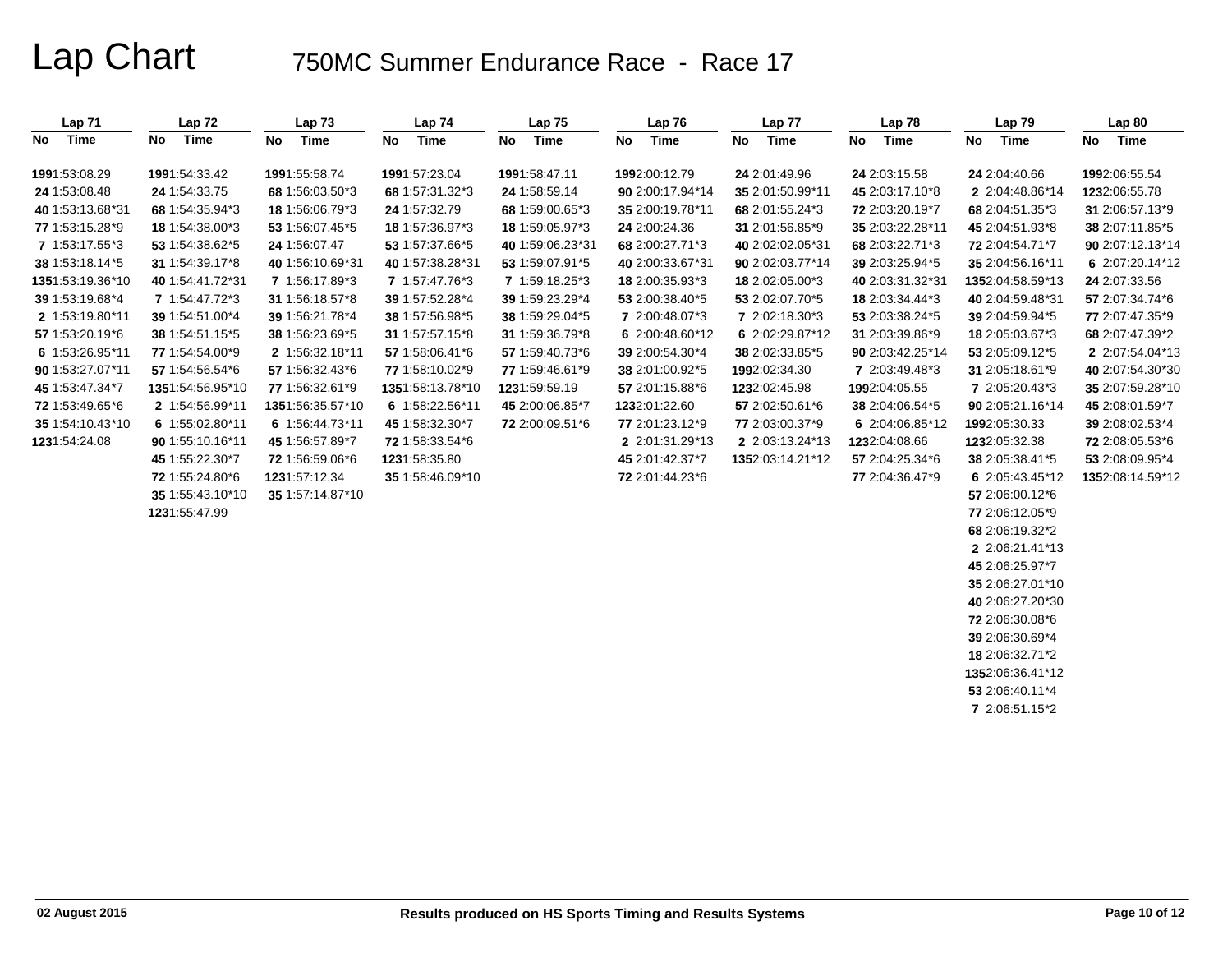| Lap <sub>81</sub> | Lap 82           | Lap 83            | Lap 84            | Lap85            | Lap86            | Lap 87           | Lap 88           | Lap 89           | Lap <sub>90</sub> |
|-------------------|------------------|-------------------|-------------------|------------------|------------------|------------------|------------------|------------------|-------------------|
| Time<br>No.       | Time<br>No.      | Time<br><b>No</b> | No<br>Time        | Time<br>No       | No<br>Time       | Time<br>No       | No<br>Time       | Time<br>No       | No<br>Time        |
| 1232:08:20.06     | 1232:09:43.30    | 1232:11:07.59     | 1232:12:30.82     | 1232:13:54.39    | 1232.15:17.84    | 1232:16:42.76    | 1232:18:06.36    | 1232:19:29.77    | 1232:20:54.05     |
| 1992:08:21.63     | 1992:09:47.16    | 53 2:11:10.81*5   | 35 2:12:31.92*11  | 35 2:14:01.44*11 | 6 2:15:24.02*13  | 31 2:16:51.87*10 | 68 2:18:08.13*3  | 1352:19:35.78*14 | 40 2:20:57.05*31  |
| 7 2:08:23.58*3    | 1352:09:51.48*13 | 1992:11:12.66     | 39 2:12:35.18*5   | 2 2:14:02.19*14  | 90 2:15:25.74*15 | 6 2:17:00.32*13  | 31 2:18:30.75*10 | 68 2:19:36.35*3  | 38 2:21:02.15 *6  |
| 31 2:08:35.51*9   | 7 2:09:54.34*3   | 45 2:11:13.10*8   | 77 2:12:36.04*10  | 39 2:14:05.84*5  | 57 2:15:26.76*7  | 57 2:17:01.74*7  | 35 2:18:32.88*11 | 35 2:20:03.94*11 | 68 2:21:04.97*3   |
| 18 2:08:35.97*3   | 18 2:10:08.80*3  | 72 2:11:16.50*7   | 53 2:12:40.58*5   | 1992:14:07.54    | 35 2:15:31.20*11 | 35 2:17:02.56*11 | 6 2:18:36.16*13  | 2 2:20:08.51*14  | 1352:21:13.68*14  |
| 38 2:08:44.07*5   | 31 2:10:14.64*9  | 7 2:11:25.09*3    | 1992:12:40.63     | 53 2:14:10.83*5  | 2 2:15:33.13*14  | 2 2:17:03.61*14  | 57 2:18:36.36*7  | 31 2:20:09.10*10 | 35 2:21:35.40*11  |
| 90 2:08:51.27*14  | 38 2:10:15.54*5  | 1352:11:28.48*13  | 45 2:12:48.05*8   | 77 2:14:11.35*10 | 39 2:15:36.74*5  | 90 2:17:06.61*15 | 2 2:18:36.52*14  | 39 2:20:09.67*5  | 2 2:21:39.65*14   |
| 6 2:08:57.68*12   | 24 2:10:28.31    | 18 2:11:38.92*3   | 72 2:12:51.49*7   | 45 2:14:23.27*8  | 53 2:15:40.13*5  | 39 2:17:08.02*5  | 39 2:18:39.33*5  | 53 2:20:10.03*5  | 39 2:21:40.32*5   |
| 24 2:09:02.97     | 90 2:10:29.04*14 | 38 2:11:48.07*5   | 7 2:12:55.89*3    | 7 2:14:26.38*3   | 77 2:15:46.91*10 | 53 2:17:09.58*5  | 53 2:18:39.63*5  | 57 2:20:12.08*7  | 53 2:21:40.63*5   |
| 57 2:09:09.81*6   | 6 2:10:34.62*12  | 24 2:11:53.86     | 1352:13:06.01*13  | 72 2:14:26.55*7  | 7 2:15:57.70*3   | 77 2:17:22.86*10 | 90 2:18:47.84*15 | 6 2:20:12.80*13  | 57 2:21:46.19*7   |
| 68 2:09:15.38*2   | 68 2:10:43.71*2  | 31 2:11:54.41*9   | 18 2:13:08.28*3   | 18 2:14:37.84*3  | 45 2:15:59.57*8  | 7 2:17:29.12*3   | 77 2:18:57.93*10 | 24 2:20:26.52    | 6 2:21:47.01*13   |
| 40 2:09:20.73*30  | 57 2:10:44.27*6  | 90 2:12:06.51*14  | 24 2:13:19.05     | 1352:14:43.21*13 | 72 2:16:00.91*7  | 45 2:17:34.23*8  | 24 2:18:59.92    | 90 2:20:28.50*15 | 31 2:21:48.55*10  |
| 77 2:09:24.08*9   | 40 2:10:46.52*30 | 6 $2:12:10.69*12$ | 38 2:13:19.99*5   | 24 2:14:43.75    | 18 2:16:08.21*3  | 24 2:17:34.44    | 7 2:19:00.36*3   | 7 2:20:31.97*3   | 7 2:22:03.00*3    |
| 2 2:09:26.72*13   | 2 2:10:58.80*13  | 68 2:12:11.45*2   | 31 2:13:33.59*9   | 38 2:14:52.20*5  | 24 2:16:08.67    | 72 2:17:35.33*7  | 18 2:19:08.37*3  | 77 2:20:35.10*10 | 18 2:22:08.53*3   |
| 35 2:09:30.49*10  | 77 2:10:59.47*9  | 40 2:12:12.58*30  | 40 2:13:39.77*30  | 40 2:15:06.91*30 | 1352:16:20.75*13 | 18 2:17:38.23*3  | 45 2:19:08.56*8  | 18 2:20:37.84*3  | 24 2:22:10.57     |
| 39 2:09:33.46*4   | 35 2:11:00.34*10 | 57 2:12:18.24*6   | 68 2:13:41.09*2   | 68 2:15:10.07*2  | 38 2:16:24.60*5  | 38 2:17:57.35*5  | 72 2:19:11.18*7  | 45 2:20:42.04*8  | 77 2:22:10.70*10  |
| 45 2:09:36.82*7   | 39 2:11:03.94*4  | 2 2:12:30.54*13   | 90 2:13:45.18*14  | 31 2:15:12.79*9  | 40 2:16:34.20*30 | 1352:17:58.61*13 | 40 2:19:28.57*30 | 72 2:20:46.10*7  | 90 2:22:11.96*15  |
| 53 2:09:39.85*4   |                  |                   | 6 $2:13:47.63*12$ |                  | 68 2:16:38.69*2  | 40 2:18:01.93*30 | 38 2:19:29.11 *5 |                  | 45 2:22:15.75 * 8 |
| 72 2:09:41.46*6   |                  |                   | 57 2:13:52.68*6   |                  |                  |                  |                  |                  |                   |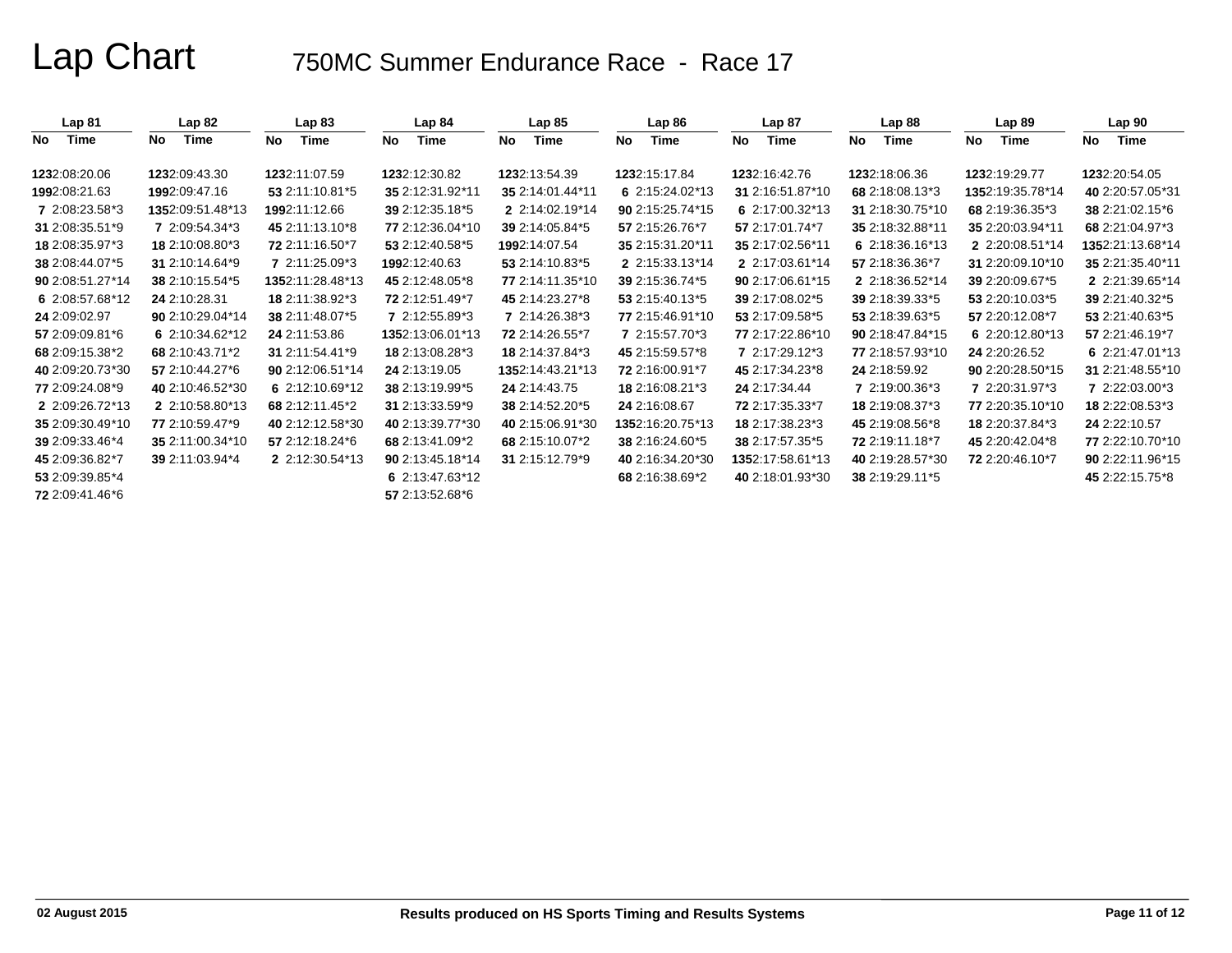### **750MC Summer Endurance Race**

**LAP TIMES - Race 17**

| $\boldsymbol{2}$ |              | <b>Blair ROEBUCK</b> |                         |              |                         |                         |                 |                |           |                  |         |
|------------------|--------------|----------------------|-------------------------|--------------|-------------------------|-------------------------|-----------------|----------------|-----------|------------------|---------|
|                  | Lap          | $\mathbf{1}$         | $\overline{\mathbf{2}}$ | $\mathbf{3}$ | 4                       | 5 <sub>5</sub>          | $6\phantom{1}6$ | $\overline{7}$ | 8         | $\boldsymbol{9}$ | 10      |
|                  | $\mathbf{1}$ | 1:47.61              | 1:37.04                 | 1:35.09      | 1:40.08                 | 1:34.98                 | 1:34.82         | 1:35.83        | 1:36.97   | 1:35.78          | 1:35.68 |
|                  | 11           | 1:34.78              | 1:35.83                 | 1:34.08      | 1:35.12                 | 1:33.90                 | 1:34.51         | 1:36.44        | 1:34.39   | 1:34.75          | 1:34.07 |
|                  | 21           | 1:34.32              | 1:32.28                 | 1:33.34      | 1:36.07                 | 1:35.57                 | 1:35.34         | 1:34.90        | 4:56.92   | 1:36.63          | 1:32.47 |
|                  | 31           | 1:31.48              | 14:16.83                | 1:56.22      | 1:35.09                 | 1:33.98                 | 1:32.91         | 1:34.96        | 1:50.09   | 1:34.95          | 1:39.30 |
|                  | 41           | 1:35.91              | 1:39.84                 | 1:36.48      | 1:34.51                 | 1:34.58                 | 1:34.40         | 1:34.38        | 1:33.75   | 1:34.81          | 1:34.10 |
|                  | 51           | 1:33.79              | 1:32.88                 | 1:37.77      | 1:32.19                 | 1:38.19                 | 1:36.58         | 1:39.77        | 2:17.33   | 2:05.12          | 1:38.02 |
|                  | 61           | 1:37.19              | 1:35.19                 | 4:59.11      | 1:41.95                 | 1:35.62                 | 1:32.55         | 1:32.63        | 1:32.68   | 1:32.08          | 1:31.74 |
|                  | 71           | 1:31.65              | 1:30.94                 | 1:30.48      | 1:32.91                 | 1:31.99                 | 1:31.14         | 1:31.72        | 1:31.56   | 1:30.49          | 1:29.89 |
|                  | 81           | 1:30.52              | 1:31.03                 |              |                         |                         |                 |                |           |                  |         |
| 5                |              | <b>Vic HOPE</b>      |                         |              |                         |                         |                 |                |           |                  |         |
|                  | Lap          | $\blacktriangleleft$ | $\overline{\mathbf{2}}$ | $\mathbf{3}$ | $\overline{\mathbf{4}}$ | $\overline{\mathbf{5}}$ | $6\phantom{a}$  | $\overline{7}$ | $\pmb{8}$ | $\boldsymbol{9}$ | 10      |
|                  | $\mathbf{1}$ | 1:34.36              | 1:28.11                 | 1:28.14      | 1:29.72                 | 1:28.02                 | 1:27.96         | 1:26.66        | 1:27.44   | 1:28.17          | 1:29.54 |
|                  | 11           | 1:28.63              | 1:29.77                 | 1:27.58      | 1:26.86                 | 1:26.97                 | 1:26.15         | 1:26.73        | 1:26.73   | 1:27.09          | 1:26.77 |
|                  | 21           | 1:27.21              | 4:49.12                 | 1:33.73      | 1:30.60                 | 1:31.64                 | 1:28.40         | 1:29.13        | 1:27.24   | 1:27.34          | 1:26.33 |
|                  | 31           | 1:26.40              | 1:26.90                 | 1:26.93      | 1:27.56                 | 1:28.82                 | 1:26.93         | 1:42.22        | 1:34.94   | 1:59.34          | 2:26.39 |
|                  | 41           | 2:20.80              | 2:03.17                 | 1:28.60      | 1:28.69                 | 1:30.28                 | 1:26.77         | 1:26.17        | 1:26.89   | 1:28.74          | 1:29.49 |
|                  | 51           | 6:04.30              | 1:31.99                 | 1:26.98      | 1:26.64                 | 1:27.15                 | 1:26.95         | 1:27.60        | 1:27.09   | 1:32.68          |         |
| $6\phantom{1}6$  |              | <b>Stuart McKAY</b>  |                         |              |                         |                         |                 |                |           |                  |         |
|                  | Lap          | $\sim$ 1             | $\overline{2}$          | $\mathbf{3}$ | 4                       | $\overline{\mathbf{5}}$ | 6               | $\overline{7}$ | 8         | 9                | 10      |
|                  | $\mathbf{1}$ | 1:50.36              | 1:36.63                 | 1:36.03      | 1:37.21                 | 1:36.17                 | 1:36.98         | 1:35.77        | 1:37.07   | 1:35.67          | 1:35.30 |
|                  | 11           | 1:36.40              | 1:37.95                 | 1:35.85      | 1:37.59                 | 1:35.29                 | 11:26.80        | 1:41.36        | 1:37.68   | 1:36.85          | 1:36.62 |
|                  | 21           | 1:36.40              | 1:36.98                 | 1:36.17      | 1:37.43                 | 1:36.47                 | 1:37.90         | 1:36.64        | 1:35.59   | 1:36.53          | 2:38.75 |
|                  | 31           | 2:02.38              | 2:26.66                 | 2:20.63      | 2:04.17                 | 1:36.30                 | 1:36.30         | 1:34.40        | 1:34.67   | 1:35.37          | 1:34.45 |
|                  | 41           | 1:34.20              | 1:34.85                 | 1:34.75      | 1:35.19                 | 1:35.28                 | 1:34.42         | 1:35.90        | 1:35.78   | 1:34.44          | 1:34.64 |
|                  | 51           | 1:35.64              | 1:33.55                 | 1:34.88      | 1:33.64                 | 1:34.57                 | 1:37.23         | 5:03.34        | 1:42.89   | 1:49.38          | 1:38.61 |
|                  | 61           | 1:35.85              | 1:41.93                 | 1:37.83      | 2:26.04                 | 1:41.27                 | 1:36.98         | 1:36.60        | 1:36.69   | 1:37.54          | 1:36.94 |
|                  | 71           | 1:36.07              | 1:36.94                 | 1:36.39      | 1:36.30                 | 1:35.84                 | 1:36.64         | 1:34.21        | 1:36.47   | 1:37.02          | 1:36.55 |
|                  | 81           | 1:37.47              | 1:40.10                 | 1:37.53      |                         |                         |                 |                |           |                  |         |
| 7                |              | <b>Stewart MUTCH</b> |                         |              |                         |                         |                 |                |           |                  |         |
|                  | Lap          | $\mathbf{1}$         | $\overline{\mathbf{2}}$ | $\mathbf{3}$ | 4                       | $5\phantom{.0}$         | $6\phantom{a}$  | $\overline{7}$ | 8         | $\boldsymbol{9}$ | 10      |
|                  | 1            | 1:42.25              | 1:32.41                 | 1:31.60      | 1:31.08                 | 1:29.38                 | 1:30.09         | 1:30.12        | 1:30.01   | 1:29.88          | 1:29.66 |
|                  | 11           | 1:29.80              | 1:29.58                 | 1:29.52      | 1:30.09                 | 1:29.40                 | 1:31.00         | 1:29.65        | 1:32.33   | 1:30.64          | 1:30.24 |
|                  | 21           | 1:29.47              | 1:30.04                 | 1:29.31      | 1:29.61                 | 1:31.20                 | 1:29.78         | 1:29.87        | 1:29.90   | 1:30.11          | 1:29.67 |
|                  | 31           | 1:29.70              | 1:28.57                 | 4:46.14      | 1:34.60                 | 1:31.49                 | 1:33.66         | 1:44.26        | 2:03.02   | 2:26.44          | 2:20.40 |
|                  | 41           | 2:03.21              | 1:31.46                 | 1:31.77      | 1:30.64                 | 1:31.02                 | 1:30.77         | 1:30.76        | 1:30.41   | 1:30.70          | 1:29.85 |
|                  | 51           | 1:31.85              | 1:30.59                 | 1:31.46      | 1:30.28                 | 1:30.44                 | 1:31.22         | 1:30.78        | 1:30.30   | 1:31.29          | 1:30.19 |
|                  | 61           | 1:32.18              | 1:32.18                 | 1:30.52      | 4:58.16                 | 1:37.87                 | 1:37.59         | 1:51.65        | 1:32.44   | 1:30.17          | 1:30.17 |
|                  | 71           | 1:29.87              | 1:30.49                 | 1:29.82      | 1:30.23                 | 1:31.18                 | 1:30.95         | 1:30.72        | 1:32.43   | 1:30.76          | 1:30.75 |
|                  | 81           | 1:30.80              | 1:30.49                 | 1:31.32      | 1:31.42                 | 1:31.24                 | 1:31.61         | 1:31.03        | 1:31.09   | 1:30.69          | 1:29.98 |
|                  | 91           | 1:30.63              | 1:30.45                 | 1:30.60      |                         |                         |                 |                |           |                  |         |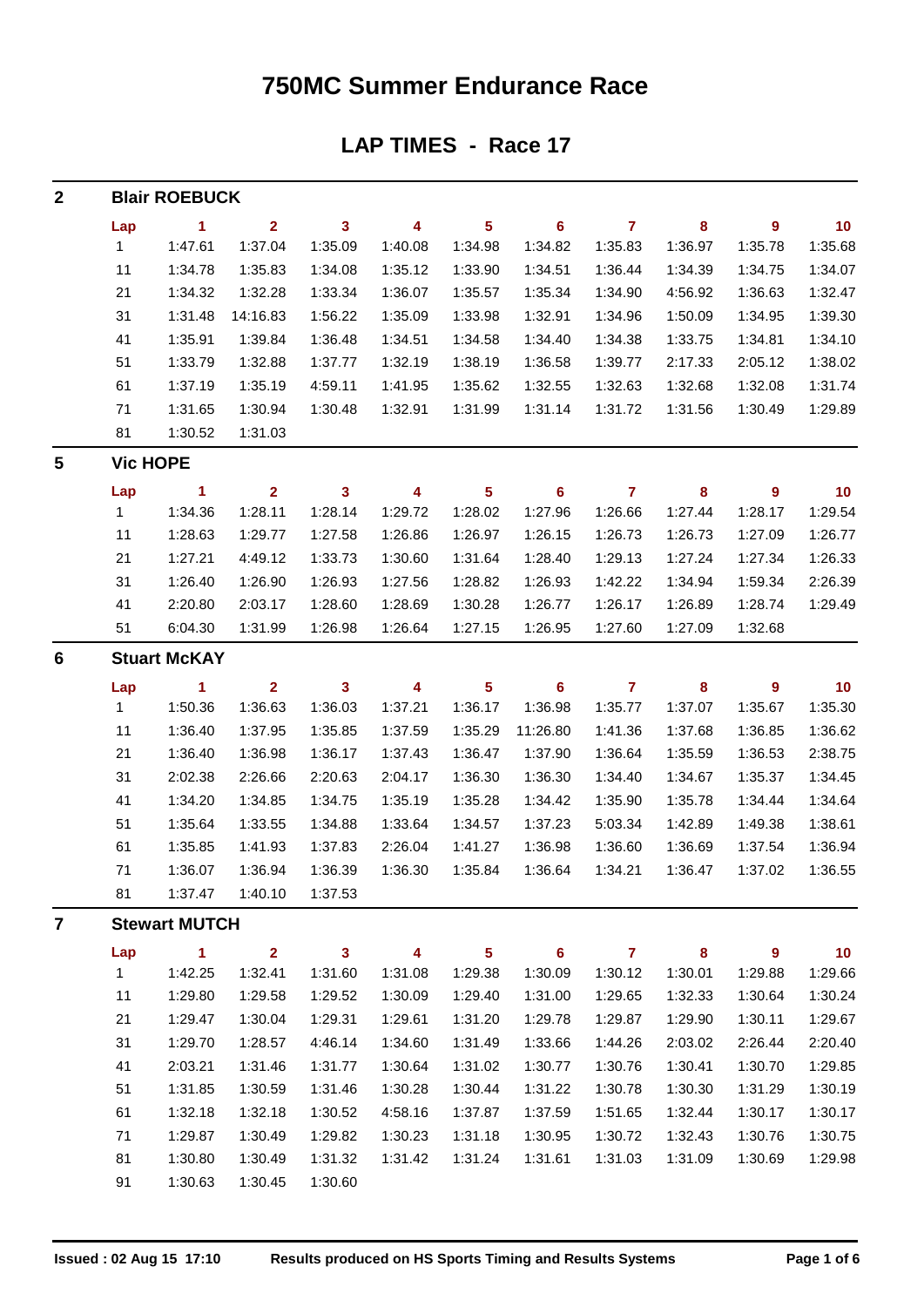| 18 |                       | <b>Ken LARK</b>       |                         |                         |         |                         |                |                |         |         |         |  |  |  |
|----|-----------------------|-----------------------|-------------------------|-------------------------|---------|-------------------------|----------------|----------------|---------|---------|---------|--|--|--|
|    | Lap                   | $\blacktriangleleft$  | $\overline{2}$          | $\mathbf{3}$            | 4       | $5\phantom{a}$          | 6              | $\overline{7}$ | 8       | 9       | 10      |  |  |  |
|    | $\mathbf{1}$          | 1:42.49               | 1:33.55                 | 1:31.05                 | 1:31.04 | 1:30.65                 | 1:30.41        | 1:31.03        | 1:30.30 | 1:30.36 | 1:30.50 |  |  |  |
|    | 11                    | 1:32.37               | 1:31.63                 | 1:32.86                 | 1:31.10 | 1:30.72                 | 1:30.10        | 1:31.81        | 1:30.47 | 1:31.71 | 1:32.28 |  |  |  |
|    | 21                    | 1:30.01               | 1:31.46                 | 1:30.74                 | 1:32.21 | 1:30.08                 | 1:30.24        | 1:30.15        | 1:29.98 | 1:29.88 | 1:29.86 |  |  |  |
|    | 31                    | 1:29.65               | 1:30.90                 | 1:29.78                 | 1:30.54 | 1:31.27                 | 1:30.18        | 1:29.94        | 1:43.42 | 5:37.94 | 1:41.63 |  |  |  |
|    | 41                    | 1:33.35               | 1:40.63                 | 1:31.47                 | 1:28.89 | 1:29.23                 | 1:29.57        | 1:28.91        | 1:28.44 | 1:29.33 | 1:30.27 |  |  |  |
|    | 51                    | 1:29.22               | 1:30.88                 | 1:31.03                 | 1:29.62 | 1:29.20                 | 1:29.92        | 1:29.72        | 1:29.51 | 1:29.58 | 1:31.11 |  |  |  |
|    | 61                    | 1:29.17               | 1:30.04                 | 4:57.15                 | 1:41.85 | 2:10.86                 | 2:18.88        | 2:04.28        | 1:29.83 | 1:29.77 | 1:28.79 |  |  |  |
|    | 71                    | 1:30.18               | 1:29.00                 | 1:29.96                 | 1:29.07 | 1:29.44                 | 1:29.23        | 1:29.04        | 2:03.26 | 1:32.83 | 1:30.12 |  |  |  |
|    | 81                    | 1:29.36               | 1:29.56                 | 1:30.37                 | 1:30.02 | 1:30.14                 | 1:29.47        | 1:30.69        | 1:29.69 | 1:29.36 | 1:29.21 |  |  |  |
|    | 91                    | 1:39.29               | 1:30.92                 | 1:33.15                 |         |                         |                |                |         |         |         |  |  |  |
| 24 |                       | <b>Rob HORSFIELD</b>  |                         |                         |         |                         |                |                |         |         |         |  |  |  |
|    | Lap                   | $\blacktriangleleft$  | $\overline{\mathbf{2}}$ | $\mathbf{3}$            | 4       | $\overline{\mathbf{5}}$ | $6\phantom{a}$ | $\mathbf{7}$   | 8       | 9       | 10      |  |  |  |
|    | $\mathbf 1$           | 1:34.90               | 1:26.39                 | 1:25.13                 | 1:25.81 | 1:25.21                 | 1:24.16        | 1:24.75        | 1:24.23 | 1:27.27 | 1:25.50 |  |  |  |
|    | 11                    | 1:24.66               | 1:24.66                 | 1:24.78                 | 1:23.93 | 1:26.28                 | 1:24.72        | 1:25.00        | 1:25.72 | 1:25.70 | 1:23.80 |  |  |  |
|    | 21                    | 1:24.68               | 1:24.88                 | 1:27.03                 | 1:25.59 | 1:23.44                 | 1:24.34        | 1:22.98        | 1:24.58 | 1:24.28 | 1:24.81 |  |  |  |
|    | 31                    | 1:24.02               | 1:24.20                 | 1:23.51                 | 4:53.90 | 1:34.91                 | 1:28.26        | 1:26.71        | 1:35.99 | 1:36.05 | 2:02.93 |  |  |  |
|    | 41                    | 2:26.54               | 2:20.31                 | 2:02.66                 | 1:28.06 | 1:27.02                 | 1:25.52        | 1:25.26        | 1:24.66 | 1:24.71 | 1:25.15 |  |  |  |
|    | 51                    | 1:24.32               | 1:25.04                 | 1:25.74                 | 1:24.76 | 1:24.07                 | 1:24.83        | 1:25.58        | 1:26.26 | 1:25.25 | 1:24.70 |  |  |  |
|    | 61                    | 1:25.29               | 1:27.31                 | 1:24.77                 | 1:25.27 | 1:24.40                 | 4:46.67        | 1:34.54        | 1:27.20 | 2:12.48 | 2:03.91 |  |  |  |
|    | 71                    | 1:26.51               | 1:25.27                 | 1:33.72                 | 1:25.32 | 1:26.35                 | 1:25.22        | 1:25.60        | 1:25.62 | 1:25.08 | 2:52.90 |  |  |  |
|    | 81                    | 1:29.41               | 1:25.34                 | 1:25.55                 | 1:25.19 | 1:24.70                 | 1:24.92        | 1:25.77        | 1:25.48 | 1:26.60 | 1:44.05 |  |  |  |
|    | 91                    | 1:39.11               |                         |                         |         |                         |                |                |         |         |         |  |  |  |
| 31 |                       | <b>George HOUGHAM</b> |                         |                         |         |                         |                |                |         |         |         |  |  |  |
|    | Lap                   | 1                     | $\overline{2}$          | $\overline{\mathbf{3}}$ | 4       | $5\phantom{a}$          | 6              | $\overline{7}$ | 8       | 9       | 10      |  |  |  |
|    | $\mathbf{1}$          | 1:50.16               | 1:38.18                 | 1:38.75                 | 1:39.40 | 1:39.20                 | 1:40.21        | 1:39.10        | 1:39.19 | 1:39.12 | 1:38.84 |  |  |  |
|    | 11                    | 1:39.60               | 1:38.98                 | 1:38.37                 | 1:38.38 | 1:39.05                 | 1:40.90        | 1:38.97        | 1:39.07 | 1:39.34 | 1:39.55 |  |  |  |
|    | 21                    | 1:38.17               | 1:39.03                 | 1:38.28                 | 1:39.26 | 1:38.15                 | 1:39.21        | 1:38.93        | 5:06.63 | 1:46.03 | 1:38.08 |  |  |  |
|    | 31                    | 1:37.23               | 1:37.96                 | 1:55.96                 | 1:47.90 | 1:47.02                 | 2:01.35        | 2:19.01        | 2:03.22 | 1:39.00 | 1:36.71 |  |  |  |
|    | 41                    | 1:37.75               | 1:36.36                 | 1:35.22                 | 1:35.69 | 1:36.22                 | 1:35.75        | 1:35.29        | 1:34.00 | 1:34.35 | 1:34.35 |  |  |  |
|    | 51                    | 1:34.63               | 1:34.58                 | 1:34.48                 | 1:34.91 | 1:35.55                 | 1:34.55        | 1:34.16        | 1:34.99 | 1:35.42 | 1:36.76 |  |  |  |
|    | 61                    | 1:39.54               | 2:10.93                 | 5:36.09                 | 1:46.11 | 1:39.40                 | 1:38.58        | 1:39.64        | 2:20.06 | 1:43.01 | 1:38.75 |  |  |  |
|    | 71                    | 1:38.52               | 1:38.38                 | 1:39.13                 | 1:39.77 | 1:39.18                 | 1:39.20        | 1:39.08        | 1:38.88 | 1:38.35 | 1:39.45 |  |  |  |
|    | 81                    | 1:38.27               | 1:38.29                 | 1:38.37                 | 1:39.15 | 1:38.71                 | 1:38.20        |                |         |         |         |  |  |  |
| 35 | <b>Dawn TUMBRIDGE</b> |                       |                         |                         |         |                         |                |                |         |         |         |  |  |  |
|    | Lap                   | $\blacktriangleleft$  | $\overline{2}$          | $\mathbf{3}$            | 4       | $\overline{\mathbf{5}}$ | 6              | $\mathbf{7}$   | 8       | 9       | 10      |  |  |  |
|    | $\mathbf{1}$          | 1:43.04               | 1:34.30                 | 1:31.32                 | 1:30.97 | 1:31.90                 | 1:33.76        | 1:32.17        | 1:33.60 | 1:33.35 | 1:32.86 |  |  |  |
|    | 11                    | 1:31.83               | 1:32.30                 | 1:33.29                 | 1:32.33 | 1:33.32                 | 1:32.38        | 1:33.26        | 1:33.50 | 1:32.51 | 1:32.43 |  |  |  |
|    | 21                    | 1:32.10               | 1:33.02                 | 1:32.95                 | 1:32.24 | 5:32.37                 | 1:39.05        | 1:33.30        | 1:32.60 | 1:32.55 | 1:32.33 |  |  |  |
|    | 31                    | 1:32.36               | 1:32.52                 | 1:33.83                 | 1:34.66 | 10:39.76                | 1:57.00        | 1:34.68        | 1:33.36 | 1:32.80 | 1:32.39 |  |  |  |
|    | 41                    | 1:34.93               | 1:31.98                 | 1:32.41                 | 1:32.54 | 1:32.94                 | 1:35.17        | 1:32.01        | 1:30.96 | 1:31.56 | 1:30.13 |  |  |  |
|    | 51                    | 1:32.29               | 1:30.83                 | 1:32.23                 | 1:31.02 | 1:31.19                 | 1:31.70        | 1:30.73        | 1:35.73 | 7:30.84 | 1:45.85 |  |  |  |
|    | 61                    | 1:33.10               | 1:32.67                 | 1:31.77                 | 1:31.22 | 1:33.69                 | 1:31.21        | 1:31.29        | 1:33.88 | 1:30.85 | 1:32.27 |  |  |  |
|    | 71                    | 1:31.21               | 1:29.85                 | 1:31.58                 | 1:29.52 | 1:29.76                 | 1:31.36        | 1:30.32        | 1:31.06 | 1:31.46 | 1:30.68 |  |  |  |
|    | 81                    | 1:30.37               | 1:30.12                 | 1:29.56                 | 1:30.23 | 1:30.81                 | 1:29.27        |                |         |         |         |  |  |  |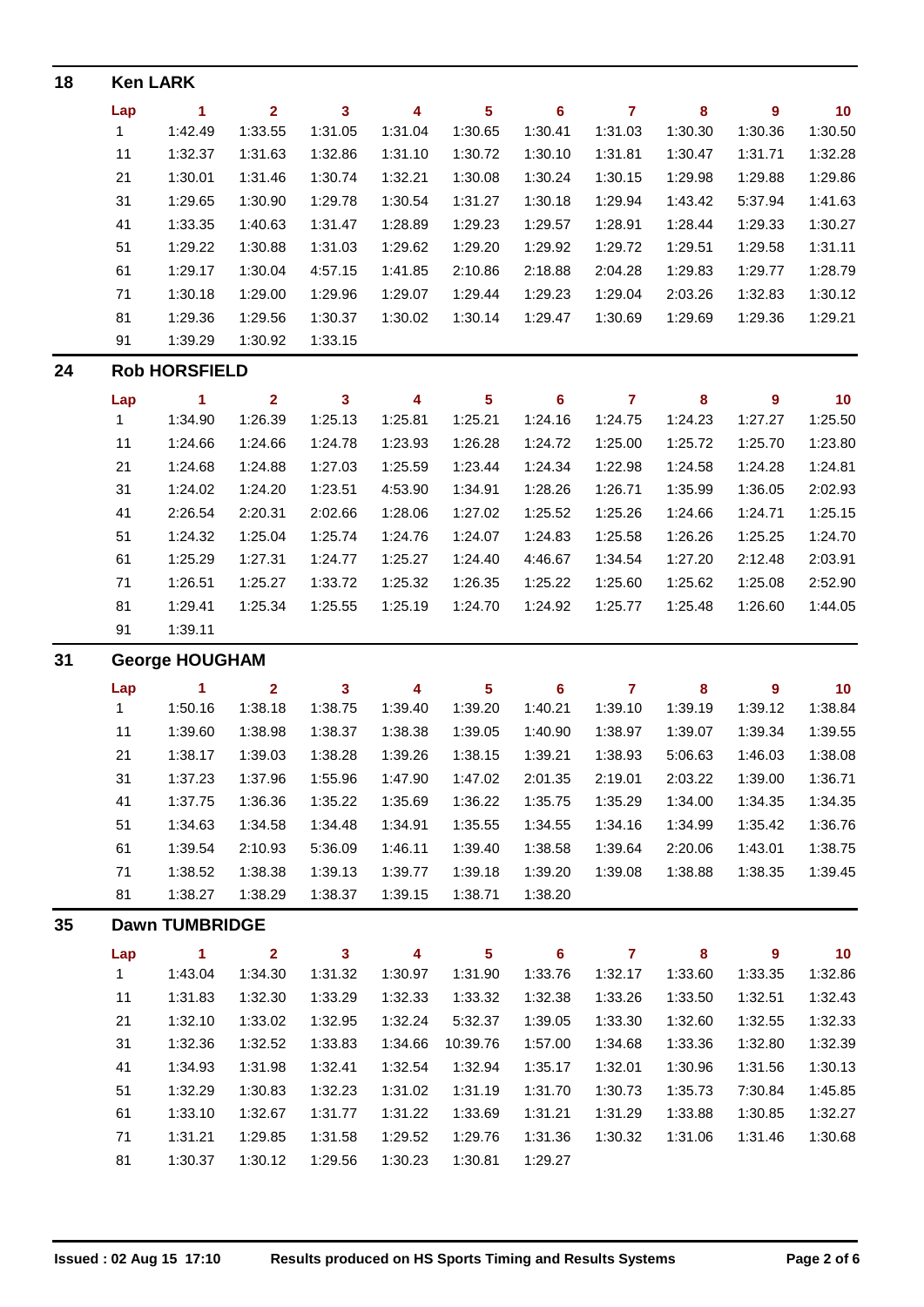| 38 | <b>Nicholas JACKSON</b> |                      |                |              |         |                         |                 |                         |          |                |         |  |  |
|----|-------------------------|----------------------|----------------|--------------|---------|-------------------------|-----------------|-------------------------|----------|----------------|---------|--|--|
|    | Lap                     | $\blacktriangleleft$ | $\overline{2}$ | $\mathbf{3}$ | 4       | $5\phantom{a}$          | $6\phantom{1}6$ | $\overline{7}$          | 8        | 9              | 10      |  |  |
|    | $\mathbf{1}$            | 1:45.32              | 1:33.04        | 1:32.54      | 1:32.95 | 1:32.44                 | 1:31.79         | 1:31.87                 | 1:32.04  | 1:32.62        | 1:32.09 |  |  |
|    | 11                      | 4:51.69              | 1:37.20        | 1:33.18      | 1:31.21 | 1:31.70                 | 1:32.79         | 1:31.13                 | 1:31.29  | 1:31.46        | 1:31.74 |  |  |
|    | 21                      | 1:31.21              | 1:31.68        | 1:31.24      | 1:30.59 | 1:30.58                 | 1:32.56         | 1:30.08                 | 1:31.15  | 1:29.90        | 1:31.22 |  |  |
|    | 31                      | 1:31.68              | 1:31.96        | 1:31.57      | 1:33.31 | 1:32.95                 | 1:51.82         | 2:21.72                 | 2:26.79  | 2:20.91        | 2:04.09 |  |  |
|    | 41                      | 1:32.42              | 1:32.33        | 1:31.75      | 1:31.03 | 1:31.17                 | 1:30.35         | 1:31.38                 | 1:32.80  | 1:32.45        | 1:31.12 |  |  |
|    | 51                      | 1:31.89              | 1:32.37        | 1:30.89      | 1:30.16 | 4:51.00                 | 1:38.95         | 1:33.38                 | 1:33.29  | 1:35.81        | 1:32.21 |  |  |
|    | 61                      | 1:36.92              | 1:34.93        | 1:42.75      | 2:17.42 | 2:05.13                 | 1:37.14         | 1:33.01                 | 1:32.54  | 1:33.29        | 1:32.06 |  |  |
|    | 71                      | 1:31.88              | 1:32.93        | 1:32.69      | 1:31.87 | 1:33.44                 | 1:32.22         | 1:31.47                 | 1:32.53  | 1:31.92        | 1:32.21 |  |  |
|    | 81                      | 1:32.40              | 1:32.75        | 1:31.76      | 1:33.04 | 1:33.12                 | 1:33.49         | 1:33.24                 | 1:33.41  | 1:34.73        | 1:33.51 |  |  |
|    | 91                      | 1:34.46              |                |              |         |                         |                 |                         |          |                |         |  |  |
| 39 |                         | <b>Robert HARDY</b>  |                |              |         |                         |                 |                         |          |                |         |  |  |
|    | Lap                     | 1                    | $\overline{2}$ | $\mathbf{3}$ | 4       | $\overline{\mathbf{5}}$ | $6\phantom{a}$  | $\overline{7}$          | 8        | 9              | 10      |  |  |
|    | 1                       | 1:43.68              | 1:32.99        | 1:31.30      | 1:31.33 | 1:31.33                 | 1:31.51         | 1:31.23                 | 1:31.24  | 1:31.36        | 1:31.57 |  |  |
|    | 11                      | 1:31.60              | 1:31.60        | 1:31.08      | 1:32.23 | 1:34.12                 | 1:30.93         | 1:31.38                 | 1:32.12  | 1:31.75        | 1:31.53 |  |  |
|    | 21                      | 1:32.51              | 1:31.06        | 1:31.70      | 4:53.51 | 1:38.92                 | 1:31.86         | 1:31.79                 | 1:30.64  | 1:30.31        | 1:31.43 |  |  |
|    | 31                      | 1:31.87              | 1:31.49        | 1:32.18      | 1:32.83 | 1:33.27                 | 1:51.46         | 2:21.85                 | 2:26.95  | 2:20.92        | 2:03.95 |  |  |
|    | 41                      | 1:32.59              | 1:32.12        | 1:31.33      | 1:30.72 | 1:31.00                 | 1:31.38         | 1:31.06                 | 1:33.31  | 1:32.15        | 1:31.74 |  |  |
|    | 51                      | 1:31.45              | 1:32.15        | 1:32.14      | 1:30.79 | 1:30.61                 | 1:31.09         | 1:31.28                 | 1:31.65  | 1:30.58        | 1:31.36 |  |  |
|    | 61                      | 1:31.33              | 1:31.12        | 5:02.87      | 1:39.68 | 1:33.03                 | 1:42.86         | 1:31.91                 | 1:31.32  | 1:30.78        | 1:30.50 |  |  |
|    | 71                      | 1:31.01              | 1:31.01        | 2:31.64      | 1:34.00 | 1:30.75                 | 1:31.84         | 1:30.93                 | 1:30.48  | 1:31.24        | 1:30.66 |  |  |
|    | 81                      | 1:30.90              | 1:31.28        | 1:31.31      | 1:30.34 | 1:30.65                 | 1:31.26         | 1:30.38                 | 1:30.24  | 1:30.69        | 1:31.52 |  |  |
| 40 |                         | <b>Kenny COLEMAN</b> |                |              |         |                         |                 |                         |          |                |         |  |  |
|    | Lap                     | 1                    | $\overline{2}$ | 3            | 4       | 5                       | 6               | $\overline{\mathbf{7}}$ | 8        | 9              | 10      |  |  |
|    | $\mathbf{1}$            | 46:52.29             | 1:34.63        | 1:29.59      | 1:31.05 | 1:29.07                 | 1:28.42         | 1:29.02                 | 1:30.99  | 1:40.05        | 2:21.49 |  |  |
|    | 11                      | 2:26.52              | 2:20.86        | 2:02.95      | 1:28.92 | 1:29.37                 | 1:28.29         | 1:28.97                 | 1:28.50  | 1:28.27        | 1:29.18 |  |  |
|    | 21                      | 1:29.92              | 1:28.61        | 1:28.63      | 1:28.47 | 1:27.81                 | 1:28.53         | 1:28.94                 | 1:28.85  | 1:27.96        | 1:28.29 |  |  |
|    | 31                      | 1:28.94              | 1:28.00        | 1:28.96      | 1:28.96 | 1:30.34                 | 1:28.02         | 1:33.98                 | 5:53.93  | 1:57.21        | 1:30.90 |  |  |
|    | 41                      | 1:28.04              | 1:28.97        | 1:27.59      | 1:27.95 | 1:27.44                 | 1:28.38         | 1:29.27                 | 1:28.16  | 1:27.72        | 1:27.10 |  |  |
|    | 51                      | 1:26.43              | 1:25.79        | 1:26.06      | 1:27.19 | 1:27.14                 | 1:27.29         | 1:27.73                 | 1:26.64  | 1:28.48        | 1:28.33 |  |  |
|    | 61                      | 1:28.02              | 1:27.60        | 1:27.86      | 1:26.98 | 1:28.29                 | 1:26.56         |                         |          |                |         |  |  |
| 45 |                         | <b>Carey LEWIS</b>   |                |              |         |                         |                 |                         |          |                |         |  |  |
|    | Lap                     | $\blacktriangleleft$ | $\overline{2}$ | $\mathbf{3}$ | 4       | 5 <sub>5</sub>          | 6               | $\overline{7}$          | $\bf{8}$ | $\overline{9}$ | 10      |  |  |
|    | 1                       | 1:51.65              | 1:37.43        | 1:36.97      | 1:35.90 | 1:35.77                 | 1:34.84         | 1:36.09                 | 1:36.72  | 1:34.66        | 1:35.93 |  |  |
|    | 11                      | 1:34.92              | 1:36.09        | 1:35.43      | 1:36.04 | 1:37.35                 | 1:36.93         | 1:35.92                 | 1:34.82  | 1:37.66        | 1:34.96 |  |  |
|    | 21                      | 1:35.91              | 1:35.03        | 1:37.01      | 1:35.59 | 1:36.82                 | 1:35.66         | 1:35.93                 | 1:35.47  | 1:35.75        | 1:35.97 |  |  |
|    | 31                      | 1:35.12              | 1:36.58        | 1:37.87      | 1:37.31 | 1:37.31                 | 1:41.13         | 1:40.57                 | 1:53.07  | 2:25.66        | 2:20.38 |  |  |
|    | 41                      | 2:03.63              | 1:38.46        | 1:36.47      | 1:36.07 | 5:09.03                 | 1:43.24         | 1:39.29                 | 1:36.21  | 1:37.99        | 1:35.84 |  |  |
|    | 51                      | 1:36.51              | 1:36.90        | 1:34.84      | 1:35.30 | 1:35.07                 | 1:35.47         | 1:35.18                 | 1:35.92  | 1:37.49        | 1:35.18 |  |  |
|    | 61                      | 2:15.08              | 5:39.55        | 1:42.88      | 1:35.52 | 1:34.96                 | 1:35.59         | 1:34.41                 | 1:34.55  | 1:35.52        | 1:34.73 |  |  |
|    | 71                      | 1:34.83              | 1:34.04        | 1:35.62      | 1:35.23 | 1:36.28                 | 1:34.95         | 1:35.22                 | 1:36.30  | 1:34.66        | 1:34.33 |  |  |
|    | 81                      | 1:33.48              | 1:33.71        | 1:33.71      | 1:34.73 | 1:34.53                 | 1:35.17         | 1:34.33                 | 1:33.82  |                |         |  |  |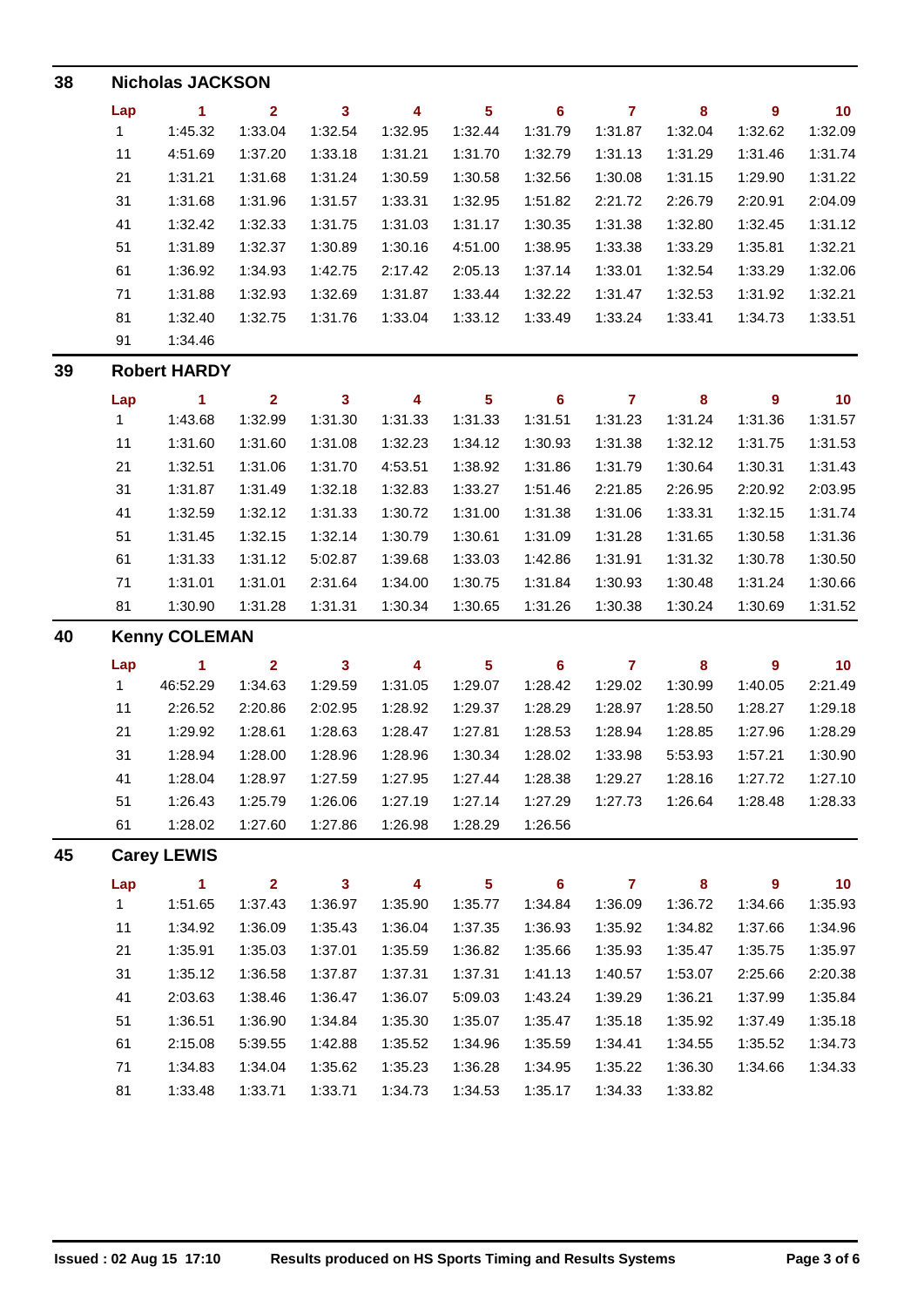| 53 |              | <b>Peter SMITH</b>   |                         |                         |                         |                         |                |                |          |                |         |
|----|--------------|----------------------|-------------------------|-------------------------|-------------------------|-------------------------|----------------|----------------|----------|----------------|---------|
|    | Lap          | 1                    | $\mathbf{2}$            | $\mathbf{3}$            | 4                       | $\overline{\mathbf{5}}$ | 6              | $\overline{7}$ | 8        | 9              | 10      |
|    | $\mathbf{1}$ | 1:42.49              | 1:32.34                 | 1:31.55                 | 1:30.99                 | 1:30.84                 | 1:30.74        | 1:29.32        | 1:28.66  | 1:28.64        | 1:29.53 |
|    | 11           | 1:27.88              | 1:28.24                 | 1:28.29                 | 1:28.36                 | 1:30.61                 | 1:29.22        | 1:29.06        | 1:29.20  | 1:28.52        | 1:28.22 |
|    | 21           | 1:28.97              | 1:28.69                 | 1:29.33                 | 1:28.12                 | 1:28.78                 | 1:28.08        | 1:27.95        | 1:29.35  | 1:28.99        | 1:27.97 |
|    | 31           | 1:28.72              | 1:28.46                 | 1:28.82                 | 1:28.83                 | 1:28.19                 | 1:28.39        | 1:29.34        | 1:30.23  | 5:38.08        | 1:53.54 |
|    | 41           | 2:13.26              | 2:05.21                 | 1:40.01                 | 1:38.69                 | 1:40.62                 | 1:40.78        | 1:40.16        | 1:37.72  | 1:40.54        | 1:40.69 |
|    | 51           | 1:41.28              | 1:40.52                 | 1:38.58                 | 1:40.15                 | 1:38.73                 | 1:38.94        | 1:38.11        | 1:38.03  | 4:58.20        | 1:35.75 |
|    | 61           | 1:36.11              | 1:43.21                 | 2:15.70                 | 2:20.05                 | 2:04.57                 | 1:30.14        | 1:31.34        | 1:28.83  | 1:30.21        | 1:30.25 |
|    | 71           | 1:30.49              | 1:29.30                 | 1:30.54                 | 1:30.88                 | 1:30.99                 | 1:29.84        | 1:29.90        | 1:30.96  | 1:29.77        | 1:30.25 |
|    | 81           | 1:29.30              | 1:29.45                 | 1:30.05                 | 1:30.40                 | 1:30.60                 | 1:29.05        | 1:29.40        | 1:29.00  | 1:28.97        | 1:29.12 |
|    | 91           | 1:29.25              | 1:30.22                 |                         |                         |                         |                |                |          |                |         |
| 57 |              | <b>Alyn ROBSON</b>   |                         |                         |                         |                         |                |                |          |                |         |
|    | Lap          | 1                    | $\overline{2}$          | $\overline{\mathbf{3}}$ | 4                       | 5                       | $6\phantom{a}$ | $\overline{7}$ | 8        | $\overline{9}$ | 10      |
|    | $\mathbf{1}$ | 1:48.21              | 1:36.19                 | 1:35.99                 | 1:36.08                 | 1:36.31                 | 1:36.68        | 1:36.80        | 1:36.54  | 1:35.51        | 1:35.89 |
|    | 11           | 1:35.42              | 1:42.15                 | 1:35.33                 | 1:35.62                 | 1:35.55                 | 1:35.38        | 1:35.69        | 1:34.99  | 1:37.50        | 1:36.40 |
|    | 21           | 1:34.86              | 1:34.70                 | 1:35.26                 | 1:35.36                 | 1:36.58                 | 1:35.10        | 1:35.27        | 1:35.63  | 1:35.13        | 1:35.18 |
|    | 31           | 1:35.94              | 1:35.35                 | 1:35.52                 | 1:34.93                 | 1:34.76                 | 5:42.83        | 2:11.81        | 2:19.61  | 2:03.42        | 1:35.93 |
|    | 41           | 1:35.47              | 1:34.35                 | 1:33.80                 | 1:33.58                 | 1:33.92                 | 1:33.79        | 1:34.76        | 1:34.28  | 1:34.17        | 1:34.81 |
|    | 51           | 1:34.43              | 1:34.52                 | 1:34.22                 | 1:34.63                 | 1:34.54                 | 1:34.33        | 1:34.41        | 1:34.00  | 1:34.09        | 1:34.85 |
|    | 61           | 1:35.41              | 5:07.87                 | 1:41.27                 | 1:52.10                 | 1:35.19                 | 1:36.35        | 1:35.89        | 1:33.98  | 1:34.32        | 1:35.15 |
|    | 71           | 1:34.73              | 1:34.73                 | 1:34.78                 | 1:34.62                 | 1:35.07                 | 1:34.46        | 1:33.97        | 1:34.44  | 1:34.08        | 1:34.98 |
|    | 81           | 1:34.62              | 1:35.72                 | 1:34.11                 | 1:34.30                 | 1:34.84                 | 1:34.65        | 1:34.57        | 1:33.76  | 1:34.74        |         |
| 68 |              | <b>Steve HEWSON</b>  |                         |                         |                         |                         |                |                |          |                |         |
|    | Lap          | $\blacktriangleleft$ | $\overline{\mathbf{2}}$ | $\mathbf{3}$            | 4                       | $\overline{\mathbf{5}}$ | $6\phantom{a}$ | $\overline{7}$ | $\bf{8}$ | 9              | 10      |
|    | $\mathbf{1}$ | 1:36.39              | 1:27.14                 | 1:27.48                 | 1:28.29                 | 1:27.71                 | 1:27.95        | 1:27.56        | 1:27.92  | 1:28.17        | 1:26.96 |
|    | 11           | 1:27.62              | 1:26.98                 | 1:27.37                 | 1:27.44                 | 1:27.37                 | 1:27.43        | 1:26.98        | 1:27.25  | 1:26.91        | 1:26.08 |
|    | 21           | 1:25.99              | 1:26.26                 | 1:26.05                 | 1:26.44                 | 1:26.42                 | 1:26.18        | 1:27.64        | 1:26.03  | 1:26.07        | 1:26.65 |
|    | 31           | 4:46.62              | 1:34.77                 | 1:31.10                 | 1:30.37                 | 1:30.53                 | 1:30.45        | 1:36.49        | 1:44.24  | 2:02.86        | 2:26.87 |
|    | 41           | 2:20.41              | 2:03.57                 | 1:30.50                 | 1:29.97                 | 1:30.62                 | 1:30.45        | 1:28.65        | 1:29.12  | 1:29.15        | 1:29.59 |
|    | 51           | 1:31.54              | 1:29.64                 | 1:30.15                 | 1:30.37                 | 1:29.10                 | 1:28.74        | 1:29.15        | 1:30.55  | 1:29.72        | 1:30.51 |
|    | 61           | 4:49.25              | 1:32.10                 | 1:29.55                 | 1:44.11                 | 2:19.88                 | 2:20.17        | 2:05.37        | 1:29.53  | 1:29.45        | 1:27.56 |
|    | 71           | 1:27.82              | 1:29.33                 | 1:27.06                 | 1:27.53                 | 1:27.47                 | 1:28.64        | 1:27.97        | 1:28.07  | 1:27.99        | 1:28.33 |
|    | 81           | 1:27.74              | 1:29.64                 | 1:28.98                 | 1:28.62                 | 1:29.44                 | 1:28.22        | 1:28.62        | 1:28.24  | 1:29.30        | 1:27.76 |
|    | 91           | 1:29.63              | 1:29.02                 | 1:27.67                 | 1:27.42                 |                         |                |                |          |                |         |
| 72 |              | <b>Ben HANCY</b>     |                         |                         |                         |                         |                |                |          |                |         |
|    | Lap          | 1                    | $\overline{2}$          | $\mathbf{3}$            | $\overline{\mathbf{4}}$ | $\overline{\mathbf{5}}$ | $6\phantom{1}$ | $\overline{7}$ | 8        | $\overline{9}$ | 10      |
|    | $\mathbf 1$  | 1:49.15              | 1:36.45                 | 1:35.29                 | 1:35.87                 | 1:36.04                 | 1:36.14        | 1:36.80        | 1:37.52  | 1:35.20        | 1:35.91 |
|    | 11           | 1:35.00              | 1:34.72                 | 1:35.98                 | 1:36.36                 | 1:34.99                 | 1:36.17        | 1:35.58        | 1:36.05  | 1:35.21        | 1:35.84 |
|    | 21           | 1:35.17              | 4:54.09                 | 1:39.43                 | 1:37.02                 | 1:36.39                 | 1:34.37        | 1:34.22        | 1:34.95  | 1:34.86        | 1:36.52 |
|    | 31           | 1:34.97              | 1:34.77                 | 1:34.38                 | 1:42.22                 | 1:37.53                 | 2:00.17        | 2:26.61        | 2:20.78  | 2:03.74        | 1:35.61 |
|    | 41           | 1:34.73              | 1:34.73                 | 1:34.12                 | 1:34.20                 | 1:34.71                 | 1:35.18        | 1:36.64        | 1:34.08  | 1:36.77        | 1:34.18 |
|    | 51           | 1:34.92              | 1:38.32                 | 1:34.16                 | 1:34.53                 | 1:34.30                 | 1:35.65        | 1:34.54        | 1:34.49  | 1:35.12        | 1:36.98 |
|    | 61           | 1:36.06              | 1:41.99                 | 5:33.64                 | 1:41.73                 | 1:35.81                 | 1:35.15        | 1:34.26        | 1:34.48  | 1:35.97        | 1:34.72 |
|    | 71           | 1:35.96              | 1:34.52                 | 1:35.37                 | 1:35.45                 | 1:35.93                 | 1:35.04        | 1:34.99        | 1:35.06  | 1:34.36        | 1:34.42 |
|    | 81           | 1:35.85              | 1:34.92                 | 1:35.33                 | 1:35.15                 | 1:34.39                 | 1:34.03        | 1:38.09        | 1:35.23  | 1:35.26        |         |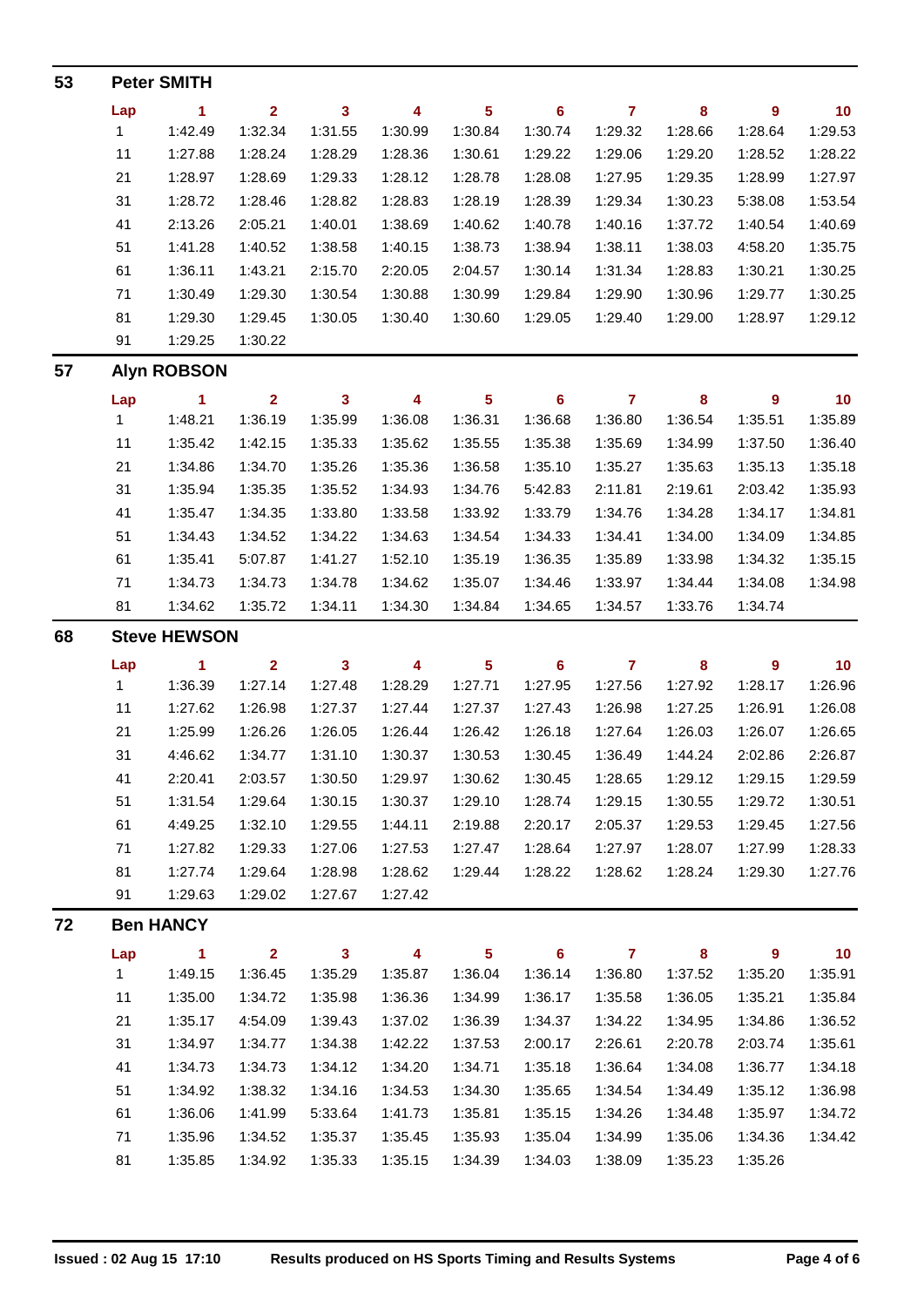| 77  |              | <b>James CANFER</b>  |                         |                         |                         |                         |         |                |           |                |                 |
|-----|--------------|----------------------|-------------------------|-------------------------|-------------------------|-------------------------|---------|----------------|-----------|----------------|-----------------|
|     | Lap          | 1                    | $\overline{2}$          | 3                       | 4                       | 5                       | 6       | $\overline{7}$ | 8         | $\overline{9}$ | 10 <sub>1</sub> |
|     | $\mathbf{1}$ | 1:56.71              | 1:41.93                 | 1:40.66                 | 1:40.31                 | 1:40.31                 | 1:40.60 | 1:38.90        | 1:38.57   | 1:39.25        | 1:41.07         |
|     | 11           | 1:41.08              | 1:59.47                 | 1:40.35                 | 1:39.10                 | 1:41.24                 | 1:43.00 | 1:40.39        | 1:42.10   | 1:44.84        | 1:41.87         |
|     | 21           | 1:37.68              | 1:37.93                 | 2:08.37                 | 1:41.30                 | 4:56.94                 | 1:43.58 | 1:37.74        | 1:36.15   | 1:35.71        | 1:36.33         |
|     | 31           | 1:36.12              | 1:40.30                 | 1:44.68                 | 2:02.92                 | 2:26.42                 | 2:20.80 | 2:04.11        | 1:39.39   | 1:37.22        | 1:37.23         |
|     | 41           | 1:35.12              | 1:36.00                 | 1:35.80                 | 1:37.21                 | 1:36.78                 | 1:35.38 | 1:35.62        | 1:35.20   | 1:35.57        | 1:36.47         |
|     | 51           | 1:34.37              | 1:34.57                 | 1:36.47                 | 1:34.30                 | 1:35.38                 | 5:00.40 | 1:43.51        | 1:37.86   | 1:49.06        | 2:17.23         |
|     | 61           | 2:04.52              | 1:35.79                 | 1:38.72                 | 1:38.61                 | 1:37.41                 | 1:36.59 | 1:36.51        | 1:37.25   | 1:36.10        | 1:35.58         |
|     | 71           | 1:35.30              | 1:36.73                 | 1:35.39                 | 1:36.57                 | 1:35.31                 | 1:35.56 | 1:35.95        | 1:35.07   | 1:37.17        | 1:35.60         |
|     | 81           | 1:36.25              | 1:36.96                 | 1:38.61                 | 1:36.45                 | 1:35.11                 | 1:35.16 |                |           |                |                 |
| 90  |              | <b>Philip ADCOCK</b> |                         |                         |                         |                         |         |                |           |                |                 |
|     | Lap          | $\blacktriangleleft$ | $\overline{2}$          | $\mathbf{3}$            | $\overline{\mathbf{4}}$ | $\overline{\mathbf{5}}$ | 6       | $\overline{7}$ | $\bf{8}$  | 9              | 10              |
|     | 1            | 1:59.26              | 1:43.62                 | 1:42.71                 | 1:43.36                 | 1:42.41                 | 1:41.38 | 1:43.14        | 1:45.82   | 1:42.41        | 1:42.59         |
|     | 11           | 1:40.60              | 1:40.96                 | 1:42.93                 | 1:45.77                 | 1:46.86                 | 1:41.92 | 1:42.51        | 1:42.40   | 1:42.66        | 5:09.06         |
|     | 21           | 1:50.17              | 1:40.23                 | 1:40.01                 | 1:39.51                 | 1:40.06                 | 1:38.04 | 1:38.89        | 1:41.77   | 1:37.74        | 1:38.79         |
|     | 31           | 1:38.88              | 1:39.73                 | 1:38.09                 | 1:51.89                 | 2:24.95                 | 2:20.14 | 2:04.09        | 1:40.26   | 1:37.24        | 1:37.65         |
|     | 41           | 1:36.75              | 1:38.56                 | 5:08.98                 | 1:56.35                 | 1:43.39                 | 1:43.27 | 1:42.05        | 1:44.57   | 1:45.53        | 1:44.45         |
|     | 51           | 1:44.23              | 1:40.74                 | 1:44.22                 | 1:47.47                 | 1:45.46                 | 2:03.82 | 2:19.89        | 2:20.34   | 2:05.87        | 1:50.63         |
|     | 61           | 1:43.09              | 5:07.78                 | 1:45.83                 | 1:38.48                 | 1:38.91                 | 1:50.97 | 1:39.14        | 1:37.77   | 1:37.47        | 1:38.67         |
|     | 71           | 1:40.56              | 1:40.87                 | 1:41.23                 | 1:40.66                 | 1:43.46                 |         |                |           |                |                 |
| 123 |              | <b>Lee SPENCER</b>   |                         |                         |                         |                         |         |                |           |                |                 |
|     | Lap          | 1                    | $\mathbf{2}$            | $\overline{\mathbf{3}}$ | $\overline{\mathbf{4}}$ | $\overline{\mathbf{5}}$ | 6       | $\overline{7}$ | $\bf{8}$  | 9              | 10              |
|     | 1            | 1:31.51              | 1:23.00                 | 1:25.49                 | 1:22.35                 | 1:22.95                 | 1:22.73 | 1:23.56        | 1:23.79   | 1:21.92        | 1:24.20         |
|     | 11           | 1:22.21              | 1:22.86                 | 1:23.95                 | 1:24.79                 | 1:25.65                 | 1:24.94 | 1:23.43        | 1:23.51   | 1:25.66        | 1:24.27         |
|     | 21           | 1:23.39              | 1:24.26                 | 1:24.47                 | 1:23.39                 | 1:24.73                 | 1:24.08 | 1:23.41        | 1:24.08   | 1:23.79        | 1:23.89         |
|     | 31           | 1:24.73              | 1:25.56                 | 1:24.42                 | 1:24.09                 | 1:23.29                 | 1:22.30 | 4:47.97        | 1:29.18   | 2:17.15        | 2:22.74         |
|     | 41           | 2:26.95              | 2:20.92                 | 2:03.73                 | 1:25.23                 | 1:24.49                 | 1:24.44 | 1:23.79        | 1:24.21   | 1:25.02        | 1:24.62         |
|     | 51           | 1:26.06              | 1:26.42                 | 1:24.72                 | 1:24.65                 | 1:24.14                 | 1:26.03 | 1:27.54        | 1:25.50   | 1:25.22        | 1:25.45         |
|     | 61           | 1:26.03              | 1:25.54                 | 4:46.36                 | 1:30.28                 | 1:23.33                 | 1:56.55 | 2:20.12        | 2:20.05   | 2:05.63        | 1:24.81         |
|     | 71           | 1:22.56              | 1:23.91                 | 1:24.35                 | 1:23.46                 | 1:23.39                 | 1:23.41 | 1:23.38        | 1:22.68   | 1:23.72        | 1:23.40         |
|     | 81           | 1:24.28              | 1:23.24                 | 1:24.29                 | 1:23.23                 | 1:23.57                 | 1:23.45 | 1:24.92        | 1:23.60   | 1:23.41        | 1:24.28         |
|     | 91           | 1:23.90              | 1:23.61                 | 1:22.94                 | 1:23.84                 | 1:23.08                 | 1:24.27 | 1:27.53        |           |                |                 |
| 135 |              | <b>Andy POINTER</b>  |                         |                         |                         |                         |         |                |           |                |                 |
|     | Lap          | $\mathbf{1}$         | $\overline{\mathbf{2}}$ | $\overline{\mathbf{3}}$ | 4                       | $\overline{\mathbf{5}}$ | $\bf 6$ | $\overline{7}$ | ${\bf 8}$ | 9              | 10              |
|     | 1            | 1:53.22              | 1:39.16                 | 1:39.77                 | 1:40.97                 | 1:42.67                 | 1:40.30 | 1:40.93        | 1:39.84   | 1:39.01        | 1:41.10         |
|     | 11           | 1:39.63              | 1:38.52                 | 1:38.31                 | 1:37.90                 | 1:38.20                 | 1:40.21 | 1:40.12        | 1:38.79   | 1:38.51        | 1:38.91         |
|     | 21           | 5:04.85              | 1:43.85                 | 1:39.54                 | 1:38.03                 | 1:38.94                 | 1:38.47 | 1:38.21        | 1:37.51   | 1:37.27        | 1:36.84         |
|     | 31           | 1:39.28              | 1:37.05                 | 1:52.93                 | 1:51.02                 | 1:44.39                 | 2:03.37 | 2:16.12        | 2:05.14   | 1:39.10        | 1:37.47         |
|     | 41           | 1:36.41              | 1:35.95                 | 6:33.67                 | 1:46.02                 | 1:40.58                 | 1:42.54 | 1:39.57        | 1:39.13   | 1:39.03        | 1:38.82         |
|     | 51           | 1:40.05              | 1:37.97                 | 1:38.55                 | 1:39.63                 | 1:39.02                 | 1:43.38 | 1:42.11        | 2:16.15   | 2:19.42        | 2:04.83         |
|     | 61           | 1:41.08              | 1:37.59                 | 1:38.62                 | 1:38.21                 | 5:00.43                 | 1:44.38 | 1:37.82        | 1:38.18   | 1:36.89        | 1:37.00         |
|     | 71           | 1:37.53              | 1:37.20                 | 1:37.54                 | 1:37.86                 | 1:37.17                 | 1:37.90 | 1:38.83        | 1:37.16   | 1:37.02        | 1:36.84         |
|     | 81           | 1:36.61              | 1:38.88                 |                         |                         |                         |         |                |           |                |                 |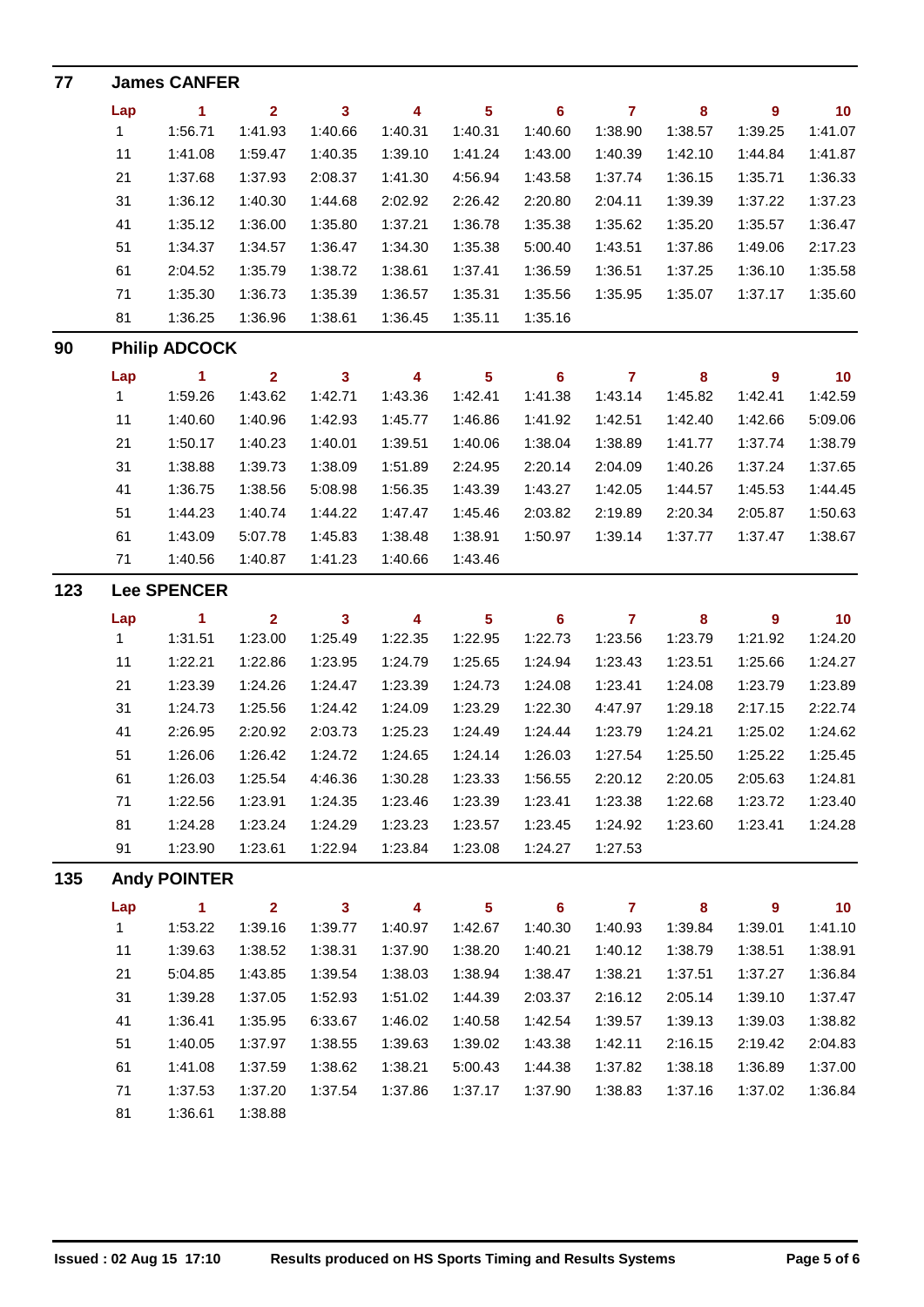| 168 | <b>Andre SEVERS</b> |         |                |         |         |         |         |         |         |         |                 |  |  |  |
|-----|---------------------|---------|----------------|---------|---------|---------|---------|---------|---------|---------|-----------------|--|--|--|
|     | Lap                 |         | $\overline{2}$ | 3       | 4       | 5       | 6       | 7       | 8       | 9       | 10 <sub>1</sub> |  |  |  |
|     | 1                   | 1:41.95 | 1:32.44        | 1:31.58 | 1:30.52 | 1:31.02 | 1:30.12 | 1:30.34 | 1:31.48 | 1:30.57 | 1:30.94         |  |  |  |
|     | 11                  | 1:30.08 | 1:31.52        | 1:31.53 | 1:34.24 | 1:30.25 | 1:30.68 | 1:31.55 | 1:30.94 | 1:31.90 | 1:29.86         |  |  |  |
|     | 21                  | 1:30.72 | 1:31.13        |         |         |         |         |         |         |         |                 |  |  |  |
| 199 | <b>Jm LITMAN</b>    |         |                |         |         |         |         |         |         |         |                 |  |  |  |
|     | Lap                 | 1       | $\mathbf{2}$   | 3       | 4       | 5       | 6       | 7       | 8       | 9       | 10 <sup>°</sup> |  |  |  |
|     | 1                   | 1:30.61 | 1:23.82        | 1:25.61 | 1:23.97 | 1:23.78 | 1:23.82 | 1:24.00 | 1:24.84 | 1:24.22 | 1:24.87         |  |  |  |
|     | 11                  | 1:24.14 | 1:24.68        | 1:24.84 | 1:24.87 | 1:24.55 | 1:24.20 | 1:24.48 | 1:24.37 | 1:25.98 | 1:24.60         |  |  |  |
|     | 21                  | 1:25.42 | 1:25.36        | 1:24.85 | 1:25.76 | 1:24.50 | 1:25.94 | 1:25.57 | 1:25.30 | 1:25.69 | 1:25.94         |  |  |  |
|     | 31                  | 1:25.77 | 1:24.49        | 1:24.38 | 1:24.16 | 1:24.29 | 1:24.87 | 1:24.54 | 1:24.25 | 1:24.94 | 1:25.45         |  |  |  |
|     | 41                  | 6:22.86 | 1:36.94        | 1:48.34 | 2:04.21 | 1:27.31 | 1:24.22 | 1:25.25 | 1:24.97 | 1:24.40 | 1:25.90         |  |  |  |
|     | 51                  | 1:27.77 | 1:27.35        | 1:25.32 | 1:24.96 | 1:25.24 | 1:25.15 | 1:24.68 | 1:26.26 | 1:25.41 | 1:24.62         |  |  |  |
|     | 61                  | 1:24.60 | 1:24.38        | 1:25.33 | 1:25.43 | 1:24.48 | 1:25.12 | 1:25.70 | 6:12.41 | 2:12.10 | 2:03.54         |  |  |  |
|     | 71                  | 1:26.32 | 1:25.13        | 1:25.32 | 1:24.30 | 1:24.07 | 1:25.68 | 2:21.51 | 1:31.25 | 1:24.78 | 1:25.21         |  |  |  |
|     | 81                  | 1:26.09 | 1:25.53        | 1:25.50 | 1:27.97 | 1:26.91 | 1:54.37 | 1:53.91 | 1:57.53 | 1:54.55 | 2:02.31         |  |  |  |